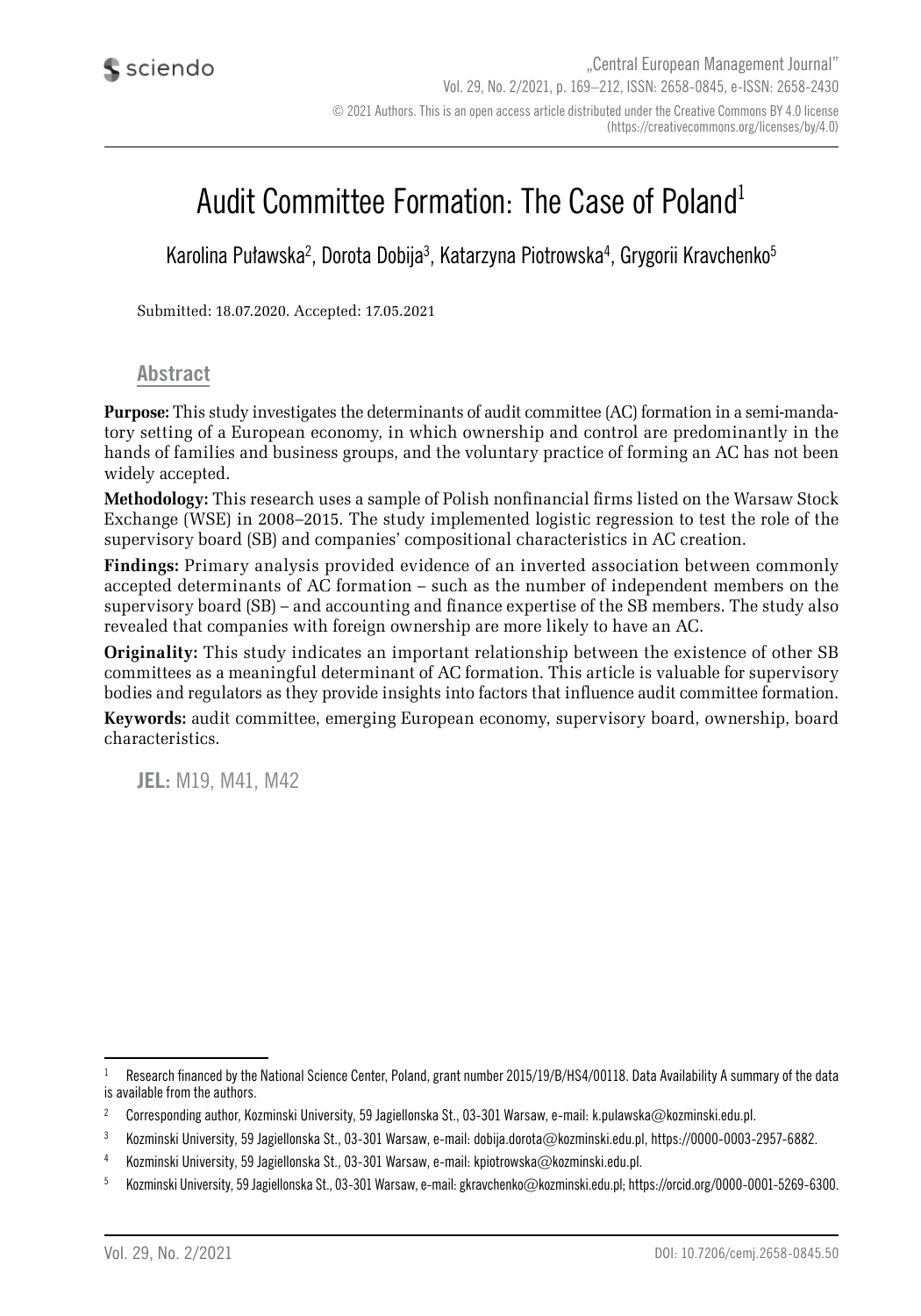## **Introduction**

Despite the isomorphic pressures imposed by the European Union (EU) regulation (Official Journal of the EU, 2006), audit committee (AC) practices vary across the EU member states (Collier and Zaman, 2005), among which Poland adopted a hybrid model of corporate governance (Yeoh, 2007). For Continental Europe, the concept of an AC has not traditionally been part of the specific governance bundle. Therefore, an AC may be an effective governance mechanism in the Anglo-Saxon world, but in civil law countries, it is difficult to enforce new practices (Köhler, 2005) as laws can only be passed by the legislature. Thus, the main role and advantage of having an AC is to provide efficient internal control and increase financial reporting quality (Dobija, 2015; Putri and Prasetyo, 2020; Mardjono et al., 2020). Therefore, we argue that shifting toward shareholder value, corporate governance systems experiment with a hybridization process, which means mixing Continental Europe practices with shareholder practices, such as the AC formation, developed in Anglo-American economies.

This study investigates the determinants of AC formation in the semi-mandatory setting of a European economy: Poland. We consider the setting as semi-mandatory because only companies with more than five members on the supervisory board<sup>6</sup> (SB) are required to have an AC. However, companies with five or fewer members on the SB can form an AC but are not required to do so. This article investigates the case of a semi-mandatory setting after the implementation of the EU Eighth Directive for the national regulation in the case of a two-tier governance model. The major objective of the Eighth EU Company Law Directive is to establish the rules concerning the statutory audit of annual and consolidated accounts. This revised Eighth Company Law Directive extends the scope of application of existing EU legislation in the audit field by mentioning more clearly the duties of statutory auditors, the criteria for their independence, and professional ethics. The Directive does so through the introduction of new requirements for providing external quality assurance by adopting a better public oversight over audit professionals and stimulating cooperation among various oversight bodies in the European context. In Chapter X, Article 4 states that each public interest entity shall have an AC. An AC should be composed of non-executive members of the administrative body and/or members of the supervisory body of the audited entity and/or members appointed by the general meeting of shareholders of the audited entity with at least one member as a financial or accounting expert. A major responsibility

<sup>6</sup> We use the term "board of directors" when referring to the academic literature on corporate governance as most published research on the topic deals with the unitary system of corporate governance. When we refer to the Polish corporate governance system, the term "supervisory board" is used.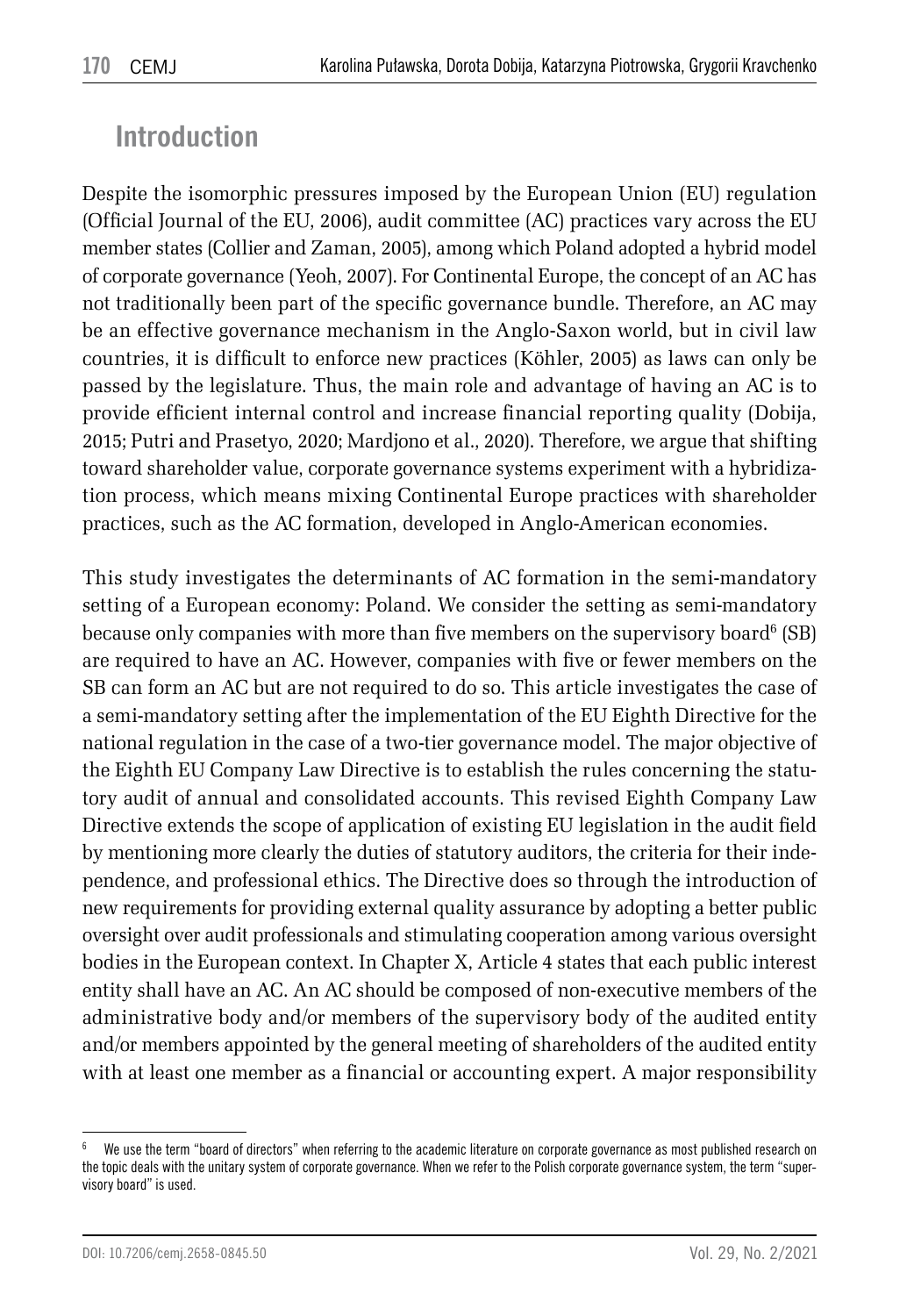of the audit committee is to ensure that financial statements are consistent with international accounting standards and that their audit is conducted following international auditing standards. Moreover, the statutory auditor is to report to the AC on key matters that arise from the statutory audit, and specifically on material weaknesses in internal control related to the financial reporting process.

We draw our data from the Warsaw Stock Exchange (WSE). In 2009, ACs became mandatory due to their inclusion in the new legislation on auditing (Journal of Laws, 2009). The new regulation imposes the formation of an AC; however, this requirement depends on the size of the SB. The 2009 regulation states that companies with more than five members on the SB are required to have an AC; however, companies with five or fewer members on the SB can form but are not required to form an AC. Therefore, this new regulation has resulted in various reactions on the side of companies. First, companies with five or fewer members on the SB can form an AC or they can decide not to form an AC. At the same time, companies with an SB with more than five members can decrease the number of members to five so as to avoid the need to form an AC or they must form an AC. This article investigates the determinants of AC formation and compares the role of potential determinants of AC formation before and after the regulation was introduced.

Companies' reaction to the introduction of the new regulation gives rise to the question of which corporate governance characteristics and internal factors determine AC formation in a semi-mandatory setting. To answer our research question, we examined data for companies listed on the WSE in 2008, 2010, and 2015. In 2009, a new regulation was introduced to regulate the existence of ACs in Polish-listed companies. Therefore, we analyzed data for 2008 and 2010. Moreover, we also analyzed data for 2015 to check for any experience-related changes. The empirical methodology was based on logistic regressions.

The results illustrated that – contrary to the studies of companies operating in the Anglo-Saxon environment – the presence of independent board members with accounting and finance experts decreases the likelihood of AC formation. When it comes to capital structure, we observed that after the implementation of the EU directive, companies with foreign ownership are more likely to have an AC. However, we also noticed that recent managerial ownership may also be an important factor in the AC formation decision. Furthermore, in 2008 family firms were less likely to form an AC while larger companies with bigger SBs were more likely to form an AC. However, we did not observe this effect for 2010 and 2015. The effects were highly statistically and economically significant. Moreover, we also observed that the presence of other board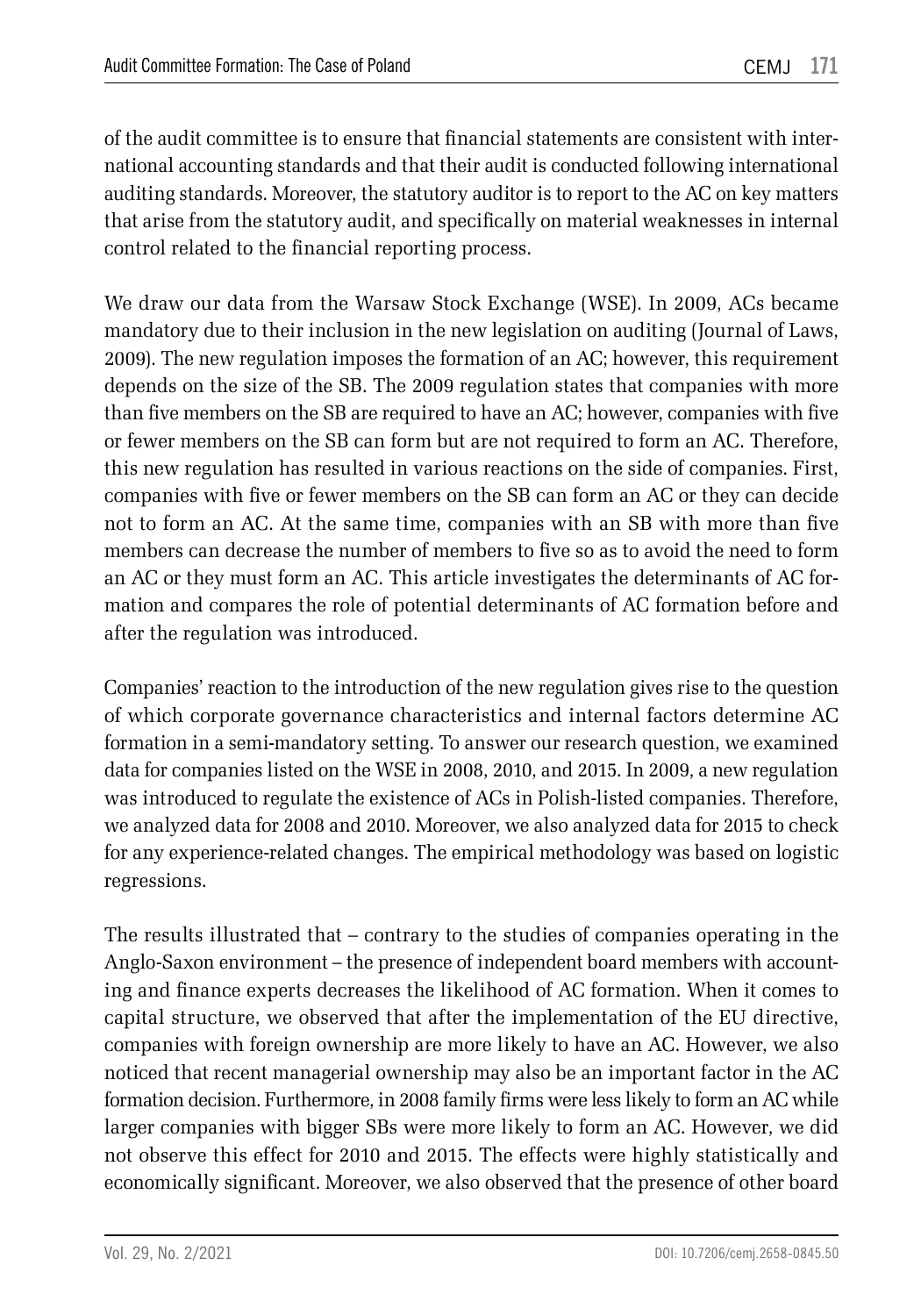committees increased the likelihood of AC formation. Our results were robust in relation to other specifications and regulation changes.

This article intends to contribute to two streams of literature.<sup>7</sup> First, the research seeks to provide insights into why some companies decide to form an AC, and why other reject the concept. To that end, we scrutinize the reactions of publicly listed companies to new regulations. We identify which firm characteristics influence firms' abilities to adapt more quickly to new regulations, which is important from the corporate governance perspective. Recent studies show that the formation of AC has a positive impact on the quality of financial reporting, which is indicated by low earnings management (Putri and Prasetyo, 2020; Mardjono et al., 2020) and the quality of annual financial statements data (Omer et al., 2020). Therefore, it is extremely important to expand the literature on firms' motivations for forming AC. This article extends our knowledge about determinants of AC formation by drawing attention to other important factors that influence companies' decisions to form an AC.

Second, to date, most studies dealing with AC have been conducted predominantly in the United States and the United Kingdom. It is not surprising that many authors call for additional research outside the Anglo-Saxon world (e.g. Bédard and Gendron, 2010; Zhou et al., 2018). This article can be considered a direct response to these calls as we study ACs in the European economy. Moreover, this article adds to our understanding of the divergent practices related to ACs across European countries, so this study fills the gap in the literature by providing new information and evidence from the unexplored European context (Dwekat et al., 2020).

The remainder of the article is organized as follows. After the introduction, we present the context of the study and describe the Polish corporate governance bundle. The following section presents theoretical background and reviews literature, leading to the development of the hypotheses. Next, we provide information on the empirical design of the study, followed by a reporting of results. Then, we show robustness checks of our main conclusions. Finally, the last section discusses the article's findings, implications, limitations, and recommendations for future research.

We use citation count regression (Staszkiewicz, 2019) for a research gap verification.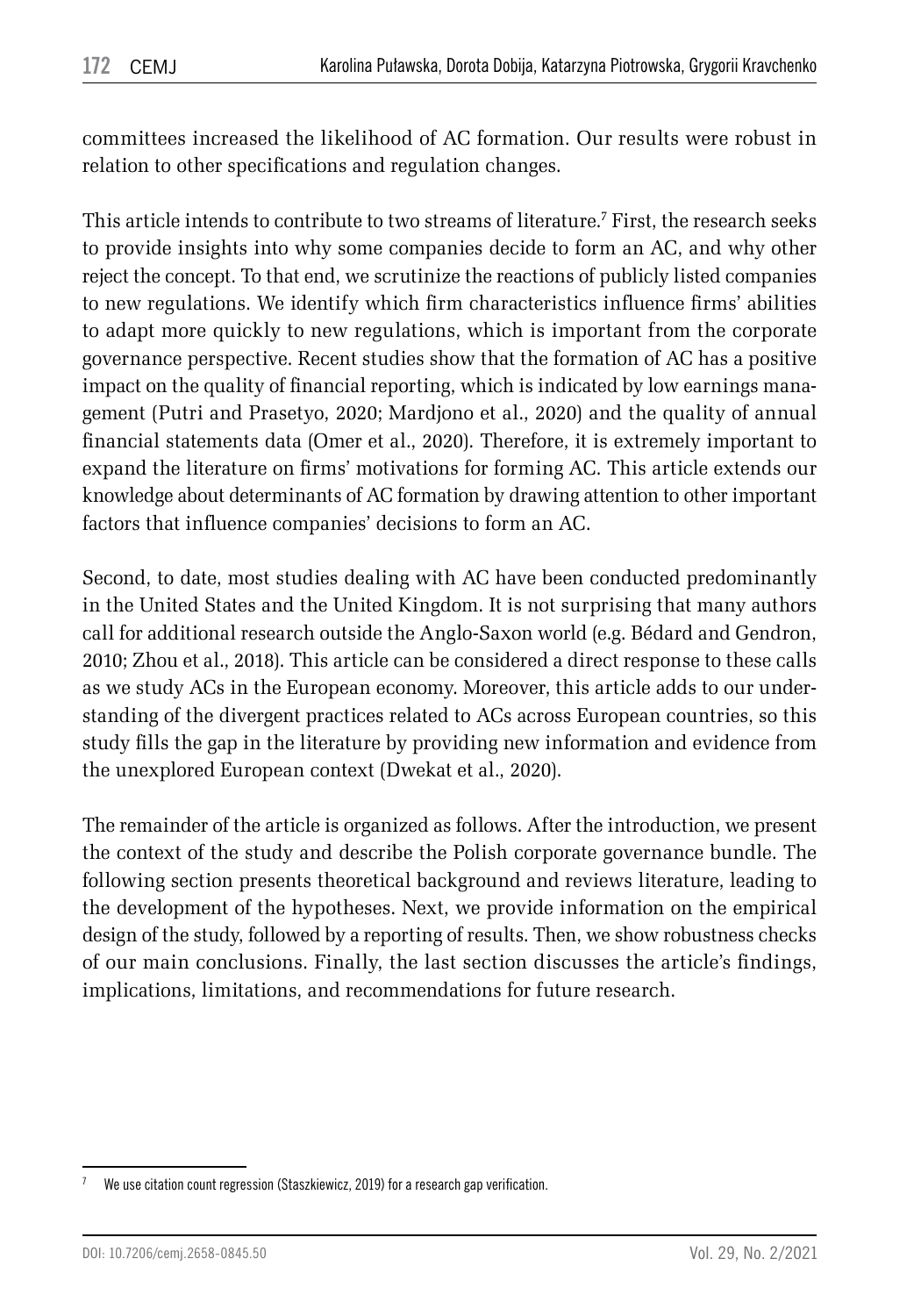# **Study Context: The Polish Governance Bundle**

Poland is a country with dependent boards (Mateescu, 2015) and a contemporary corporate governance system that can be characterized as an "insider" model of corporate governance. In this system, owners monitor, oversee, and control companies from within. Consequently, owners frequently take large ownership stakes. Ownership and control are in the hands of families and business groups (Dobija, 2011).

The internal corporate governance mechanisms in Poland rely on the board and its committees. The board is organized following a two-tiered model consisting of a management board (executive directors) and an SB (non-executive directors). The management board is responsible for monitoring, controlling, providing information, counseling, and ensuring compliance with applicable laws and regulations. The SB is in charge of monitoring the company's and management board's activities (Słomka-Gołebiowska and Urbanek, 2016). In general, supervisory boards are much smaller than the boards in the one-tier governance model. The average size of an SB in listed companies in Poland is six members (Bohdanowicz, 2015). An audit, remuneration, and nomination committees are appointed to facilitate the supervisory board's monitoring role. Therefore, we may say that the committee's establishment has two main goals. First, it serves to improve the effectiveness of an SB. Second, the recommendations of the relevant committee make SB's decisions more independent from the management board and shareholders (Wieczorek, 2012). In contrast to other committees, ACs became mandatory and were stipulated by the Polish Auditing Act of 2009 (Journal of Laws, 2009). The establishment and operation of ACs on supervisory boards were now formally required for companies with SB's larger than five members, while AC responsibilities became mandatory. However, due to the Polish Auditing Act of 2009 (Journal of Laws, 2009), in the absence of an AC, in order to perform the obligations of the AC specified in this Act, its functions may be entrusted to the SB or to any other supervisory body or public interest entity. The Polish Auditing Act of 2009 (Journal of Laws, 2009) defines the tasks of the audit committee:

- monitoring of the financial reporting process;
- monitoring of the effectiveness of the internal control system, risk management, and internal audit systems;
- monitoring of the performance of financial auditing activities, in particular by audit firms;
- controlling and monitoring of the independence of the statutory auditor and the audit firm, especially if the audit firm provides to the public interest entity services other than auditing.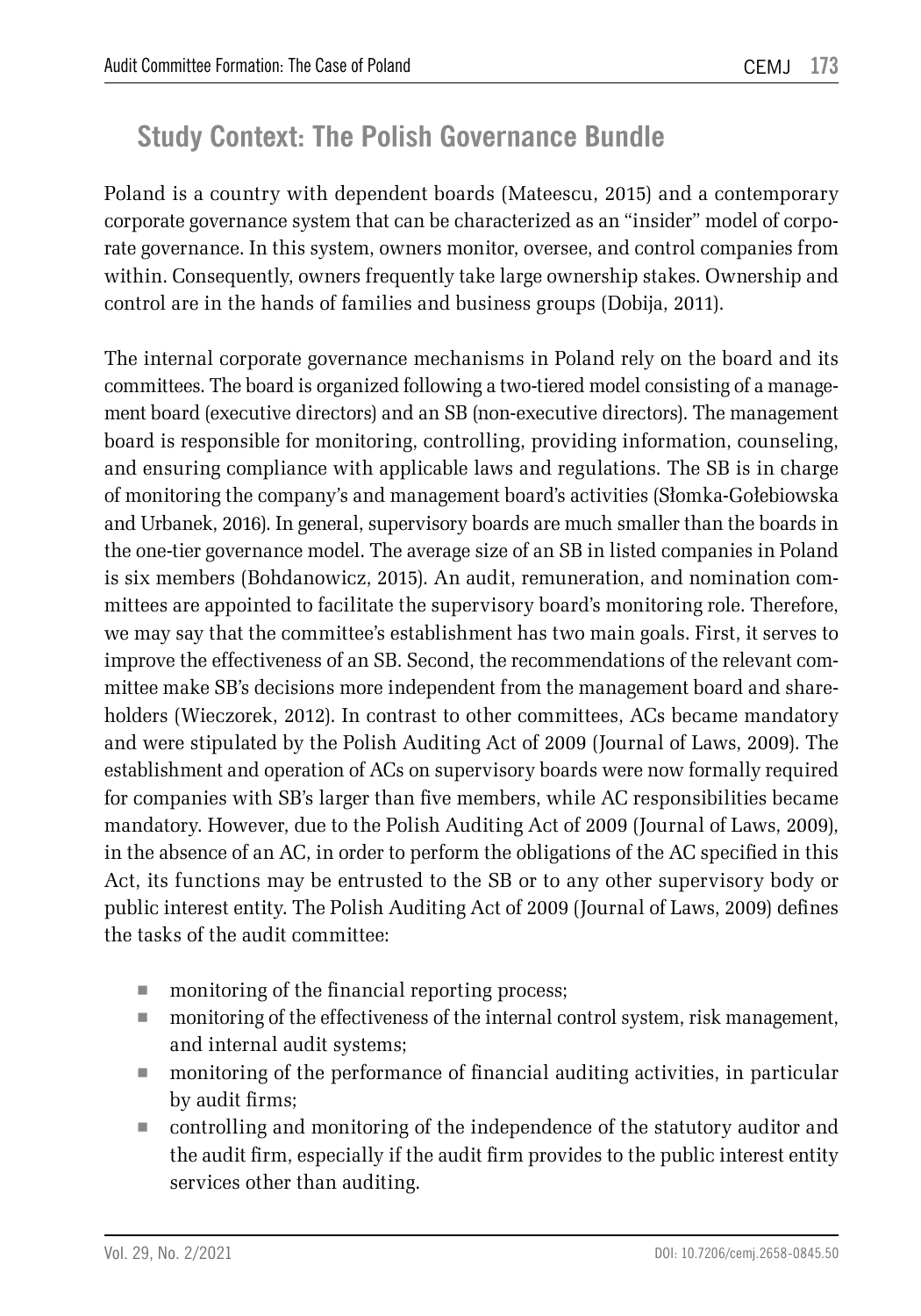Moreover, according to the regulation, the AC must consist of at least three members, including at least one member complying with the conditions of independence and having qualifications in accounting or auditing. There are many advantages to forming an AC. Recent research suggests that effective ACs provide better audit quality (Ali et al., 2018) as the desired effect of introducing ACs is to increase the quality of financial reports and, therefore, maintain investor confidence. Research so far shows that the investment level is higher in firms with good corporate governance practices (Shahid and Abbas, 2019). From the organization's perspective, the only disadvantage is their relatively high cost of AC (Pincus et al., 1989).

Since the new regulation allowed an option, companies could react in different ways. Therefore, when the new regulation came into force, companies could react differently, which depended on the size of the SB. Companies with more than five members on the SB were required to have an AC, but those with five or fewer members on the SB could form an AC but were not required to do so. Figure 1 explains the possible actions taken by companies.





Source: own elaboration.

The reaction of companies listed on the WSE to the new regulation was twofold. One group of companies decided to form an AC (almost 19% of all companies), according to the existing laws. However, a larger group decided to take advantage of the exemption and not form an AC (almost 50% of all companies). Anecdotal evidence exists of cases in which companies preferred to reduce the number of members of their SB to avoid the need to form an AC (almost 8% of companies). The different reactions of listed companies to the introduction of the obligation to form audit committees allowed us to conclude ex-post that the regulatory risk associated with the introduction of this obligation did materialize: the legislator failed to introduce this institution uniformly in all of the entities (Adamska et al., 2017).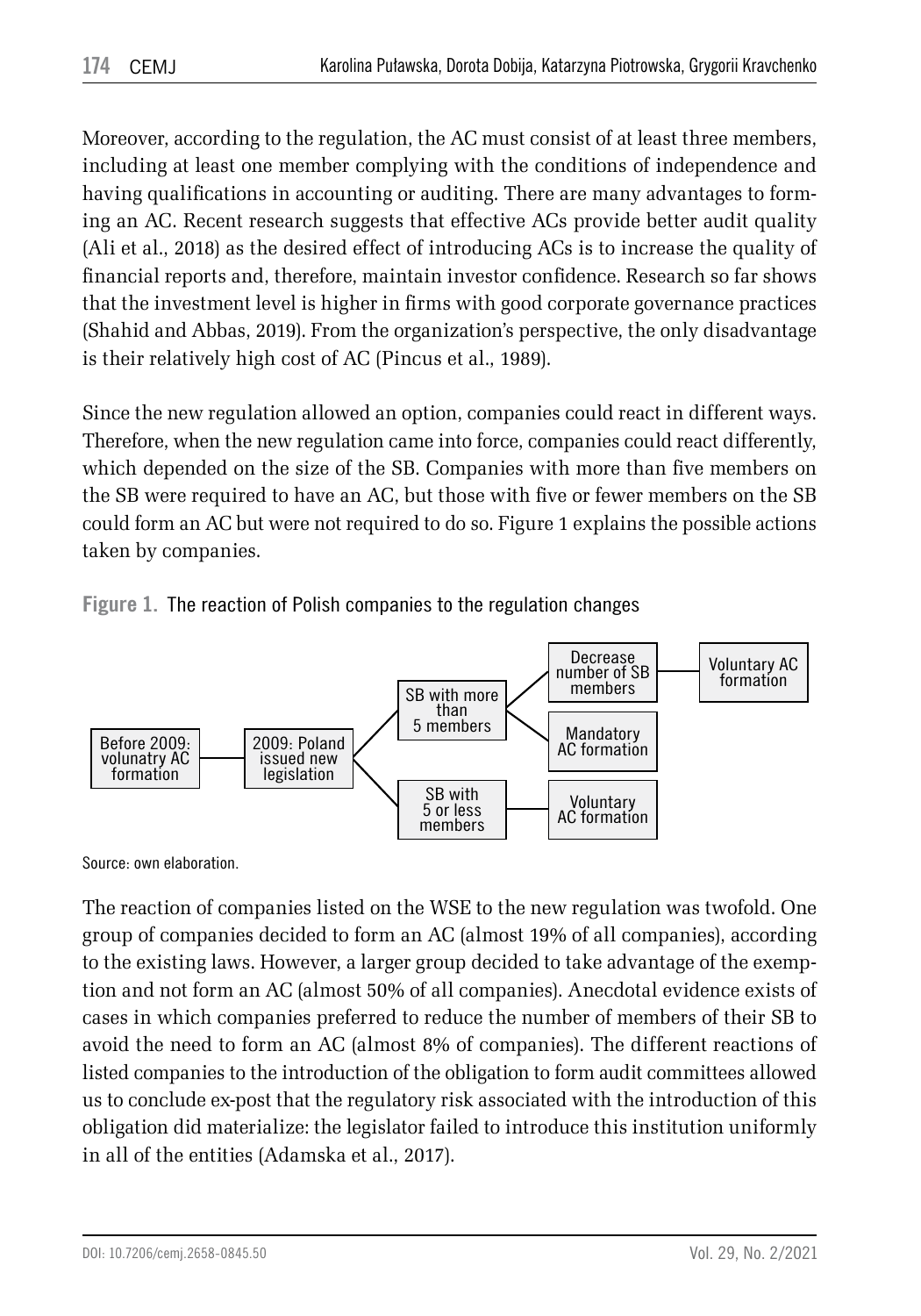#### **Figure 2.** Audit committee regulation changes in Poland and the sample construction



Note: AC – audit committee; CGC – corporate governance code. Source: own elaboration.

The following Figure 2 illustrates the changes in the AC regulation and explains the rationale for the construction of our sample. We selected 2008, 2010, and 2015 for the analysis. We assumed that in 2008 AC formation was voluntary, as there was no legislation regulating the formation of ACs. We analyzed data for 2010 to find changes after the introduction of a new regulation. Furthermore, we analyzed data for 2015 to find changes. We did not analyze years later than 2015 due to the 2017 regulatory changes. The new Act of May 11, 2017, on Statutory Auditors, Audit Firms, and Public Oversight,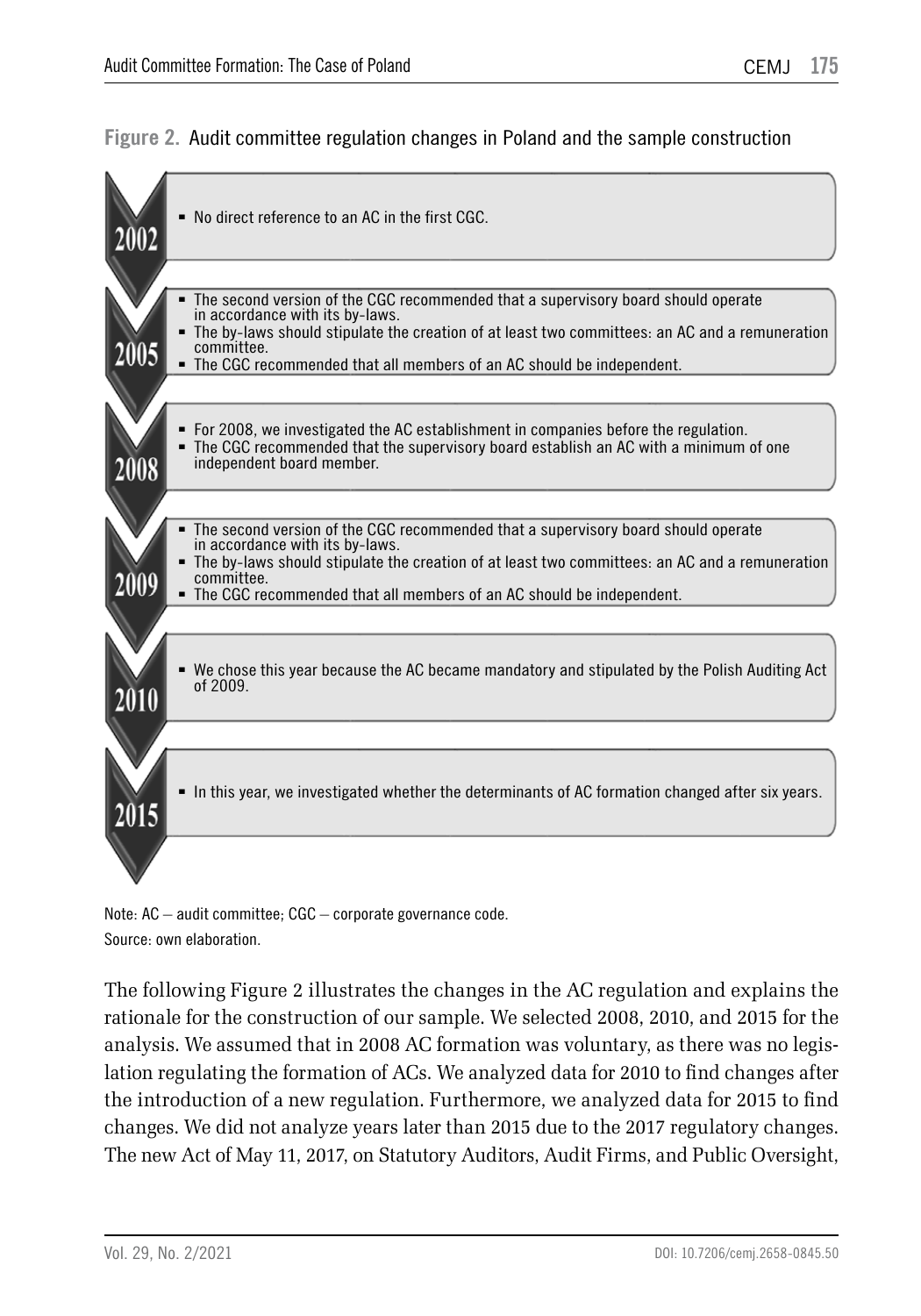Chapter 8, Article 128 specifies that the performance of an AC's function can be entrusted to the SB (Journal of Laws, 2017) only in those public interest entities that do not exceed at least two of the following three amounts:

- PLN 17,000,000 in the case of the sum of balance sheet assets as at the end of the financial year;
- PLN 34,000,000 in the case of the net revenue from sales of goods and products for the financial year;
- 50 employees in the case of the average annual employment expressed in fulltime jobs.

## **Theory and Hypotheses Development**

## **Theoretical Perspectives**

In theory, companies should benefit from the presence of an AC. The agency theory (AT) perspective suggests that ensuring the presence of an AC increases its monitoring role in protecting shareholders' interests from the management's self-interests (Bradbury, 1990; Menon and Williams, 1994; Piot, 2004). From the AT perspective, the establishment of ACs is regarded as a reaction to information asymmetry between company owners and management (Köhler, 2005). As the board of directors is charged with safeguarding the interests of shareholders (Fama and Jensen, 1983), an AC will be employed in high-agency cost situations to improve the quality of information flows between the principal and the agent (Pincus et al., 1989), therefore reducing agency costs.

## **Hypothesis Development**

The two main categories of determinants influencing the establishment of an AC that emerged from the literature review include (1) board compositional features and (2) company-specific determinants.

### **Board Compositional Features and AC Formation**

The board of directors is viewed as one of the most important internal corporate governance mechanisms for reducing agency problems (Fama and Jensen, 1983; Kroll et al., 2008; Belkhir, 2009). In our research, we will focus on the following board composition characteristics: the experience and expertise of board members, board members' independence, and gender diversity. Moreover, we investigated whether the existence of other ACs positively influences AC formation.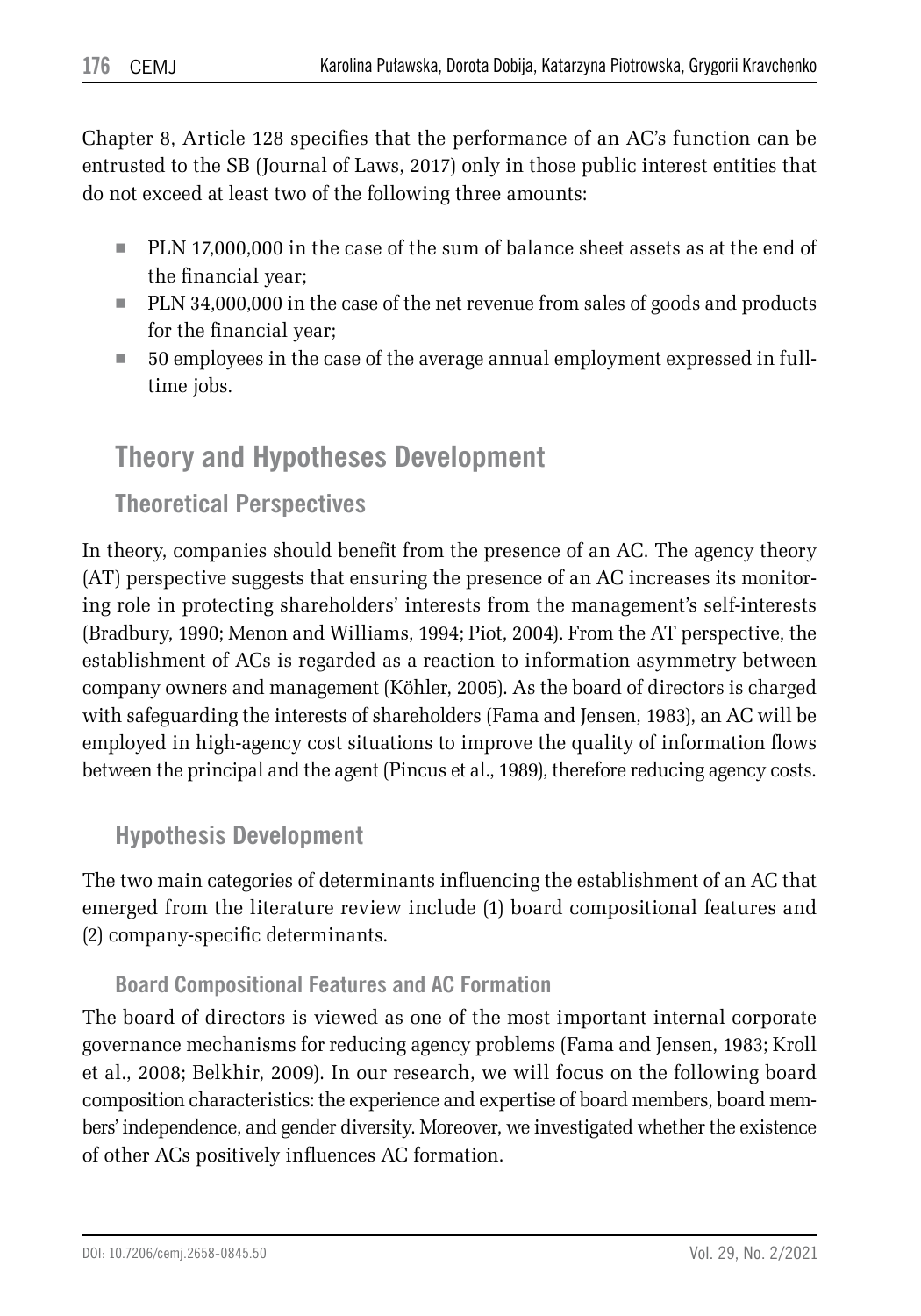### **Board Members' Experience and Expertise**

The size of the board of directors can positively affect the creation of an AC as a large board allows for the inclusion of members with different backgrounds who represent various firm stakeholders, along with broad knowledge and experience. Beasley and Salterio (2001) affirm that as the board size increases, what also increases is a firm's ability to appoint more independent directors with relevant financial reporting, AC knowledge, and experience. To exercise its monitoring function, the board needs an appropriate mix of experience and knowledge (Hillman and Dalziel, 2003). Therefore, if members hold different experience and knowledge levels, they may want to increase the monitoring process by the establishment of an AC.

Beasley's and Salterio's (2001) study illustrates that firms voluntarily create audit committees composed of outside members with a breadth of relevant financial reporting and AC knowledge and experience. Consequently, we argued that the larger the number of experienced directors with accounting and/or financial knowledge on the board, the more likely the firm will be to form an AC. This prediction results in our first hypothesis:

**H1a**: The greater the proportion of experienced members on the board, the greater the likelihood of the existence of an AC.

**H1b**: The greater the proportion of expert members on the board, the greater the likelihood of the existence of an AC.

#### **Board Independence**

Independent members are defined as non-management or outside members of the board (Johnson et al., 1996) chosen in the interest of the shareholders (Salloum et al., 2015). The SB also contains inside members who have inside information. Therefore, the domination of inside members may lead to a lack of management monitoring and increase the number of agency problems (Nicholson and Kiel, 2007). The AC should independently complete its responsibilities regarding the efficiency of auditing. Consequently, some independent members may set out to form ACs with the aim of enhancing corporate governance (Salloum et al., 2015).

Prior studies suggest that boards with a higher proportion of independent directors are more effective at monitoring managers (Huang et al., 2009). Such boards are more likely to remove a poorly performing manager and select a specialist Big Four auditor (Beasley and Petroni, 2001). A more independent board is more likely to adopt a gover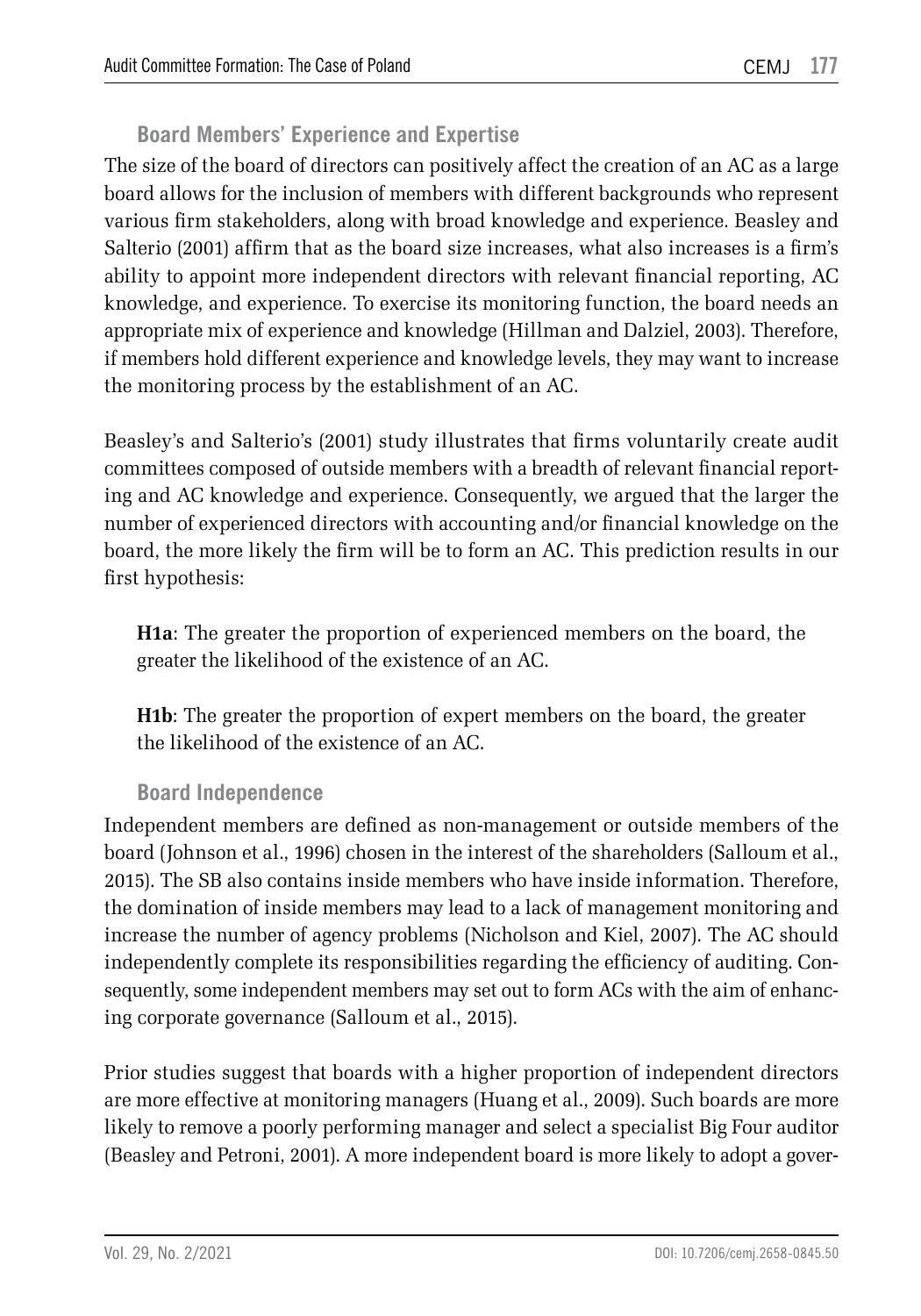nance committee for overwatch (Huang et al., 2009) as independent members have incentives to reduce their legal liability by forming an AC (Collier, 1993). Moreover, board independence and the existence of an AC both positively correlate with financial reporting quality (Afify, 2009).

Bradbury (1990) considers independent directors to have an incentive to ensure the effective running of the company. Studies reveal that board independence has a positive relationship with the AC formation (Pincus et al., 1989; Zhou et al., 2018; Abdeljawad et al., 2020). Consequently, we argue that the larger the proportion of independent members on the board, the more likely a firm to form an AC. This prediction leads us to our next hypothesis:

**H2**: The greater the proportion of independent members on the board, the greater the likelihood of the existence of an AC.

#### **Women Participation on Boards**

Women are expected to enrich leadership style, deliver new values, and as a result, contribute to a firm's better performance and increase in value (Aluchna, 2013). Moreover, women are considered to be more independent decision-makers, more risk-averse, and less tolerant of unethical behavior (Srinidhi et al., 2011). This could lead to better monitoring quality and more informative financial data.

Post and Byron (2015) document that female board representation is positively related to the SB's monitoring function. Adams et al. (2011) report that women think independently and are not influenced by "old boy networks." These tendencies should improve company monitoring, especially in companies with corporate governance. Consequently, we argue that the greater the proportion of women on an SB, the more likely a WSE-listed firm will form an AC. This prediction leads us to test the following hypothesis:

**H3**: The greater the proportion of women on the board, the greater the likelihood of the existence of an AC.

### **Experience with Other Committees' Formation**

Boards may freely select their corporate governance structure from a range of possibilities. Possible decisions that relate to board structure include forming various subcommittees. Carson (2002) and Spira and Bender (2004) strongly recommend the establishment of board subcommittees as a potential mechanism for improving cor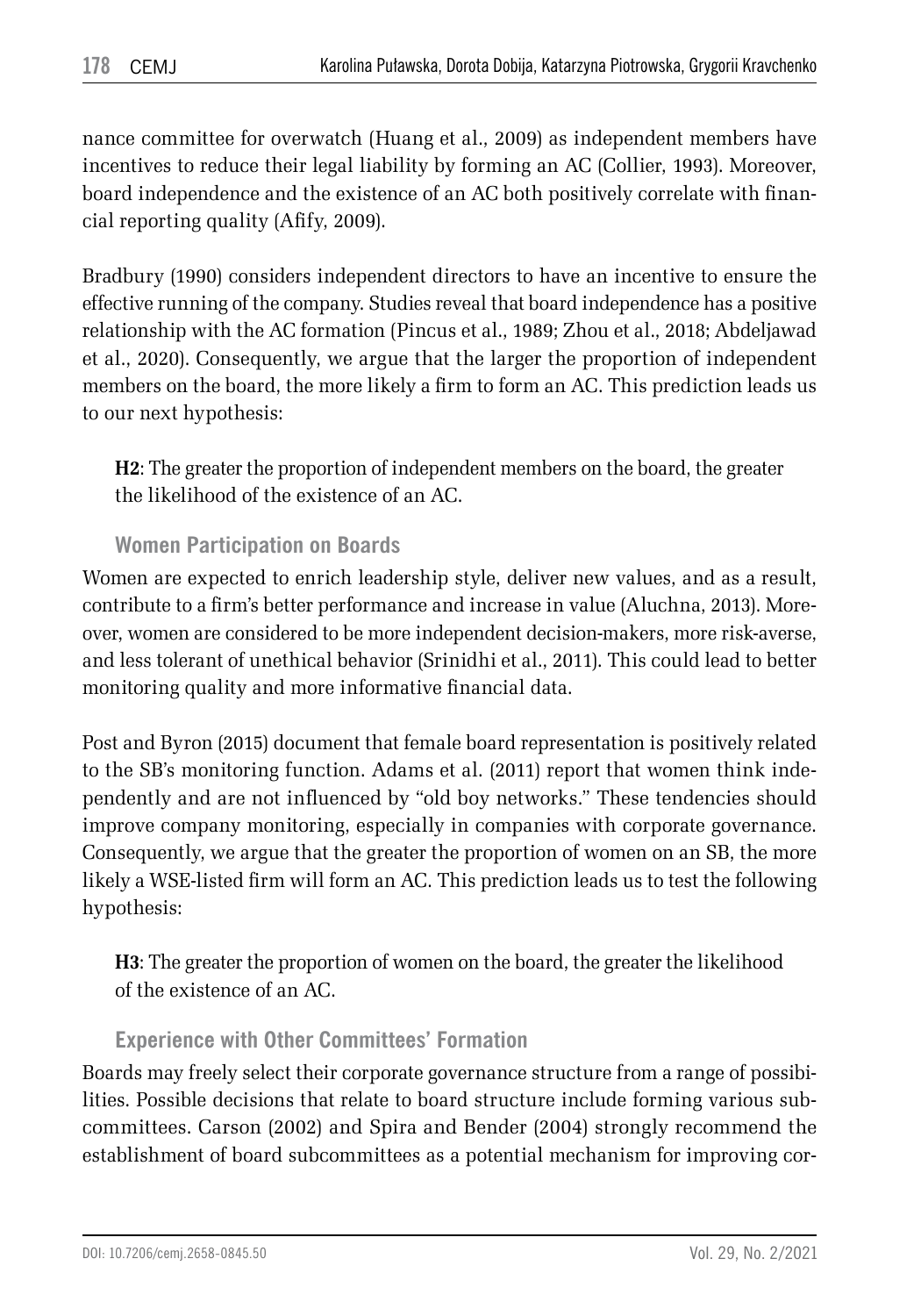porate governance. Among other things, the subcommittees may refer to remuneration, strategy, or nomination issues.

Premuroso and Bhattacharya (2007) find that performance ratios (i.e. return on assets) appear to be associated with firms' decisions to form board-level technology committees. Moreover, Huang et al. (2009) find that having a governance committee constrains managerial opportunism by reducing aggressive financial reporting.

We assume that a positive experience with other board committees may make a firm more willing to form an AC. Consequently, we argue that if a company already has experience with other committees, it is more likely to form an AC. This prediction leads us to test the following hypothesis:

**H4**: There is a positive association between the existence of other committees and the likelihood of AC existence.

#### **Company-Specific Determinants of AC Formation**

The literature finds that substantial shareholders (i.e. individual and institutional investors who hold a substantial stake in a firm) are related to the existence of ACs (Bradbury, 1990). Thus, we consider three types of possible ownership: managerial, family, and foreign ownership. Moreover, Abdeljawad et al. (2020) find that ownership concentration enhances the chance of AC formation.

#### **Managerial Ownership**

Auditing Committees are some of the most important components of corporate governance because they explicitly separate management and monitoring duties (Köhler, 2005). From an AT perspective, the need to implement monitoring mechanisms stems from the divergence of interests between managers and stockholders. The intensity of this conflict is inversely related to the higher level of managerial ownership concentration (Jensen and Meckling, 1976).

According to AT, the higher the level of managerial ownership, the lower the probability that managers will manipulate accounting numbers to satisfy their interests. Here, AT is the theoretical framework of ACs generally applied in an Anglo-Saxon setting because ACs primarily are an institution employed to align the interests of owners and management (Köhler, 2005). Moreover, the concentration of ownership by managers may increase the supervisory powers of shareholders, making the presence of an AC unnecessary (Piot, 2004).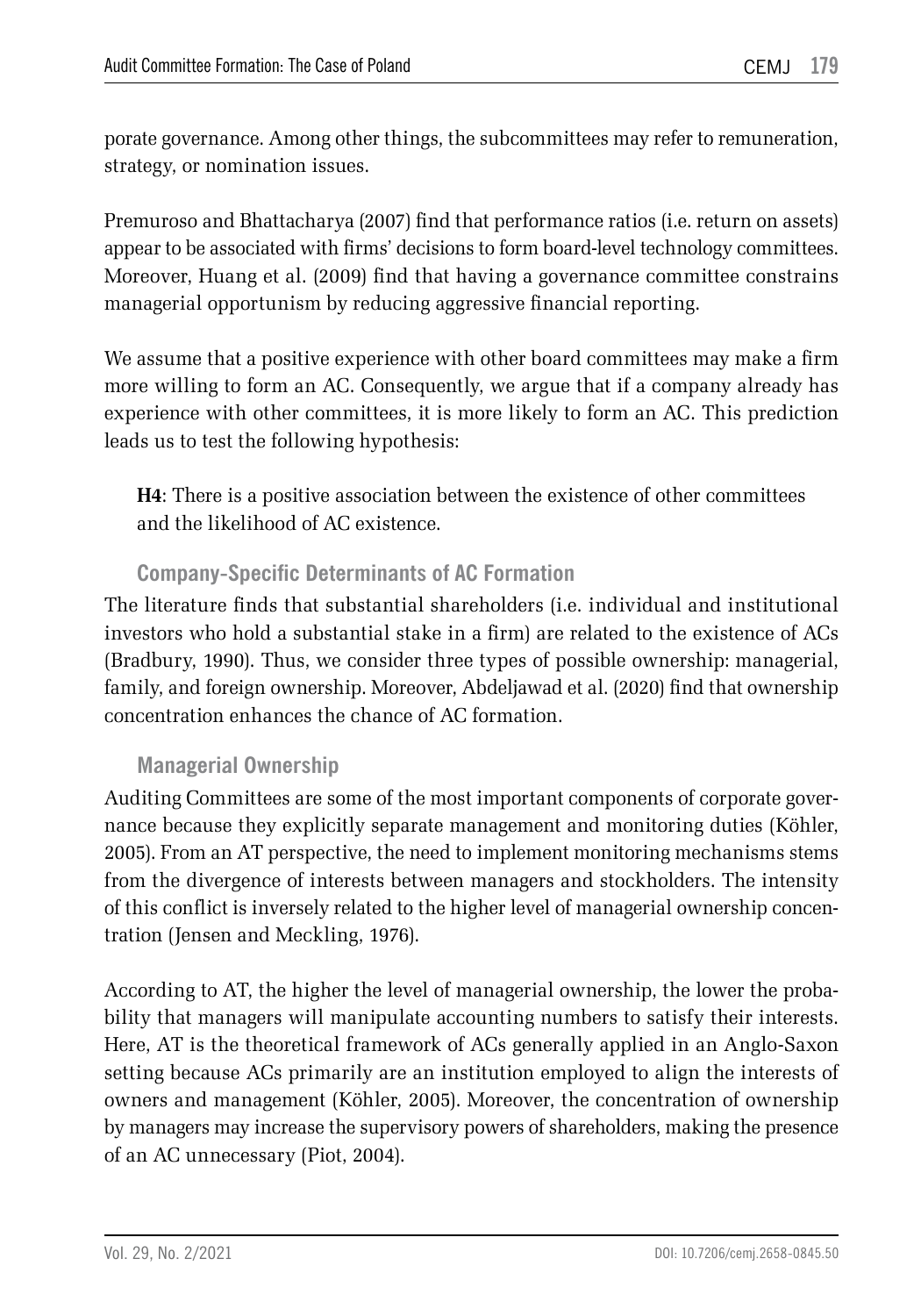Prior empirical studies confirm the theoretical assumptions and provide evidence of a negative relationship between managerial ownership and AC formation (e.g. Deli and Gillan, 2000; Piot, 2004). The previous discussion suggests that the need for external monitoring will be lower with the increase of management ownership. Therefore, there will be a smaller likelihood of AC formation. Consequently, we develop the fifth hypothesis:

**H5**: The greater the proportion of managerial ownership, the lower the likelihood of the existence of an AC.

#### **Family Ownership**

Auditing Committees can be viewed as a monitoring mechanism that will be formed voluntarily in high agency cost situations to improve the quality of information flow between the principal and agents (Bradbury, 1990). The higher the owner–manager ownership stake in a firm, the lesser the divergence of interests, thus the less likely need of monitoring (Menon and Williams, 1994). Thus, the AT predicts the establishment of ACs as a means of attenuating agency costs through its monitoring role (Menon and Williams, 1994).

Family ownership means that the founders or their immediate family hold a percentage of shares significant enough to account for the largest shareholding (Chau and Gray, 2002; Chau and Leung, 2006). These owners may influence most management decisions. Similar to the case of managers as owners, the concentration of family ownership may decrease the supervisory powers of other shareholders, thus decreasing the likeliness of an AC's existence. Accordingly, we expect a family firm to less likely form an AC. Therefore, we propose the following hypothesis:

**H6**: There is a negative association between family ownership and the likelihood of AC existence.

#### **Foreign Ownership**

Foreign ownership acts as a monitoring mechanism for management's behavior and improves corporate governance, especially in emerging markets (Bekaert and Harvey, 2002). Local investors have an information advantage relative to their foreign investors, who are geographically separated from the company, due to relatively easier access to firm-relevant information (Coval and Moskowitz, 2001). The supervisory board's tasks concerning financial accounting and other shareholder-oriented company information should be performed in ACs (Köhler, 2005), especially to reduce agency conflicts between local investors and foreign investors (Bushman and Smith, 2003).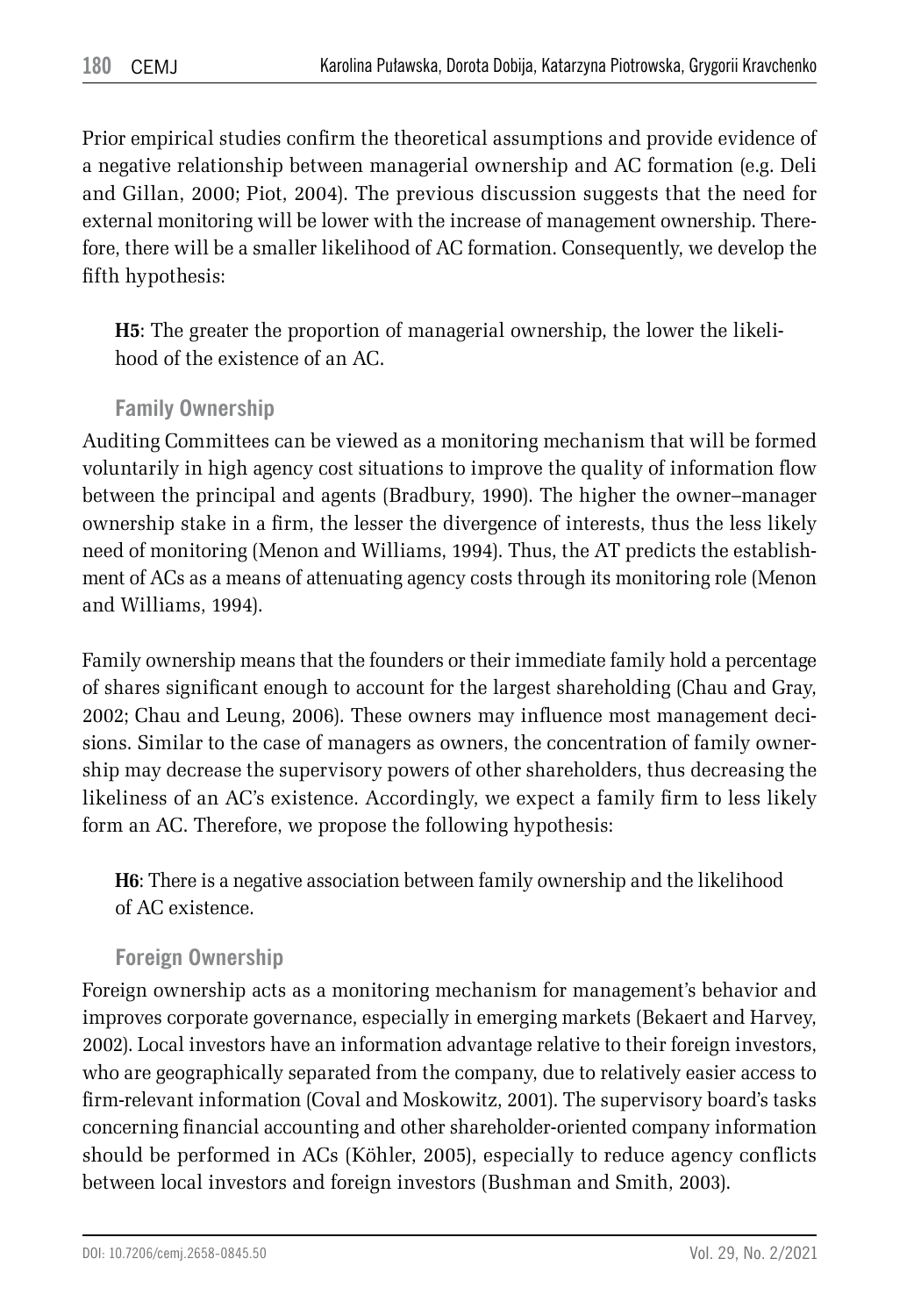Mangena and Tauringana (2007) document a positive relationship between the percentage of shares held by foreign shareholders and the presence of ACs. Moreover, if effective corporate governance practices are of value to large investors, then we would expect to see the adoption of best practices even in the absence of mandated requirements (Carson, 2002). Small shareholders may not have sufficient incentives to justify additional expenditures on the monitoring of management (Shleifer and Vishny, 1986). Therefore, the presence of an AC may provide the audit process with more credibility to large investors (Carson, 2002). Thus, we expect that the higher the level of foreign ownership, the more likely a firm listed on the WSE will be to form an AC. As such, we posit the following:

**H7:** The greater the proportion of foreign ownership, the greater the likelihood of the existence of an AC.

In the following section, we will describe our sample used for empirical testing of the above hypotheses.

## **Methods**

### **Sample Construction**

To test SBs' role and companies' compositional characteristics in AC creation, we evaluated companies listed on the WSE. Our samples consisted of the population of Polish nonfinancial firms listed on the WSE in 2008–2015 that represented the following industry sectors: merchandising (ca. 34%), service (ca. 26%), and manufacturing (ca. 40%). In 2008, AC formation was voluntary, so we used the sample of all nonfinancial Polish companies listed on the WSE in that year. In 2010 and 2015, companies could choose to decrease the number of members on the SB or form an AC. Therefore, for 2010 and 2015, we only took companies with boards consisting of fewer than six members. Table 1 details the case selection process.

For this study, we collected information related to SBs and consolidated financial statement data from the Notoria Service, a WSE-listed company that sells financial information. Missing information was hand-collected from other sites (e.g. LinkedIn).

The data were collected for 2008, 2010, and 2015. It was important to collect data for 2008 to investigate AC establishment in companies before the regulation. We assumed that in 2008 AC formation was voluntary, as there was no legislation regulating the formation of ACs. Relevant regulation was introduced a year later, so we investigated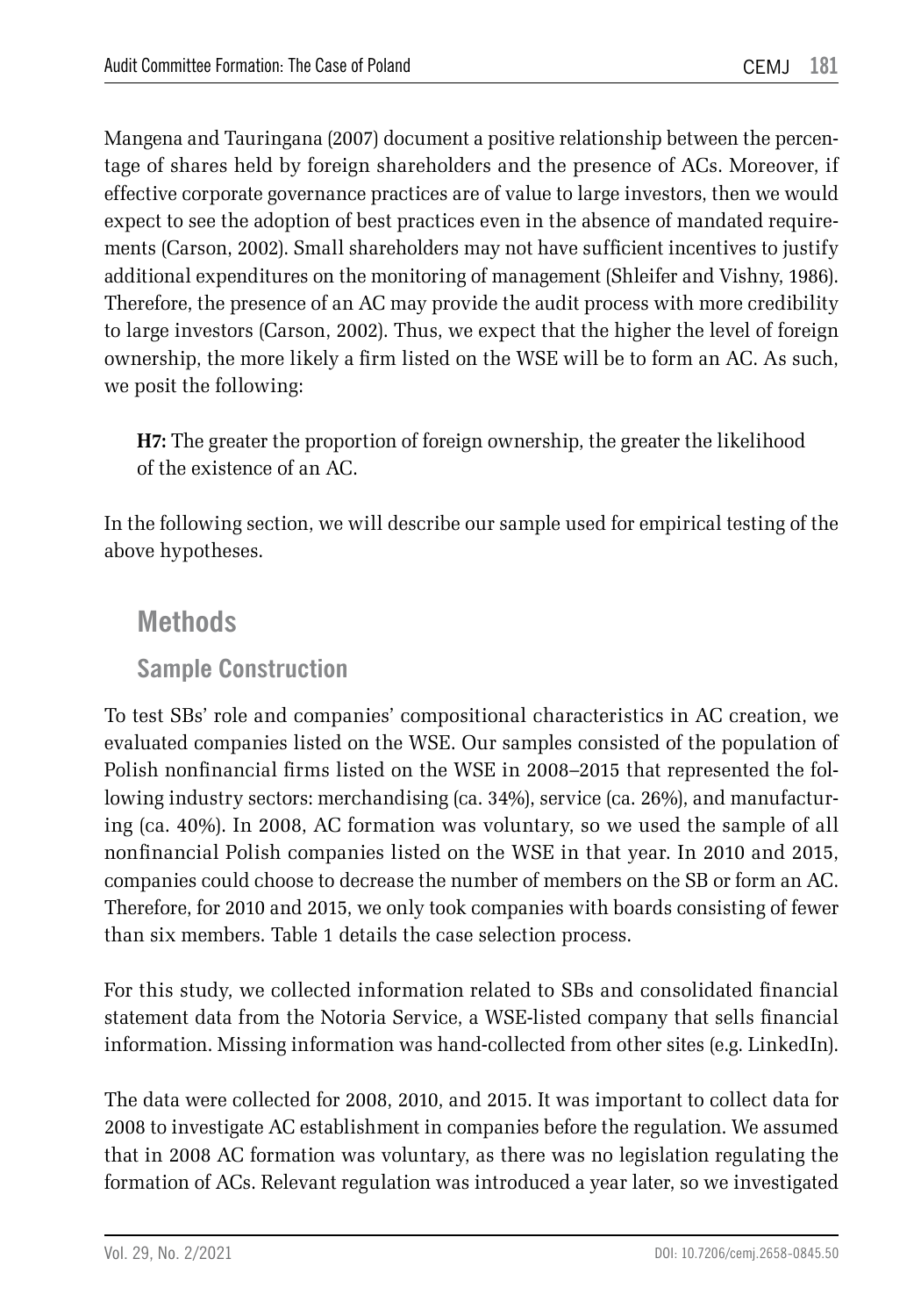which companies consciously decided to form an AC and which decided to reduce the number of SB members. Data for 2010 were relevant because ACs became voluntary only for companies with five or fewer SB members, as stipulated by the Polish Auditing Act of 2009, when Poland issued new legislation regulating the role of ACs (Journal of Laws, 2009). Moreover, we chose data for 2015 to compare whether determinants of AC formation changed after six years. Overall, we analyzed data for 231 companies in 2015, 147 companies in 2010, and 142 companies in 2008.

**Table 1.** Sample selection

|                                      |      | Time-periods |           |
|--------------------------------------|------|--------------|-----------|
| <b>Companies:</b>                    | 2008 | $2010*$      | $2015***$ |
| $\blacksquare$ An AC has been formed | 70   | 26           | 27        |
| • No AC has been formed              | 161  | 121          | 115       |
| <b>TOTAL SAMPLE</b>                  | 231  | 147          | 142       |

\*, \*\* The number of companies with mandatory AC formation are excluded. Source: own elaboration.

## **Dependent Variable**

The dependent variable tracked whether a company formed AC at the end of the financial year. This indicator variable was equal to 1 if an AC was established and 0 if otherwise. This variable was used in prior research on AC formation (Bédard and Gendron, 2010; Zaman and Valentinčič, 2011).

## **Independent Variables**

The hypotheses considered board and firm characteristics. More specifically, to verify H1, we used the percentage of board members with experience (EXP) and the percentage of board members with finance and accounting expertise (EXT). To verify H2, we applied the percentage of independent board members *(*INT*).* To verify H3, we employed the percentage of women on the SB (WOB). In order to be classified as an experienced member, a person needed to have documented professional experience. To be considered an expert, a person needed to have proven accounting or financial knowledge. To be considered an independent member, a person had to be independent from the management board and meet the criteria of independence listed in the Polish Auditing Act of 2009. The criteria regarding women as board members were gender-dependent.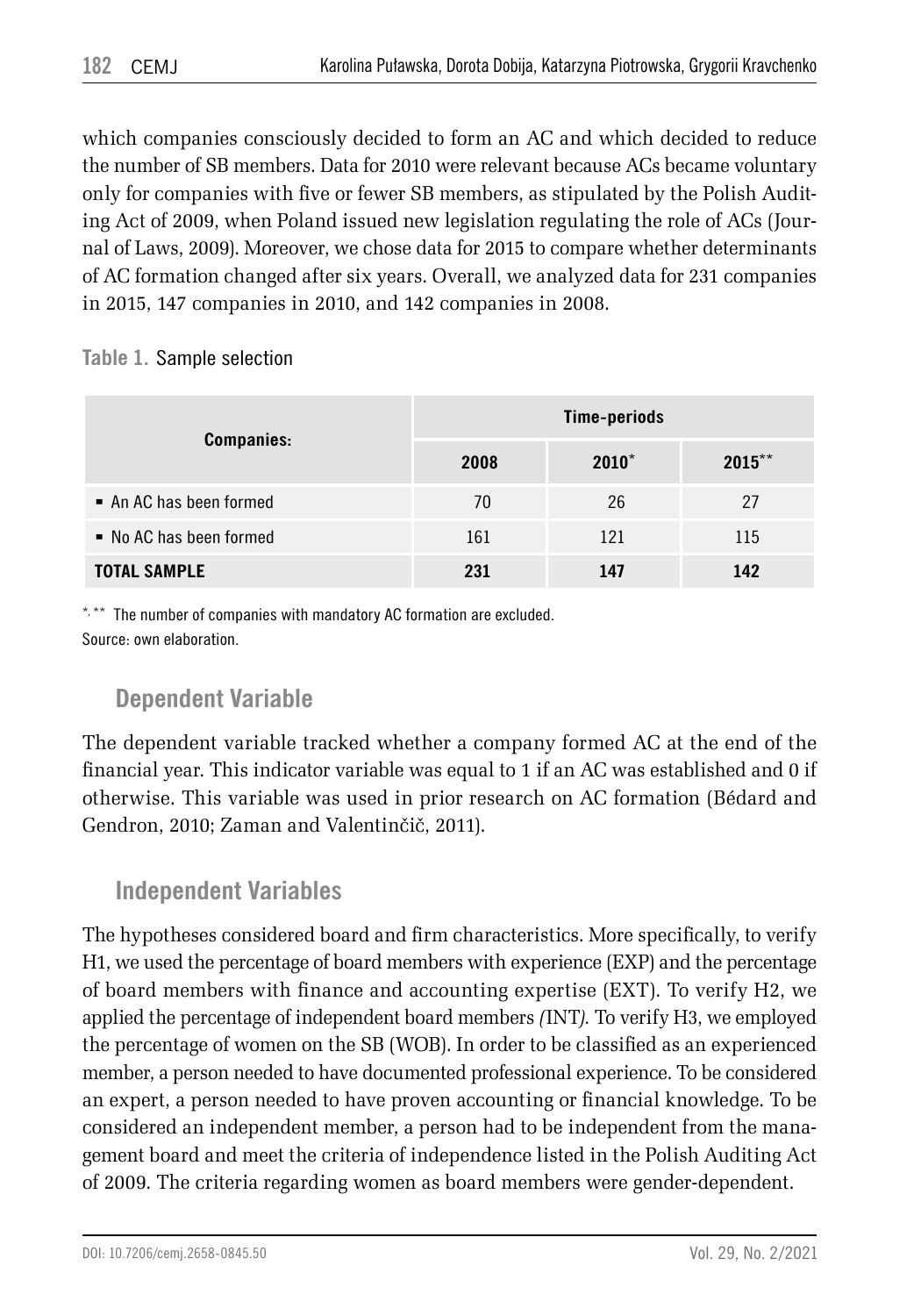The demographic data of the board members in our sample companies were taken from biographical notes provided by the Notoria Service and the Internet (e.g. LinkedIn). To verify H4, we used an additional governance variable: the presence of subcommittees (SC).

A set of variables related to the ownership structure of a firm were included in the analyses. To verify H5, we applied the managerial ownership variable (MANOWN). The variable MANOWN represented the proportion of shares held by management at the end of the year. To verify H6, we employed family the ownership variable (FAMOWN), which was a dummy variable of 1 when the majority of shares was held by a family at the end of the year and 0 if otherwise. Following Chau and Leung (2006), we assumed that at the high level of family shareholding (more than 25%), the family owners' "voice" dominates. To verify H6, we used the foreign ownership variable (FRGOWN). The variable FRGOWN represented the proportion of shares held by foreign investors at the end of the year.

The data on the ownership structure were collected from the Notoria Service. Consistent with prior studies, we included a set of control variables. Following Zaman and Valentinčič (2011), we utilized the board size (BSIZE) as our first control variable measured counted from the total number of board members in 2008. We did not control for board size in 2010 and 2015 because the state legislation required AC formation to depend on the number of SB members. Moreover, we used the frequency of board meetings (MEET), measured by the number of meetings per year (Mangena and Tauringana, 2008). We controlled for the type of auditor (BIG4; Zaman and Valentinčič, 2011), included leverage (LEV; Piot, 2004; Zaman and Valentinčič, 2011; Bradbury et al., 2019), and measured firm size (FSIZE), the latter by the natural logarithm of a firm's assets (Zaman and Valentinčič, 2011; Bradbury et al., 2019).

Following empirical literature, we controlled for the time a firm was listed, as the existing research shows that older companies are more willing to operate in accordance with the law (LIST; Kaczmarek et al., 2012). Furthermore, in our regression models, we use the market growth potential ratio (GROWTH), defined as the ratio of a firm's market and book value of equity (Deli and Gillan, 2000). We assumed that ACs will be able to evaluate managers based on future growth options rather than on present performance.

We controlled for manufacturing (SECMAN) and merchandising sectors (SECMER) as we assumed that the tendency to form ACs would be higher in some sectors over other. Moreover, we controlled for losses in the previous financial year (LOSS). We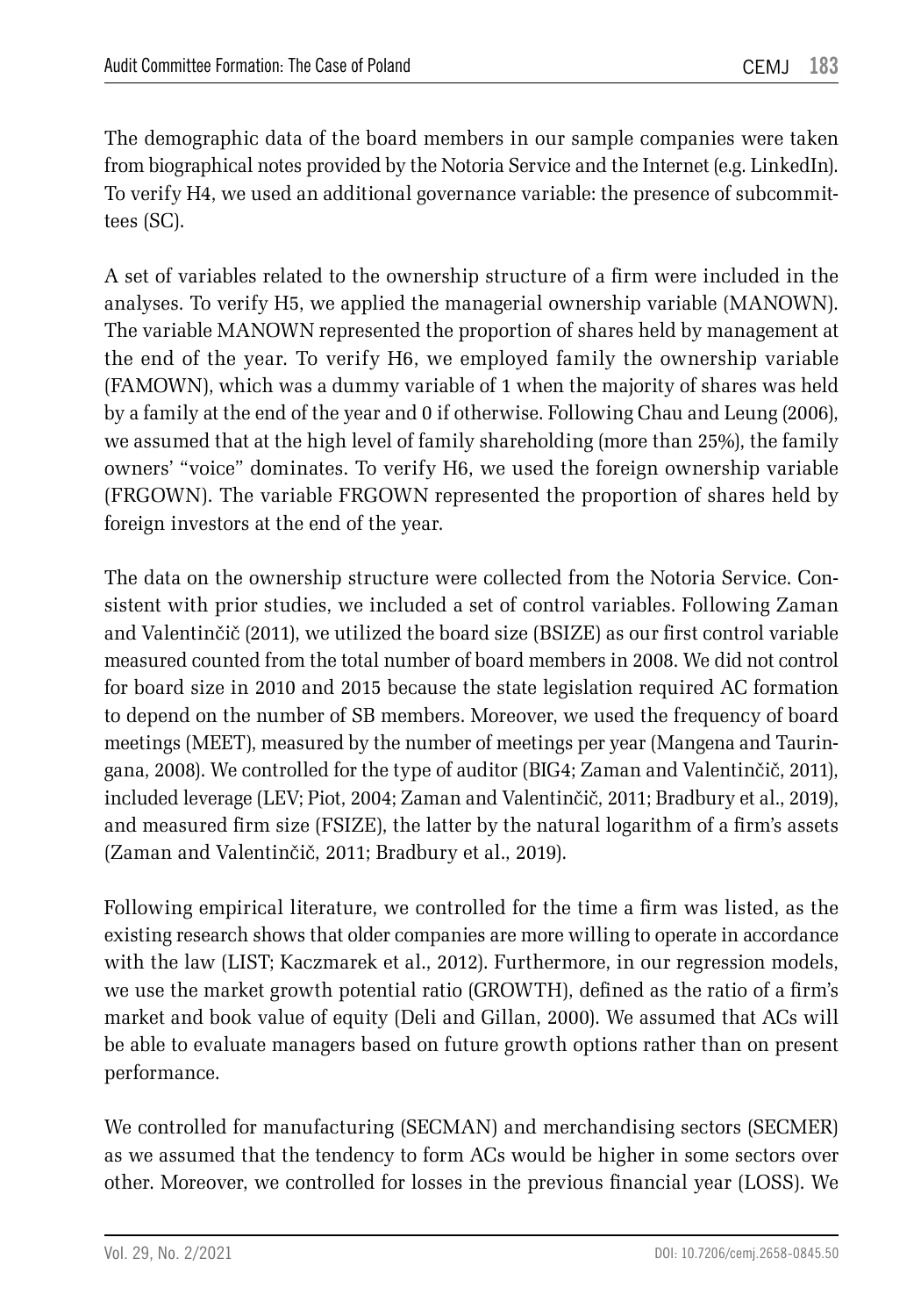| <b>אממי</b>     |
|-----------------|
| i               |
|                 |
|                 |
| í<br>:<br>המת כ |
|                 |
| í<br>I          |
|                 |

| Variable                                   | Label         | Expected<br>sign         | Definition                                                                                                                                                                                                                                                                                                                                          | Measurement                                                      | Source                                                          |
|--------------------------------------------|---------------|--------------------------|-----------------------------------------------------------------------------------------------------------------------------------------------------------------------------------------------------------------------------------------------------------------------------------------------------------------------------------------------------|------------------------------------------------------------------|-----------------------------------------------------------------|
|                                            |               |                          | Experimental variables                                                                                                                                                                                                                                                                                                                              |                                                                  |                                                                 |
| board members<br>Supervisory<br>experience | EXP           | $\overline{+}$           | Sales, Investment, or Administration, or Chief Accountant for longer than<br>positions such as a CEO, CFO, COO, or Director of Production, Marketing,<br>" was the company's founder or director or occupied appropriately high<br>• has experience in the same sector as the company operates;<br>Experienced member is a person who:<br>one year. | board members<br>with experience<br>of supervisory<br>Percentage |                                                                 |
| board members'<br>Supervisory<br>expertise | <b>EXT</b>    | $^{+}$                   | is a statutory auditor, certified accountant, broker, or has an ACCA or CFA<br>nas proven accounting or finance knowledge: holds an MA or MBA degree<br>in Economics, Finance, or Accounting, but also training in these fields;<br>Expert is a person who:<br>certificate                                                                          | board members<br>of supervisory<br>with expertise<br>Percentage  | NOTORIAL SERVICE/Annual Management, Supervisory Boards Reports/ |
| Independent<br>nembers                     | $\subseteq$   | $^{+}$                   | · has no family relationships with Director and Management Board members;<br>■ has no more than 5% in company's share capital<br>· declares independence in a statement;<br>Independent member is a person who:                                                                                                                                     | directors on the<br>of independent<br>Percentage<br>board        | Web pages/LinkedIn                                              |
| on board<br>Women                          | <b>WOB</b>    | $^{+}$                   | Percentage of women members on supervisory board.                                                                                                                                                                                                                                                                                                   |                                                                  |                                                                 |
| sub-committees<br>Presence of              | SC            | $^{+}$                   | Dummy variable with a value of 1 when sub-committees are present, 0 if otherwise.                                                                                                                                                                                                                                                                   |                                                                  |                                                                 |
|                                            |               |                          | Ownership structure                                                                                                                                                                                                                                                                                                                                 |                                                                  |                                                                 |
| Managerial<br>ownership                    | <b>MANOWN</b> | $\overline{\phantom{a}}$ | Percentage of ordinary shares held by managers.                                                                                                                                                                                                                                                                                                     |                                                                  |                                                                 |
| ownership<br>Family                        | FAMOWN        | $\overline{\phantom{a}}$ | Dummy variable, with a value of $1$ when the company's family shareholding level is more than<br>25%, 0 if otherwise.                                                                                                                                                                                                                               |                                                                  |                                                                 |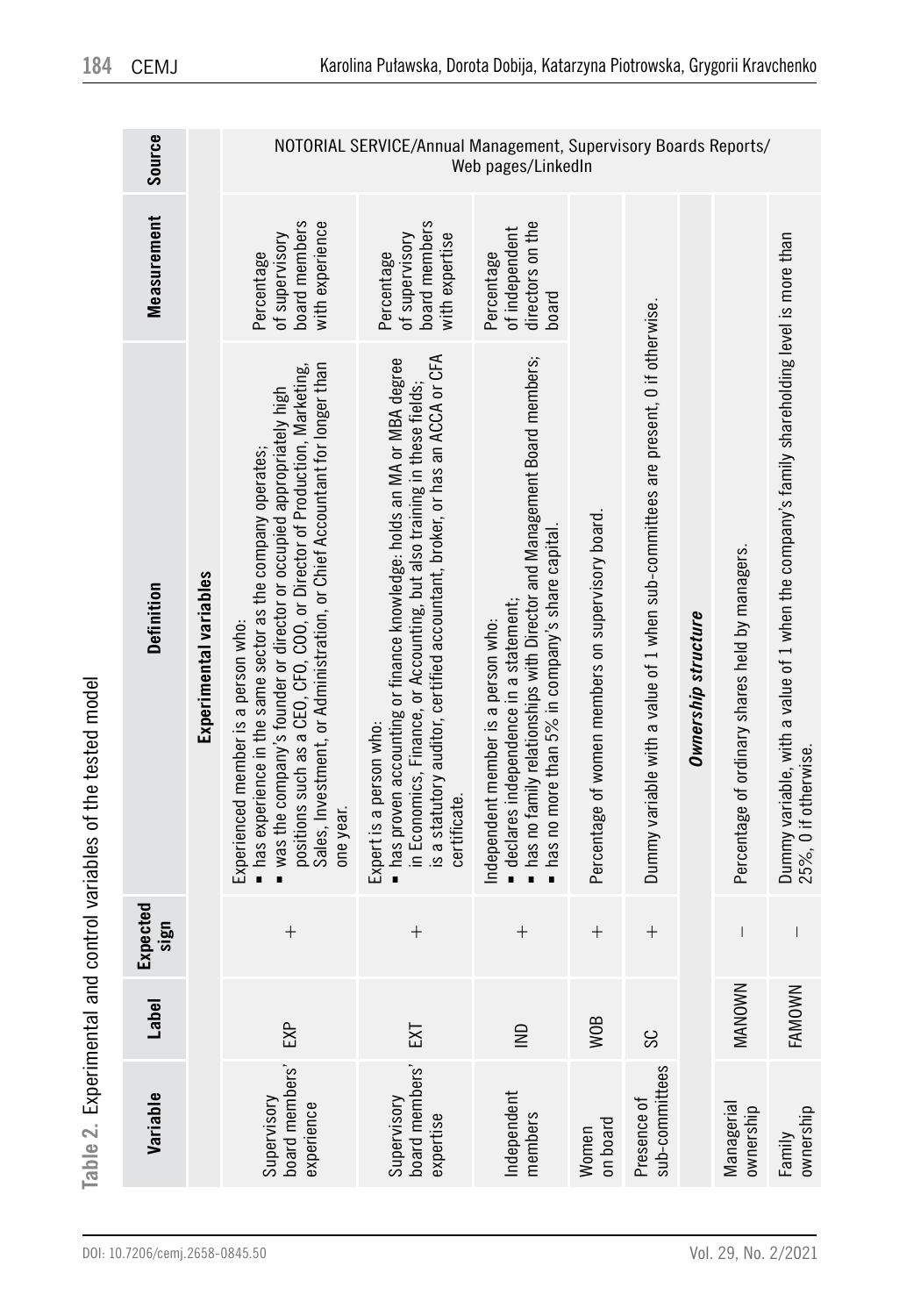|                                                          |                          |                                 |                                |                                     |                                | NOTORIAL SERVICE/Annual Management, Supervisory Boards Reports/<br>Web pages/LinkedIn                                                                                          |                                             |                                  |                                                           |                            |                        |                        |                                                                                          |
|----------------------------------------------------------|--------------------------|---------------------------------|--------------------------------|-------------------------------------|--------------------------------|--------------------------------------------------------------------------------------------------------------------------------------------------------------------------------|---------------------------------------------|----------------------------------|-----------------------------------------------------------|----------------------------|------------------------|------------------------|------------------------------------------------------------------------------------------|
| Percentage of ordinary shares held by foreign investors. | <b>Control Variables</b> | Board-related control variables | Total number of board members. | Number of board meetings each year. | Firm-related control variables | Dummy variable with a value of 1 if the company's financial statement was audited by a Big Four<br>group of external auditors (i.e. Deloitte, E&Y, PwC, KPMG), 0 if otherwise. | Ratio of total liabilities to total assets. | The natural log of total assets. | Company's length of listing on the Warsaw Stock Exchange. | Market-to-book ratio.      | Sector: Merchandising. | Sector: Manufacturing. | Dummy variable, with a value of 1 if a firm reported a loss in year t-1; 0 if otherwise. |
|                                                          |                          |                                 |                                | $^{+}$                              |                                | $^{+}$                                                                                                                                                                         | $^{+}$                                      | $\! + \!$                        |                                                           | $\! + \!$                  | $\mathsf{I}$           |                        | $^{+}$                                                                                   |
| FRGOWN                                                   |                          |                                 | <b>BSIZE</b>                   | MEET                                |                                | <b>BIG4</b>                                                                                                                                                                    | LEV                                         | FSIZE                            | ISI                                                       | GROWTH                     | <b>SECMER</b>          | SECMAN                 | L <sub>0</sub> SS                                                                        |
| ownership<br>Foreign                                     |                          |                                 | Board size                     | meetings<br>Board                   |                                | representative-<br>ness of BIG4<br>auditor's<br>External                                                                                                                       | Leverage                                    | Firm size                        | was listed<br>How long<br>company                         | Market Growth<br>Potential |                        | Type<br>of industry    | after <sub>tax</sub><br>Profit                                                           |

Source: own elaboration. Source: own elaboration.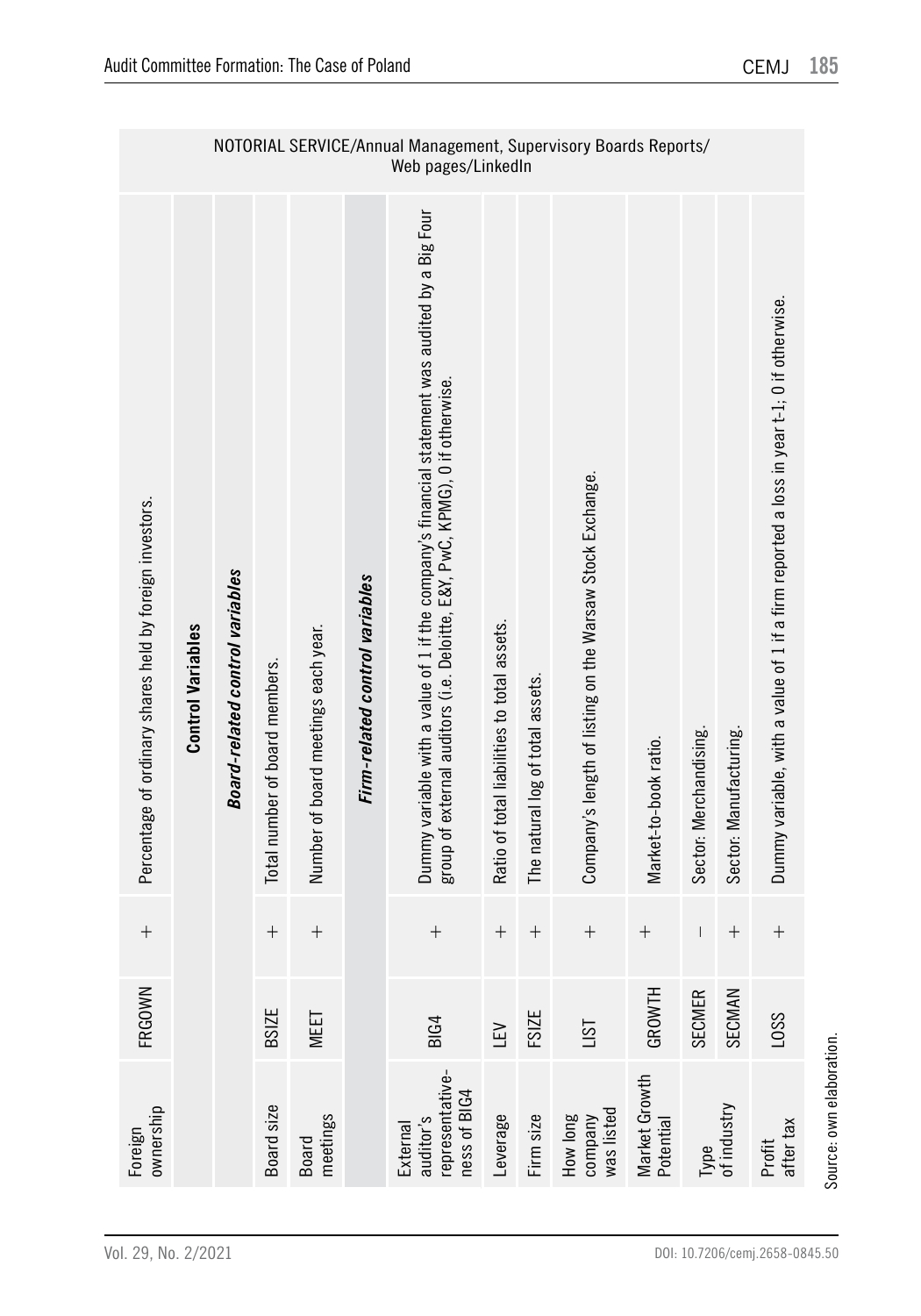expected that if a company reported a loss in year t-1, then in year t it will be more willing to form an AC. Table 2 summarizes each of the above aspects, provides information about supporting literature, and indicates the expected signs of relationships.

## **Methodology and Statistical Models**

The dependent variable was an indicator variable, set to 1 if the firm had an AC, and 0 if otherwise, while independent variables were either continuous or dichotomous. For our analyses, we used logistic regression due to the dichotomous nature of the dependent variable and following Bradbury (1990), Beasley and Salterio (2001), Carson (2002), Piot (2004), Chau and Leung (2006), Chen et al. (2009), Zaman and Valentinčič (2011), and Hassan and Hijazi (2015). Moreover, these authors use a similar approach to determine factors of AC formation. We tested our hypotheses using the following logit model:

$$
\ln\left(\frac{p_{AC}}{1-p_{AC}}\right) = \beta_0 + \beta_1 \text{Variable from the hypothesis}_{jt} + \beta_2 \text{BSIZE}_{jt}^* + \beta_3 \text{MEET}_{jt} + \beta_4 \text{BIG4}_{jt} + \beta_5 \text{LEV}_{jt} + \beta_6 \text{FSIZE\_LN}_{jt} + \beta_7 \text{GROWTH}_{jt} + \beta_8 \text{LIST}_{jt} + \beta_9 \text{SECMER}_{jt} + \beta_{10} \text{SECMAN}_{it} + \beta_{11} \text{LOSS}_{it-1} + r_{it}
$$

\* As explained above, due to the fact, that for the years 2010 and 2015 only firms with less than 6 members in the board were taken into account, there was almost no variation in board sizes in the analysed population in these years, therefore BSIZE variable is included only in the 2008 models.

in which

 $p_{AC}$  = probability that the firm has an AC,  $β<sub>0</sub> =$  intercept term,  $\beta_1$  = coefficient for the variable from a given hypothesis (H1–H7),  $\beta_2 - \beta_{11}$  = coefficients for the control variables, j = firm's identifier,  $t =$  time as year,  $r_{it}$  = error term.

In this study, we intended to examine the association between firms' characteristics and AC existence in the following three points in time: the year before the new Polish Auditing Act of 2009 (Journal of Laws, 2009), one year after the regulation came into force (2010), and six years later (2015). The populations included in the analyses were different in each year, and the differences in their composition stemmed not from missing data but from other population definitions; that is, we took into account all the firms listed on the WSE that had a choice on whether to create an AC. Therefore, we did not scrutinize our data as a panel but instead built separate models for each year.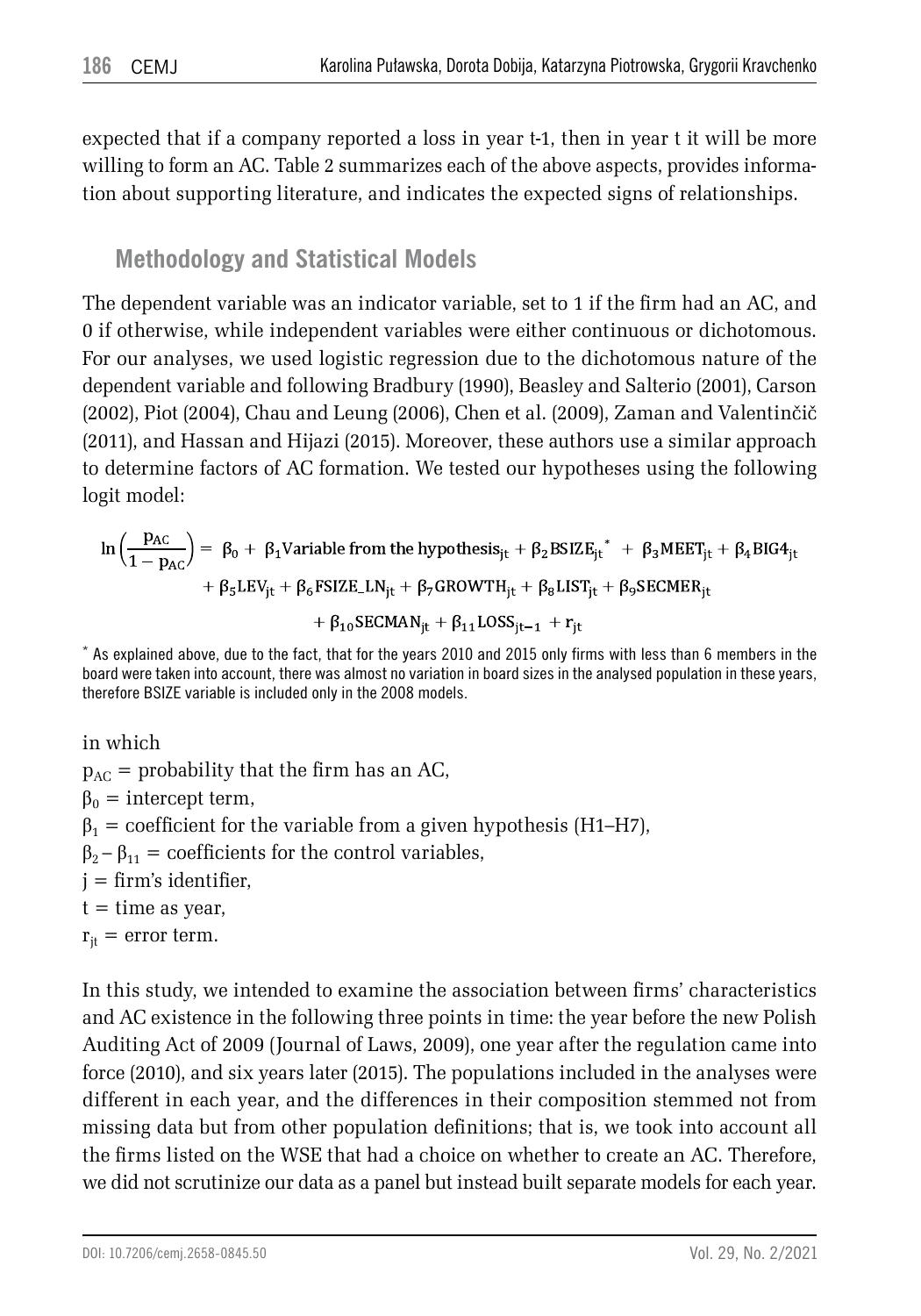## **Summary Statistics**

Tables 3 and 4 present the summary statistics for the variables used in the regression for the companies that did and did not form an AC, respectively. The differences between the groups were tested using an independent sample t-test for the variables measured on a ratio scale with distributions close to normal, Mann-Whitney U for non-normally distributed variables, and a chi-squared test for the dummy variables.

| Year        | Variable         | <b>No Audit</b><br><b>Committee</b> | <b>Audit Committee</b><br>(AC) exists | $\chi^2$ | p value |
|-------------|------------------|-------------------------------------|---------------------------------------|----------|---------|
|             | %FAMOWN          | 35.4                                | 12.9                                  | 12.15    | < 0.001 |
|             | %BIG4            | 19.9                                | 51.4                                  | 24.20    | < 0.001 |
| 2008        | %SC              | 5.0                                 | 70.0                                  | 111.01   | < 0.001 |
|             | $%$ LOSS $(t-1)$ | 11.2                                | 12.9                                  | 0.13     | 0.715   |
|             | %SECMER          | 30.8                                | 38.6                                  | 1.32     | 0.251   |
|             | %SECMAN          | 42.2                                | 42.9                                  | 0.00     | 0.990   |
|             | %FAMOWN          | 39.7                                | 26.9                                  | 1.485    | 0.223   |
|             | %BIG4            | 17.4                                | 30.8                                  | 2.432    | 0.119   |
| 2010        | %SC              | 5.8                                 | 46.2                                  | 30.989   | < 0.001 |
| $(n = 147)$ | $%$ LOSS $(t-1)$ | 24.0                                | 15.4                                  | 0.905    | 0.341   |
|             | %SECMER          | 27.3                                | 61.5                                  | 11.308   | 0.001   |
|             | %SECMAN          | 42.1                                | 23.1                                  | 3.279    | 0.070   |
|             | %FAMOWN          | 37.4                                | 44.4                                  | 0.458    | 0.498   |
|             | %BIG4            | 27.0                                | 48.1                                  | 4.592    | 0.032   |
| 2015        | %SC              | 5.2                                 | 44.4                                  | 30.397   | < 0.001 |
| $(n = 142)$ | $%$ LOSS $(t-1)$ | 16.5                                | 29.6                                  | 2.440    | 0.118   |
|             | %SECMER          | 31.3                                | 29.6                                  | 0.029    | 0.866   |
|             | %SECMAN          | 39.1                                | 48.1                                  | 0.736    | 0.391   |

**Table 3.** Dummy variables' statistics

Source: own elaboration.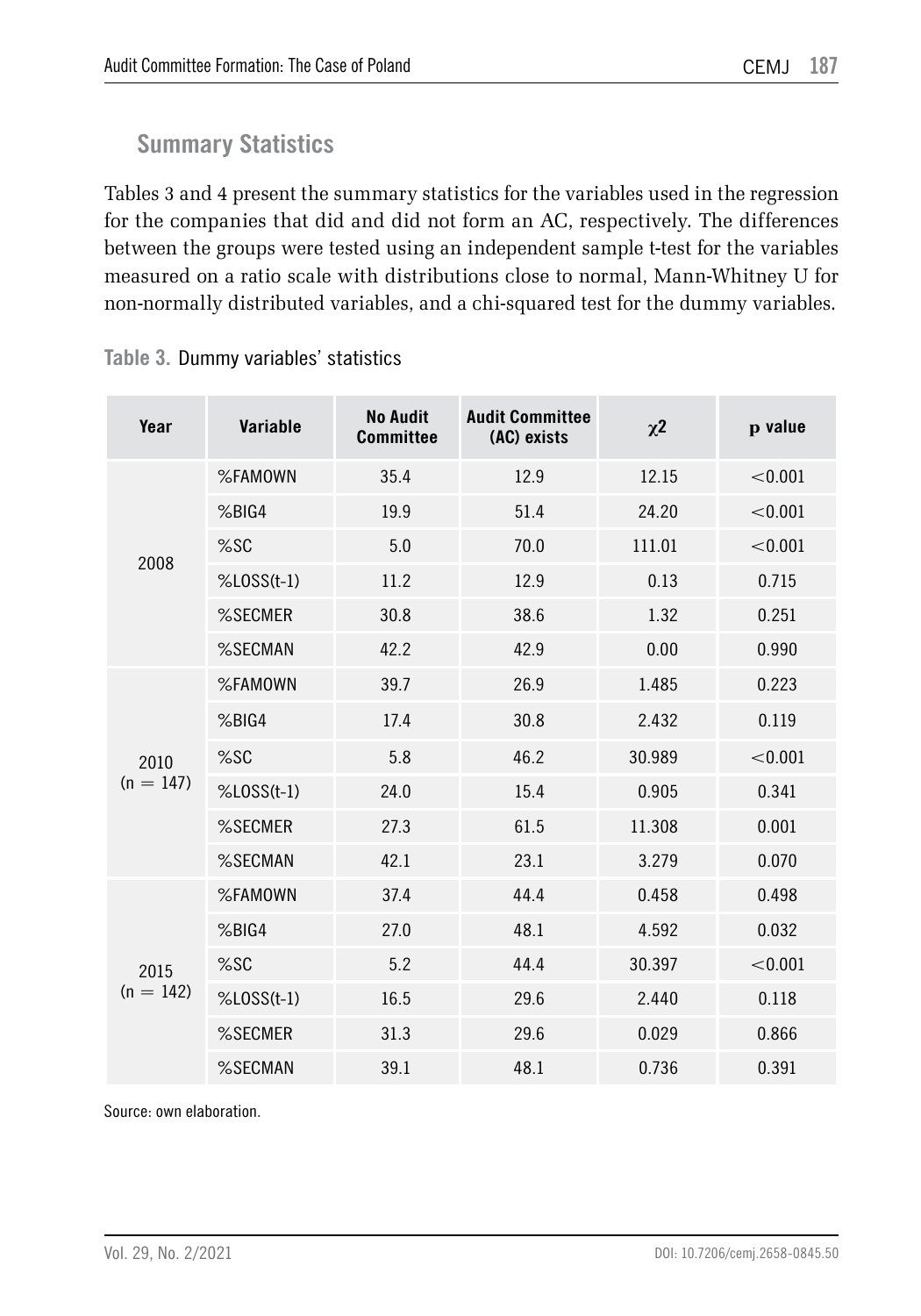|                             | p value           | 0.494                | 0.001             | 0.001                | 0.625                | 0.015                | < 0.001              | < 0.001                                                 | 0.033           | 0.013                | < 0.001                                    | < 0.001                  | 0.328                | 0.457                | ${}_{0.001}$        | < 0.001             | 0.257                | 0.699                |
|-----------------------------|-------------------|----------------------|-------------------|----------------------|----------------------|----------------------|----------------------|---------------------------------------------------------|-----------------|----------------------|--------------------------------------------|--------------------------|----------------------|----------------------|---------------------|---------------------|----------------------|----------------------|
|                             | Test              | $-0.69$ <sup>a</sup> | 3.34 <sup>a</sup> | 4089.00 <sup>b</sup> | 5430.00 <sup>b</sup> | 4581.00 <sup>b</sup> | 3712.00 <sup>b</sup> | 2753.50 <sup>b</sup>                                    | 4878.00b        | 4474.00 <sup>b</sup> |                                            | 2940.00 <sup>b</sup>     | 5181.00 <sup>b</sup> | 1429.00 <sup>b</sup> | 847.50 <sup>b</sup> | 753.00 <sup>b</sup> | 1372.50 <sup>b</sup> | 1498.50 <sup>b</sup> |
|                             | Maximum           | 1.00                 | 1.00              | 1.00                 | 0.50                 | 0.80                 | 0.75                 | $\overline{13}$                                         | $\overline{21}$ | 0.95                 | 134635986.00 2940.00 <sup>b</sup>          | 18.72                    | $\frac{1}{2}$        | 1.00                 | 1.00                | 1.00                | 0.40                 | 0.80                 |
|                             | Mini-<br>mu m     | 0.00                 | 0.10              | 0.00                 | 0.00                 | 0.00                 | 0.00                 | 5                                                       |                 | 0.02                 | 5024.81                                    | 8.52                     | $\circ$              | 0.00                 | 0.00                | 0.00                | 0.00                 | 0.00                 |
| Audit Committee (AC) exists | Deviation<br>Std. | 0.31                 | 0.28              | 0.31                 | 0.13                 | 0.16                 | 0.22                 | 1.94                                                    | 3.37            | 0.23                 | 31024684.0011441964.36779650.0027274215.19 | 2.31                     | 4.97                 | 0.36                 | 0.35                | 0.38                | 0.14                 | 0.24                 |
|                             | Median            | 0.57                 | 0.60              | 0.56                 | 0.00                 | 0.00                 | 0.01                 | 6.00                                                    | 4.00            | 0.56                 |                                            | 13.57                    | 6.00                 | 0.40                 | 0.60                | 0.40                | 0.20                 | 0.04                 |
|                             | Mean              | 0.56                 | 0.58              | 0.51                 | 0.10                 | 0.08                 | 0.15                 | 6.77                                                    | 5.60            | 0.55                 |                                            | 13.86                    | 6.51                 | 0.52                 | 0.59                | 0.48                | 0.15                 | 0.16                 |
|                             | Maximum           | 00                   | 1.00              | 1.00                 | 0.67                 | 1.00                 | 0.75                 | $\equiv$                                                | 20              | 5.88                 |                                            | 17.25                    | $\Box$               | 1.00                 | 1.00                | 1.00                | 0.80                 | 0.83                 |
|                             | Minimum           | 0.00                 | 0.20              | 0.00                 | 0.00                 | 0.00                 | 0.00                 | 5                                                       | S               | 0.00                 | 310.00                                     | 5.74                     | $\circ$              | 0.00                 | 0.00                | 0.00                | 0.00                 | 0.00                 |
| No Audit Committee          | Deviation<br>Std. | 0.26                 | 0.21              | 0.24                 | 0.17                 | 0.24                 | 0.13                 | 0.76                                                    | 1.93            | 0.48                 | 2497786.63                                 | 1.50                     | 4.87                 | 0.29                 | 0.23                | 0.25                | 0.16                 | 0.22                 |
|                             | Median            | 0.60                 | 0.80              | 0.67                 | 0.00                 | 0.02                 | 0.00                 | 5.00                                                    | 4.00            | 0.46                 | 61362.00                                   | 11.99                    | 4.00                 | 0.40                 | 1.00                | 1.00                | 0.00                 | 0.02                 |
|                             | Mean              | 0.54                 | 0.73              | 0.65                 | 0.12                 | 0.17                 | 0.05                 | 5.35                                                    | 4.52            | 0.51                 | 612935.29                                  | 12.07                    | 5.87                 | 0.46                 | 0.86                | 0.83                | 0.12                 | 0.16                 |
|                             | Variable          | EXP                  | EХ                | $\supseteq$          | <b>WOB</b>           | MANOWN               | FRGOWN               | <b>BSIZE</b>                                            | MEET            | Ξ                    | FSIZE                                      | $\equiv$<br><b>FSIZE</b> | <b>ISI</b>           | EXP                  | Σ                   | $\supseteq$         | <b>WOB</b>           | MANOWN               |
|                             | Year              |                      |                   |                      |                      |                      |                      | $101 = (A \lambda 0n)n$ ; $0\nabla = (A \lambda)n$ 800S |                 |                      |                                            |                          |                      |                      |                     | $6010$ n(KA) = 26;  |                      |                      |

**Table 4.** Descriptive statistics

Table 4. Descriptive statistics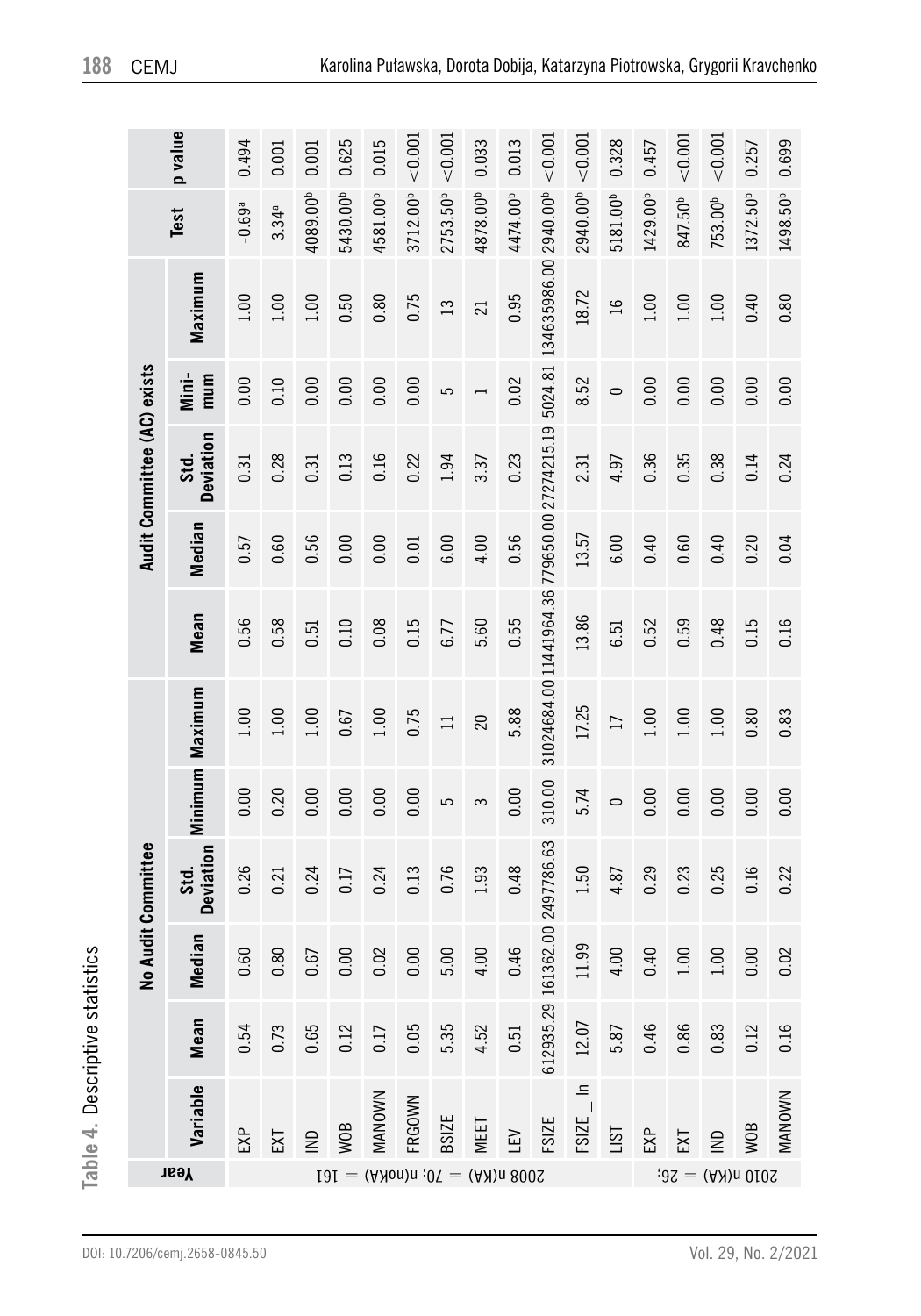| < 0.001<br>0.458<br>0.696<br>0.035<br>0.864<br>0.128<br>0.905<br>0.833<br>0.833<br>0.515<br>0.120<br>0.524<br>0.272<br>0.160<br>0.769<br>0.090<br>0.001<br>1346.00 <sup>b</sup><br>1253.50 <sup>b</sup><br>1171.50 <sup>b</sup><br>1442.00b<br>1100.00 <sup>b</sup><br>1519.50 <sup>b</sup><br>1282.50 <sup>b</sup><br>1410.50 <sup>b</sup><br>1496.00 <sup>b</sup><br>549.50 <sup>b</sup><br>1445.50 <sup>b</sup><br>1267.00 <sup>b</sup><br>1478.50 <sup>b</sup><br>1531.50 <sup>b</sup><br>1531.50 <sup>b</sup><br>858.50 <sup>b</sup><br>$-1.5301$<br>4975406.84<br>8465900.00<br>25.25<br>15.95<br>73.13<br>15.42<br>0.43<br>1.00<br>0.84<br>0.82<br>2.42<br>1.00<br>1.00<br>0.60<br>22<br>24<br>$\Box$<br>62647.00<br>2402.03<br>$-134.74$<br>11.05<br>0.00<br>7.78<br>0.00<br>0.00<br>0.00<br>0.00<br>0.00<br>0.15<br>0.01<br>$\frac{11}{11}$<br>$\overline{ }$<br>3<br>3<br>2<br>1269864.13<br>1708279.72<br>33.78<br>0.35<br>4.75<br>0.36<br>0.40<br>0.26<br>1.28<br>4.79<br>0.43<br>5.08<br>0.29<br>0.10<br>4.22<br>1.81<br>0.21<br>231240.00<br>220146.50<br>12.28<br>12.35<br>14.00<br>5.00<br>0.00<br>4.00<br>0.85<br>0.44<br>0.40<br>0.80<br>0.00<br>0.60<br>0.03<br>1.64<br>0.47<br>812772.16<br>814309.73<br>12.24<br>12.73<br>13.59<br>0.06<br>0.45<br>2.34<br>3.63<br>0.52<br>0.62<br>7.35<br>0.16<br>6.07<br>0.51<br>0.21<br>0.61<br>23163748.00<br>13358.00 46854411.00<br>16.96<br>17.66<br>15.12<br>0.94<br>1.00<br>1.00<br>0.80<br>0.84<br>0.65<br>0.92<br>9.62<br>1.00<br>$\overline{a}$<br>$\Xi$<br>24<br>4186.00<br>0.00<br>9.50<br>0.20<br>0.20<br>0.00<br>0.00<br>0.00<br>8.34<br>0.00<br>0.40<br>0.13<br>0.01<br>2<br>2<br>$\circ$<br>$\overline{ }$<br>4264740.44<br>669383.22 200243.00 2239399.46<br>0.18<br>0.16<br>0.16<br>0.20<br>2.15<br>4.95<br>1.96<br>4.83<br>1.68<br>0.32<br>0.24<br>0.13<br>0.19<br>1.34<br>1.37<br>8792.00<br>12.09<br>11.00<br>12.21<br>4.00<br>1.00<br>0.80<br>0.00<br>0.94<br>0.43<br>6.00<br>1.42<br>0.60<br>0.00<br>0.47<br>0.01<br>789666.2817<br>12.82<br>12.19<br>12.29<br>0.44<br>0.49<br>0.90<br>0.04<br>1.48<br>0.12<br>0.13<br>4.70<br>0.81<br>0.47<br>1.81<br>7.71<br>$\frac{a}{\pi}$<br>$FSIZE_{n}$ In<br>MANOWN<br>GROWTH<br>GROWTH<br>FRGOWN<br><b>FSIZE</b><br><b>FSIZE</b><br><b>FSIZE</b><br>MEET<br>MEET<br><b>WOB</b><br><b>ISL</b><br>EXP<br><u>isi</u><br>집<br>$\overline{2}$<br>ے<br>ا<br>EХ | FRGOWN | 0.05 | 0.00 | 0.14 | 0.00 | 0.65 | 0.12 | 0.01 | 0.20 | 0.00 | 0.66          | 1048.50 <sup>b</sup> | < 0.001 |
|--------------------------------------------------------------------------------------------------------------------------------------------------------------------------------------------------------------------------------------------------------------------------------------------------------------------------------------------------------------------------------------------------------------------------------------------------------------------------------------------------------------------------------------------------------------------------------------------------------------------------------------------------------------------------------------------------------------------------------------------------------------------------------------------------------------------------------------------------------------------------------------------------------------------------------------------------------------------------------------------------------------------------------------------------------------------------------------------------------------------------------------------------------------------------------------------------------------------------------------------------------------------------------------------------------------------------------------------------------------------------------------------------------------------------------------------------------------------------------------------------------------------------------------------------------------------------------------------------------------------------------------------------------------------------------------------------------------------------------------------------------------------------------------------------------------------------------------------------------------------------------------------------------------------------------------------------------------------------------------------------------------------------------------------------------------------------------------------------------------------------------------------------------------------------------------------------------------------------------------------------------------------------------------------------------------------------------------------------------------------------------|--------|------|------|------|------|------|------|------|------|------|---------------|----------------------|---------|
|                                                                                                                                                                                                                                                                                                                                                                                                                                                                                                                                                                                                                                                                                                                                                                                                                                                                                                                                                                                                                                                                                                                                                                                                                                                                                                                                                                                                                                                                                                                                                                                                                                                                                                                                                                                                                                                                                                                                                                                                                                                                                                                                                                                                                                                                                                                                                                                |        | 5.15 | 4.00 | 2.70 |      | 22   | 5.96 | 5.50 | 2.69 |      | $\mathbf{13}$ | 1269.50 <sup>b</sup> | 0.094   |
|                                                                                                                                                                                                                                                                                                                                                                                                                                                                                                                                                                                                                                                                                                                                                                                                                                                                                                                                                                                                                                                                                                                                                                                                                                                                                                                                                                                                                                                                                                                                                                                                                                                                                                                                                                                                                                                                                                                                                                                                                                                                                                                                                                                                                                                                                                                                                                                |        |      |      |      |      |      |      |      |      |      |               |                      |         |
|                                                                                                                                                                                                                                                                                                                                                                                                                                                                                                                                                                                                                                                                                                                                                                                                                                                                                                                                                                                                                                                                                                                                                                                                                                                                                                                                                                                                                                                                                                                                                                                                                                                                                                                                                                                                                                                                                                                                                                                                                                                                                                                                                                                                                                                                                                                                                                                |        |      |      |      |      |      |      |      |      |      |               |                      |         |
|                                                                                                                                                                                                                                                                                                                                                                                                                                                                                                                                                                                                                                                                                                                                                                                                                                                                                                                                                                                                                                                                                                                                                                                                                                                                                                                                                                                                                                                                                                                                                                                                                                                                                                                                                                                                                                                                                                                                                                                                                                                                                                                                                                                                                                                                                                                                                                                |        |      |      |      |      |      |      |      |      |      |               |                      |         |
|                                                                                                                                                                                                                                                                                                                                                                                                                                                                                                                                                                                                                                                                                                                                                                                                                                                                                                                                                                                                                                                                                                                                                                                                                                                                                                                                                                                                                                                                                                                                                                                                                                                                                                                                                                                                                                                                                                                                                                                                                                                                                                                                                                                                                                                                                                                                                                                |        |      |      |      |      |      |      |      |      |      |               |                      |         |
|                                                                                                                                                                                                                                                                                                                                                                                                                                                                                                                                                                                                                                                                                                                                                                                                                                                                                                                                                                                                                                                                                                                                                                                                                                                                                                                                                                                                                                                                                                                                                                                                                                                                                                                                                                                                                                                                                                                                                                                                                                                                                                                                                                                                                                                                                                                                                                                |        |      |      |      |      |      |      |      |      |      |               |                      |         |
|                                                                                                                                                                                                                                                                                                                                                                                                                                                                                                                                                                                                                                                                                                                                                                                                                                                                                                                                                                                                                                                                                                                                                                                                                                                                                                                                                                                                                                                                                                                                                                                                                                                                                                                                                                                                                                                                                                                                                                                                                                                                                                                                                                                                                                                                                                                                                                                |        |      |      |      |      |      |      |      |      |      |               |                      |         |
|                                                                                                                                                                                                                                                                                                                                                                                                                                                                                                                                                                                                                                                                                                                                                                                                                                                                                                                                                                                                                                                                                                                                                                                                                                                                                                                                                                                                                                                                                                                                                                                                                                                                                                                                                                                                                                                                                                                                                                                                                                                                                                                                                                                                                                                                                                                                                                                |        |      |      |      |      |      |      |      |      |      |               |                      |         |
|                                                                                                                                                                                                                                                                                                                                                                                                                                                                                                                                                                                                                                                                                                                                                                                                                                                                                                                                                                                                                                                                                                                                                                                                                                                                                                                                                                                                                                                                                                                                                                                                                                                                                                                                                                                                                                                                                                                                                                                                                                                                                                                                                                                                                                                                                                                                                                                |        |      |      |      |      |      |      |      |      |      |               |                      |         |
|                                                                                                                                                                                                                                                                                                                                                                                                                                                                                                                                                                                                                                                                                                                                                                                                                                                                                                                                                                                                                                                                                                                                                                                                                                                                                                                                                                                                                                                                                                                                                                                                                                                                                                                                                                                                                                                                                                                                                                                                                                                                                                                                                                                                                                                                                                                                                                                |        |      |      |      |      |      |      |      |      |      |               |                      |         |
|                                                                                                                                                                                                                                                                                                                                                                                                                                                                                                                                                                                                                                                                                                                                                                                                                                                                                                                                                                                                                                                                                                                                                                                                                                                                                                                                                                                                                                                                                                                                                                                                                                                                                                                                                                                                                                                                                                                                                                                                                                                                                                                                                                                                                                                                                                                                                                                |        |      |      |      |      |      |      |      |      |      |               |                      |         |
|                                                                                                                                                                                                                                                                                                                                                                                                                                                                                                                                                                                                                                                                                                                                                                                                                                                                                                                                                                                                                                                                                                                                                                                                                                                                                                                                                                                                                                                                                                                                                                                                                                                                                                                                                                                                                                                                                                                                                                                                                                                                                                                                                                                                                                                                                                                                                                                |        |      |      |      |      |      |      |      |      |      |               |                      |         |
|                                                                                                                                                                                                                                                                                                                                                                                                                                                                                                                                                                                                                                                                                                                                                                                                                                                                                                                                                                                                                                                                                                                                                                                                                                                                                                                                                                                                                                                                                                                                                                                                                                                                                                                                                                                                                                                                                                                                                                                                                                                                                                                                                                                                                                                                                                                                                                                |        |      |      |      |      |      |      |      |      |      |               |                      |         |
|                                                                                                                                                                                                                                                                                                                                                                                                                                                                                                                                                                                                                                                                                                                                                                                                                                                                                                                                                                                                                                                                                                                                                                                                                                                                                                                                                                                                                                                                                                                                                                                                                                                                                                                                                                                                                                                                                                                                                                                                                                                                                                                                                                                                                                                                                                                                                                                |        |      |      |      |      |      |      |      |      |      |               |                      |         |
|                                                                                                                                                                                                                                                                                                                                                                                                                                                                                                                                                                                                                                                                                                                                                                                                                                                                                                                                                                                                                                                                                                                                                                                                                                                                                                                                                                                                                                                                                                                                                                                                                                                                                                                                                                                                                                                                                                                                                                                                                                                                                                                                                                                                                                                                                                                                                                                |        |      |      |      |      |      |      |      |      |      |               |                      |         |
|                                                                                                                                                                                                                                                                                                                                                                                                                                                                                                                                                                                                                                                                                                                                                                                                                                                                                                                                                                                                                                                                                                                                                                                                                                                                                                                                                                                                                                                                                                                                                                                                                                                                                                                                                                                                                                                                                                                                                                                                                                                                                                                                                                                                                                                                                                                                                                                |        |      |      |      |      |      |      |      |      |      |               |                      |         |
|                                                                                                                                                                                                                                                                                                                                                                                                                                                                                                                                                                                                                                                                                                                                                                                                                                                                                                                                                                                                                                                                                                                                                                                                                                                                                                                                                                                                                                                                                                                                                                                                                                                                                                                                                                                                                                                                                                                                                                                                                                                                                                                                                                                                                                                                                                                                                                                |        |      |      |      |      |      |      |      |      |      |               |                      |         |
|                                                                                                                                                                                                                                                                                                                                                                                                                                                                                                                                                                                                                                                                                                                                                                                                                                                                                                                                                                                                                                                                                                                                                                                                                                                                                                                                                                                                                                                                                                                                                                                                                                                                                                                                                                                                                                                                                                                                                                                                                                                                                                                                                                                                                                                                                                                                                                                |        |      |      |      |      |      |      |      |      |      |               |                      |         |

a independent samples Student's t test; b Mann-Whitney U test.

a independent samples Student's t test; b Mann-Whitney U test.

Source: own elaboration.

Source: own elaboration.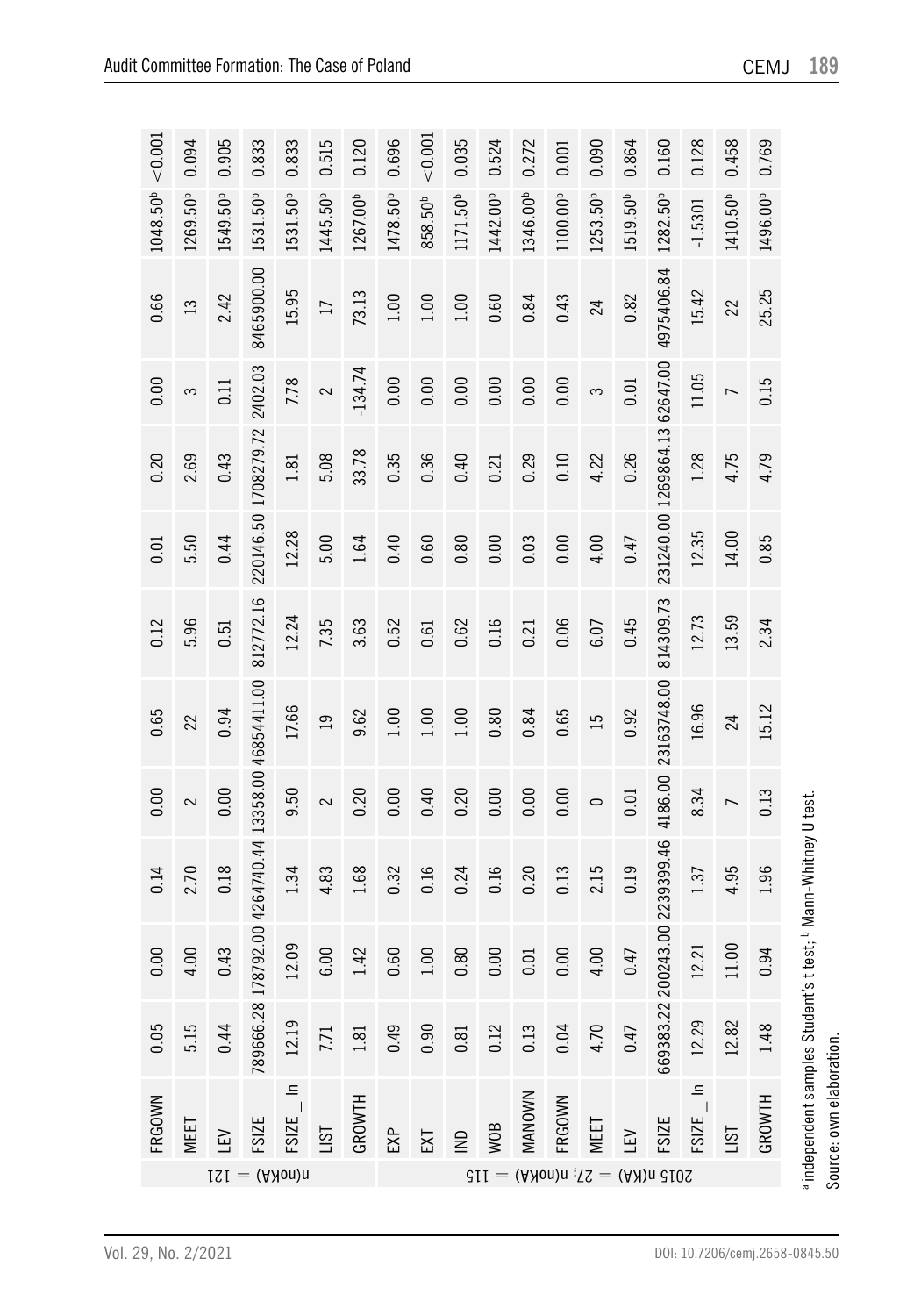The descriptive statistics results revealed that in 2008 – in companies that formed an AC – there were on average more experienced members, while fewer experts, independent members, and women. In 2010, in companies that formed an AC, there were fewer experts and more experienced and fewer independent members; there were also more women. In 2015, in companies that formed an AC, there were on average more experienced members, fewer experts and independent members, and there were more women. These results confirm the tendencies for 2008, 2010, and 2015. More specifically, companies that did not establish an AC had more experts and independent members.

### **Correlation Matrix**

Table 5 presents the results of Spearman's correlation testing for multicollinearity.

The correlation between most of the pairs was low, generally below 0.3. None of the correlation coefficients was high enough (>0.80) to cause multicollinearity problems (Archambeault and DeZoort, 2001). Moreover, we assessed multicollinearity by using variance inflation factor (all VIF's were below 2.7).

## **Multivariate Analyses Results**

This section empirically investigates whether companies were more likely to have an AC in 2008, 2010, and 2015 if on their SB appeared: members with experience or expertise; independent members or women; companies with higher managerial, family, or foreign ownership; subcommittees other than an AC subcommittee (controlling for firm characteristic). Tables 6, 7, and 8 present the logistic regression results for 2008, 2010, and 2015, respectively.

The results document that companies with more members with finance and accounting literacy (EXT) and a higher share of independent members were less likely to have an AC. Moreover, firms with subcommittees other than an AC were more likely to have an AC in 2008, 2010, and 2015. Furthermore, in 2008 and 2010, foreign ownership was statistically significant. Hence, companies with higher foreign ownership were more likely to form an AC. On the other hand, in 2008, family companies were less likely to form an AC.

Our results illustrate that the presence of independent finance and accounting experts among board members reduced the probability of AC existence. Auditing Committees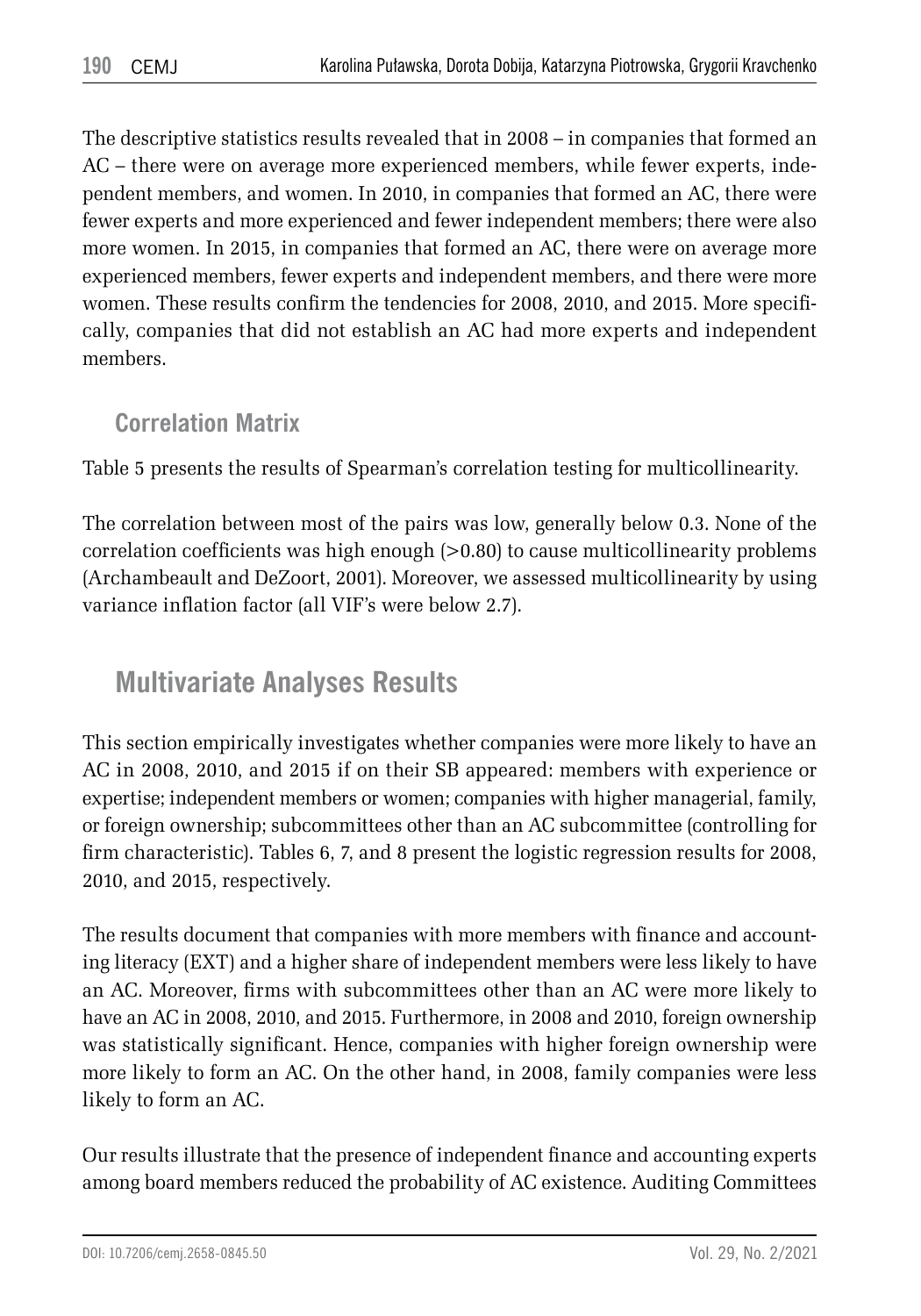| 12              |     |            |                |           |               |               |                      |          |                    |                     |                            |                  |
|-----------------|-----|------------|----------------|-----------|---------------|---------------|----------------------|----------|--------------------|---------------------|----------------------------|------------------|
|                 |     |            |                |           |               |               |                      |          |                    |                     |                            | $-0.039$         |
| $\overline{10}$ |     |            |                |           |               |               |                      |          |                    |                     |                            | $-0.076$         |
| ၜ               |     |            |                |           |               |               |                      |          |                    | $0.407***$          | $0.242***0.347***$         | 0.026            |
| $\infty$        |     |            |                |           |               |               |                      |          | $-0.002$           | 0.107               | 0.069                      | $-0.148***$      |
|                 |     |            |                |           |               |               |                      | $0.118*$ | $0.191***$         | $0.389**$           | $0.110*$                   | $-0.024$         |
| ဖ               |     |            |                |           |               |               |                      | $-0.035$ | $-0.157**$ 0.163** |                     |                            | $0.117* 0.162**$ |
| 5               |     |            |                |           |               | $-0.107$      | $-0.186***$ 0.230**  | $-0.027$ |                    | $-0.229***0.351***$ | $-0.113* -0.317***$ 0.113* |                  |
| 4               |     |            |                |           | 0.100         | $-0.131*$     | 0.015                | 0.015    | 0.109              | $-0.052$            |                            | $-0.003$         |
| S               |     |            |                | $-0.118*$ | $-0.040$      | $-0.155**$    |                      | $-0.036$ | $-0.116*$          | $-0.205***$         | $-0.021$                   | 0.020            |
| $\sim$          |     |            | $0.469***$     | 0.013     | $-0.118*$     | $-0.154**$    | $-0.203***-0.175***$ | $-0.018$ | 0.011              | $-0.097$            | 0.071                      | $-0.036$         |
|                 |     | $0.202***$ | 0.030          | $-0.084$  | $-0.040$      | $-0.011$      | $-0.003$             | 0.026    | 0.017              | 0.078               | 0.23                       | 0.053            |
| Variable        | EXP | ΣI         | $\overline{2}$ | WOB       | <b>MANOWN</b> | FRGOWN        | <b>BSIZE</b>         | MEET     | Ğ                  | $FSIZE$ $\ln$       | $-15$ T                    | GROWTH           |
| Year            |     |            |                |           |               | $(187 - 131)$ |                      |          |                    |                     |                            |                  |

\*, \*\*, \*\*\* indicates statistical significance (2-tailed) at the 10%, 5%, 1% level, respectively. \*, \*\*, \*\*\* indicates statistical significance (2-tailed) at the 10%, 5% , 1% level, respectively.

Source: own elaboration. Source: own elaboration.

**Table 5.** Spearman's rho correlations

Table 5. Spearman's rho correlations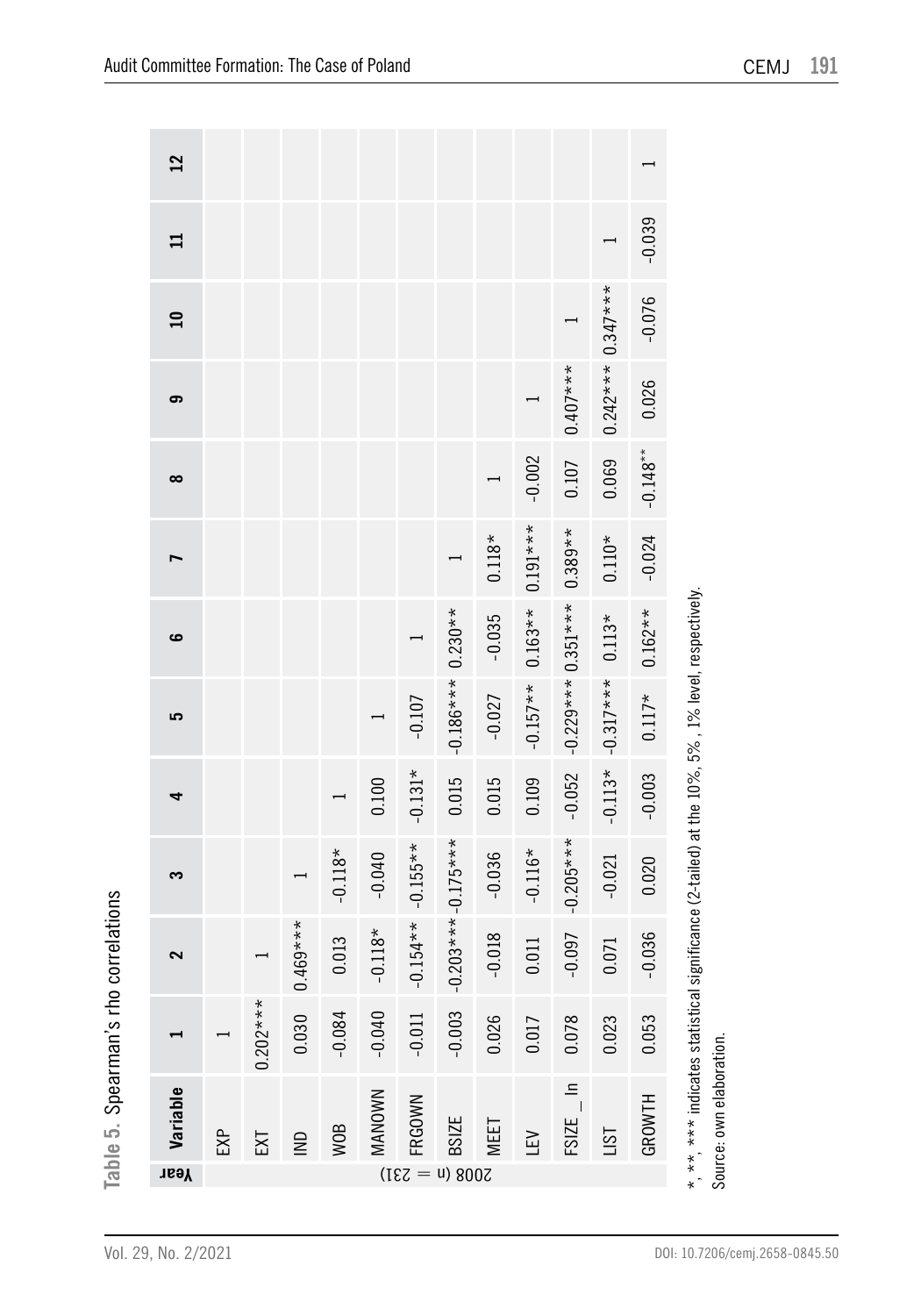|                              |          |         |             |         |             |             |          |         |            |         |          |         |            |         | $2.863***$ | (1.060) | $0.663***$   |                      | $(0.199)$<br>0.114 | (0.080) |
|------------------------------|----------|---------|-------------|---------|-------------|-------------|----------|---------|------------|---------|----------|---------|------------|---------|------------|---------|--------------|----------------------|--------------------|---------|
| မ                            |          |         |             |         |             |             |          |         |            |         |          |         | $-1.096**$ | (0.452) |            |         | $0.684***$   | $(0.205)$<br>$0.090$ |                    | (0.080) |
| 5                            |          |         |             |         |             |             |          |         |            |         | $-1.343$ | (0.927) |            |         |            |         | $0.671***$   | $(0.198)$<br>0.095   |                    | (0.079) |
| 4                            |          |         |             |         |             |             |          |         | $3.333***$ | (0.520) |          |         |            |         |            |         | $0.584***$   | (0.209)              |                    | (0.088) |
| S                            |          |         |             |         |             |             | $-1.355$ | (1.194) |            |         |          |         |            |         |            |         | $0.687***$   |                      | $(0.197)$<br>0.102 | (0.080) |
| 2                            |          |         |             |         | $-1.932***$ | (0.719)     |          |         |            |         |          |         |            |         |            |         | $0.560***$   | $(0.202)$<br>$0.082$ |                    | (0.080) |
| $\mathbf{a}$                 |          |         | $-3.158***$ | (0.826) |             |             |          |         |            |         |          |         |            |         |            |         | $0.564***$   |                      | $(0.196)$<br>0.070 | (0.089) |
| 1a                           | $-0.098$ | (0.693) |             |         |             |             |          |         |            |         |          |         |            |         |            |         | $0.687***$   | $(0.196)$<br>0.098   |                    | (0.079) |
|                              |          |         |             |         |             |             |          |         |            |         |          |         |            |         |            |         | $0.689***$   | (0.196)              | 0.098              | (0.078) |
| Hypo-<br>theses<br>Variables | EXP      |         |             | EXT     |             | $\supseteq$ |          | WOB     |            | SC      |          | MANOWN  |            | FAMOWN  |            | FRGOWN  | <b>BSIZE</b> |                      |                    | MEET    |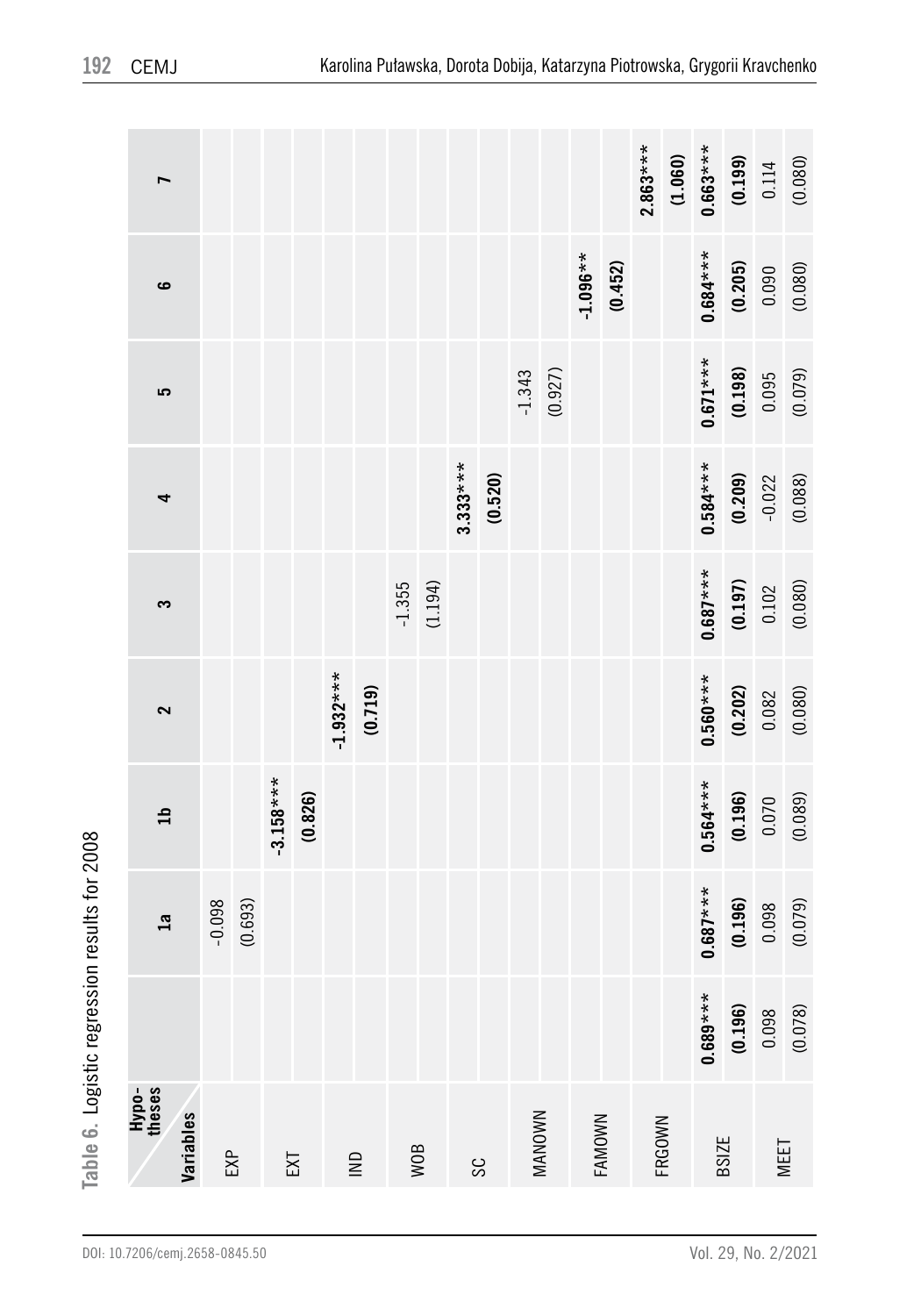| <b>BIG4</b>                                              | 0.156                                                                                                             | 0.150                                                    | 0.017      | 0.085       | 0.131        | 0.032       | 0.148      | 0.181      | $-0.125$     |
|----------------------------------------------------------|-------------------------------------------------------------------------------------------------------------------|----------------------------------------------------------|------------|-------------|--------------|-------------|------------|------------|--------------|
|                                                          | (0.476)                                                                                                           | (0.478)                                                  | (0.494)    | (0.480)     | (0.479)      | (0.598)     | (0.484)    | (0.485)    | (0.502)      |
| ΓFΛ                                                      | $-0.132$                                                                                                          | $-0.135$                                                 | $-0.346$   | $-0.368$    | $-0.065$     | $-1.133$    | $-0.143$   | $-0.119$   | $-0.206$     |
|                                                          | (0.771)                                                                                                           | (0.780)                                                  | (1.003)    | (0.763)     | (0.774)      | (1.304)     | (0.751)    | (0.853)    | (0.819)      |
|                                                          | $0.414***$                                                                                                        | $0.418***$                                               | $0.516***$ | $0.437***$  | $0.418***$   | 0.233       | $0.400***$ | $0.396**$  | $0.431***$   |
| FSIZE (LN)                                               | (0.153)                                                                                                           | (0.155)                                                  | (0.168)    | (0.152)     | (0.153)      | (0.202)     | (0.154)    | (0.157)    | (0.153)      |
|                                                          | $-0.045$                                                                                                          | $-0.045$                                                 | $-0.030$   | $-0.034$    | $-0.052$     | $-0.058$    | $-0.058$   | $-0.053$   | $-0.049$     |
| <b>LST</b>                                               | (0.039)                                                                                                           | (0.039)                                                  | (0.041)    | (0.040)     | (0.039)      | (0.049)     | (0.040)    | (0.040)    | (0.040)      |
| GROWTH                                                   | 0.013                                                                                                             | 0.013                                                    | 0.011      | 0.017       | 0.012        | $-0.001$    | 0.011      | 0.018      | 0.011        |
|                                                          | (0.028)                                                                                                           | (0.028)                                                  | (0.032)    | (0.029)     | (0.028)      | (0.042)     | (0.027)    | (0.030)    | (0.032)      |
| <b>SECMER</b>                                            | 0.422                                                                                                             | 0.429                                                    | $0.901*$   | 0.692       | 0.425        | 0.306       | 0.465      | 0.456      | 0.521        |
|                                                          | (0.490)                                                                                                           | (0.493)                                                  | (0.520)    | (0.505)     | 0.492        | (0.605)     | (0.493)    | (0.500)    | (0.500)      |
| SECMAN                                                   | $-0.040$                                                                                                          | $-0.050$                                                 | $-0.024$   | $-0.092$    | $-0.039$     | $-0.048$    | $-0.074$   | 0.111      | $-0.143$     |
|                                                          | (0.447)                                                                                                           | (0.453)                                                  | (0.479)    | (0.461)     | (0.449)      | (0.558)     | (0.449)    | (0.460)    | (0.461)      |
| $LOSS(t-1)$                                              | 0.554                                                                                                             | 0.555                                                    | 0.654      | 0.810       | 0.625        | 0.240       | 0.516      | 0.662      | 0.773        |
|                                                          | (0.540)                                                                                                           | (0.541)                                                  | (0.552)    | (0.552)     | (0.547)      | (0.679)     | (0.546)    | (0.548)    | (0.556)      |
| Constant                                                 | $-10.489***$                                                                                                      | $-10.470***$                                             | $9.042***$ | $-9.105***$ | $-10.403***$ | $-7.261***$ | $9.934***$ | $9.996***$ | $-10.746***$ |
|                                                          | (1.948)                                                                                                           | (1.951)                                                  | (1.960)    | (1.925)     | (1.950)      | (2.305)     | 1.981      | (1.980)    | (2.034)      |
| likelihood<br>$-2$ $log$                                 | 209.840                                                                                                           | 209.819                                                  | 193.855    | 202.451     | 208.481      | 156.299     | 207.517    | 203.168    | 202.362      |
| Nagelkerke R<br>Square                                   | 0.373                                                                                                             | 0.373                                                    | 0.443      | 0.406       | 0.379        | 0.591       | 0.383      | 0.403      | 0.407        |
| <b>AIC</b>                                               | 231.84                                                                                                            | 233.82                                                   | 217.85     | 226.45      | 232.48       | 180.3       | 231.52     | 227.17     | 226.36       |
| * ** *** indicates statistic<br>Source: own elaboration. | Dependent variable: audit committee existence. Parameter estimates are reported (standard errors in parentheses). | cal significance at the 10%, 5%, 1% level, respectively. |            |             |              |             |            |            |              |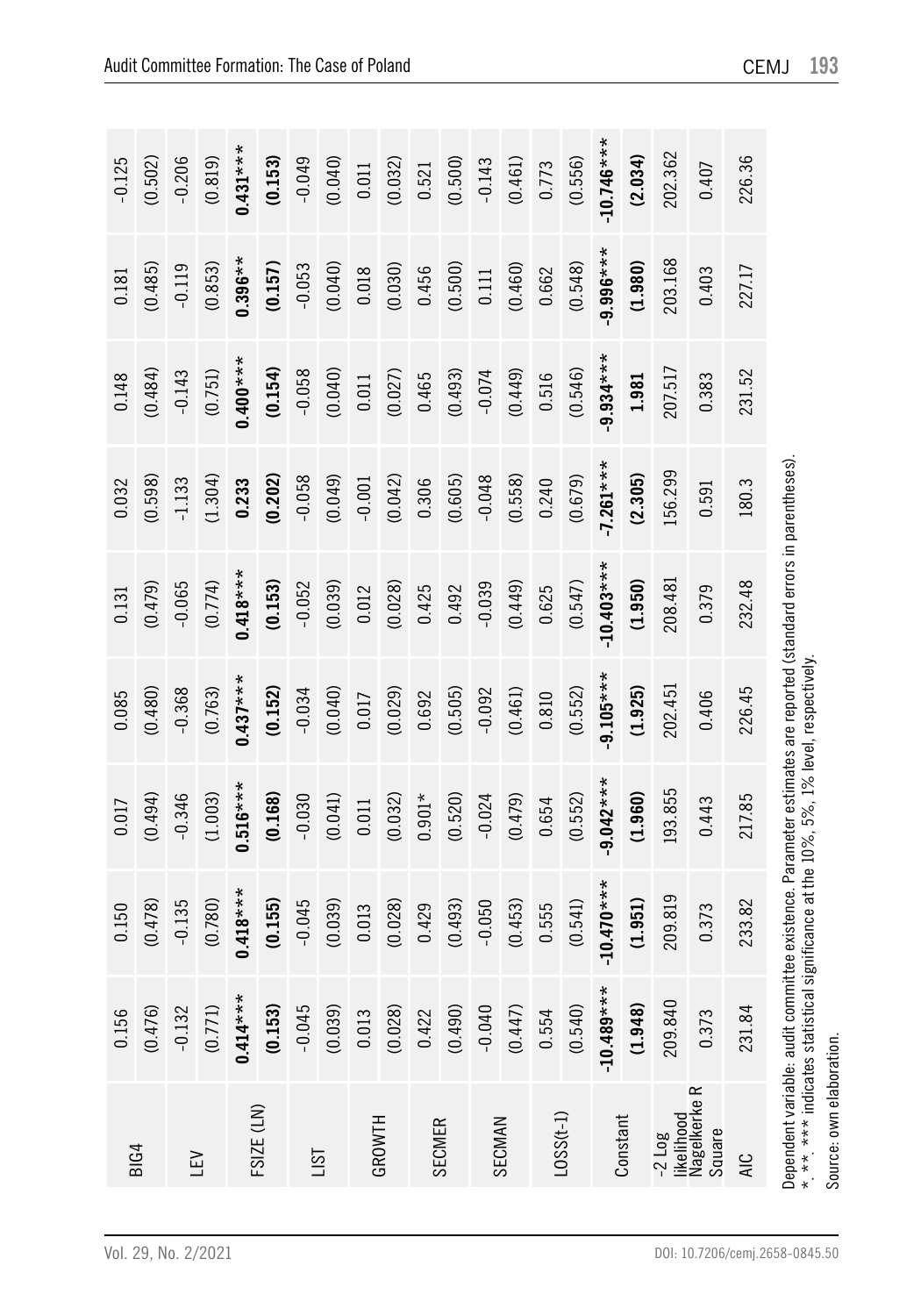| :<br>:      |
|-------------|
|             |
|             |
| ໍ່          |
| ،<br>،<br>5 |
| ı<br>l      |
|             |
|             |
| í<br>I<br>I |
|             |
| j<br>I      |
| I           |
| ¢<br>Ā      |

| $\mathfrak{n}$<br>$\mathfrak{a}$ | Variables |       |         |             |         |             |         |                    |            |         |                     |          |         |                                                | 0.119 | (0.080)                                                              | 0.684 | (0.633) |
|----------------------------------|-----------|-------|---------|-------------|---------|-------------|---------|--------------------|------------|---------|---------------------|----------|---------|------------------------------------------------|-------|----------------------------------------------------------------------|-------|---------|
|                                  |           | 0.581 | (0.759) |             |         |             |         |                    |            |         |                     |          |         |                                                |       | $\begin{array}{c} 0.114 \\ 0.080) \\ 0.662 \end{array}$              |       | (0.633) |
|                                  |           |       |         | $-3.447***$ | (0.911) |             |         |                    |            |         |                     |          |         |                                                |       | $\begin{array}{c} 0.081 \\ 0.081) \\ 0.457 \end{array}$              |       | (0.690) |
| 2                                |           |       |         |             |         | $-3.789***$ | (0.867) |                    |            |         |                     |          |         |                                                |       | $\begin{array}{c} 0.052 \\ 0.086) \\ 1.019 \\ 0.702) \end{array}$    |       |         |
| S                                |           |       |         |             |         |             |         | $0.642$<br>(1.510) |            |         |                     |          |         |                                                |       | $\begin{array}{c} 0.116 \\ 0.080 \\ 0.722 \end{array}$               |       | (0.636) |
| 4                                |           |       |         |             |         |             |         |                    | $3.705***$ | (0.833) |                     |          |         |                                                |       | $\begin{array}{c} 0.118 \\ (0.091) \\ 1.021 \\ (0.747) \end{array}$  |       |         |
| 5                                |           |       |         |             |         |             |         |                    |            |         | $-0.463$<br>(1.124) |          |         |                                                |       | $\begin{array}{c} 0.114 \\ (0.081) \\ 0.665 \end{array}$             |       | (0.637) |
| ဖ                                |           |       |         |             |         |             |         |                    |            |         |                     | $-0.597$ | (0.545) |                                                |       | $\begin{array}{c} 0.120 \\ (0.079) \\ 0.610) \\ (0.651) \end{array}$ |       |         |
| L                                |           |       |         |             |         |             |         |                    |            |         |                     |          |         | 2.368*<br>(1.402)<br>0.139*<br>0.080)<br>0.722 |       |                                                                      |       | (0.646) |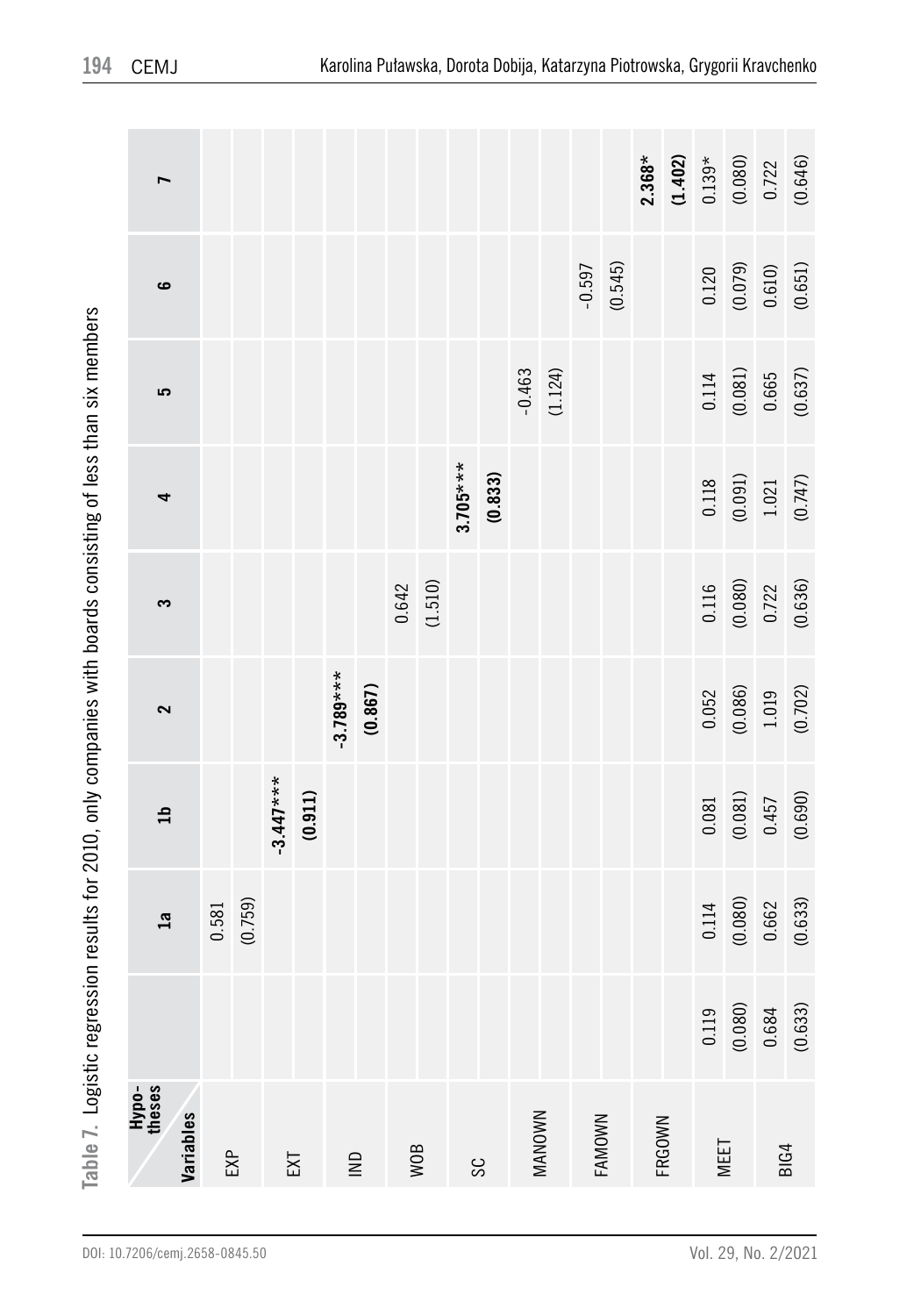| ΓFΛ                      | $2.609**$ | $2.518**$ | 2.094      | $2.135*$                                                                                                                                                                                                  | $2.561**$ | 1.752      | $2.586**$ | $2.795**$ | $2.515**$ |
|--------------------------|-----------|-----------|------------|-----------------------------------------------------------------------------------------------------------------------------------------------------------------------------------------------------------|-----------|------------|-----------|-----------|-----------|
|                          | (1.208)   | (1.208)   | (1.352)    | (1.273)                                                                                                                                                                                                   | (1.209)   | (1.343)    | (1.206)   | (1.236)   | (1.203)   |
| FSIZE (LN)               | $-0.084$  | $-0.067$  | $-0.070$   | $-0.243$                                                                                                                                                                                                  | $-0.074$  | $-0.389$   | $-0.082$  | $-0.066$  | $-0.105$  |
|                          | (0.189)   | (0.192)   | (0.206)    | (0.215)                                                                                                                                                                                                   | (0.190)   | (0.239)    | (0.189)   | (0.192)   | (0.191)   |
|                          | 0.019     | 0.018     | 0.059      | $-0.007$                                                                                                                                                                                                  | 0.016     | 0.029      | 0.014     | 0.018     | 0.020     |
| <b>IST</b>               | (0.053)   | (0.053)   | (0.058)    | (0.060)                                                                                                                                                                                                   | (0.054)   | (0.064)    | (0.055)   | (0.054)   | (0.055)   |
| GROWTH                   | $0.031*$  | $0.031*$  | $0.036*$   | 0.020                                                                                                                                                                                                     | $0.030*$  | 0.015      | $0.031*$  | $0.035**$ | 0.026     |
|                          | (0.017)   | (0.017)   | (0.020)    | (0.019)                                                                                                                                                                                                   | (0.017)   | (0.019)    | (0.017)   | (0.017)   | (0.017)   |
| <b>SECMER</b>            | $1.631**$ | $1.658**$ | $2.113***$ | $1.935***$                                                                                                                                                                                                | $1.623**$ | $2.171***$ | $1.668**$ | $1.659**$ | $1.529**$ |
|                          | (0.654)   | (0.659)   | (0.733)    | (0.745)                                                                                                                                                                                                   | (0.654)   | (0.833)    | (0.661)   | (0.663)   | (0.665)   |
| SECMAN                   | 0.313     | 0.350     | 0.490      | 0.376                                                                                                                                                                                                     | 0.327     | 0.049      | 0.313     | 0.419     | 0.334     |
|                          | (0.721)   | (0.721)   | (0.792)    | (0.803)                                                                                                                                                                                                   | (0.722)   | (0.905)    | (0.720)   | (0.733)   | (0.730)   |
|                          | $-0.954$  | $-1.016$  | $-0.898$   | $-0.869$                                                                                                                                                                                                  | $-0.943$  | $-0.282$   | $-0.957$  | $-1.000$  | $-0.961$  |
| $(1-1)$ SSS (1-1)        | (0.682)   | (0.693)   | (0.740)    | (0.733)                                                                                                                                                                                                   | (0.684)   | (0.752)    | (0.683)   | (0.693)   | (0.694)   |
|                          | $-3.432$  | $-3.839$  | $-1.105$   | 1.638                                                                                                                                                                                                     | $-3.591$  | $-0.619$   | $-3.313$  | $-3.569$  | $-3.384$  |
| Constant                 | (2.404)   | (2.488)   | (2.593)    | (2.825)                                                                                                                                                                                                   | (2.437)   | (2.921)    | (2.420)   | (2.445)   | (2.433)   |
| likelihood<br>$-2$ $Log$ | 116.746   | 116.159   | 100.070    | 93.213                                                                                                                                                                                                    | 116.570   | 89.871     | 116.572   | 115.488   | 113.940   |
| Nagelkerke<br>R Square   | 0.214     | 0.220     | 0.368      | 0.426                                                                                                                                                                                                     | 0.216     | 0.454      | 0.216     | 0.226     | 0.241     |
| AIC                      | 136.75    | 138.16    | 122.07     | 115.21                                                                                                                                                                                                    | 138.57    | 111.87     | 138.57    | 137.49    | 135.94    |
| Source: own elaboration. |           |           |            | Dependent variable: audit committee existence. Parameter estimates are reported (standard errors in parentheses)<br>*. *** *** indicates statistical significance at the 10%, 5%, 1% level, respectively. |           |            |           |           |           |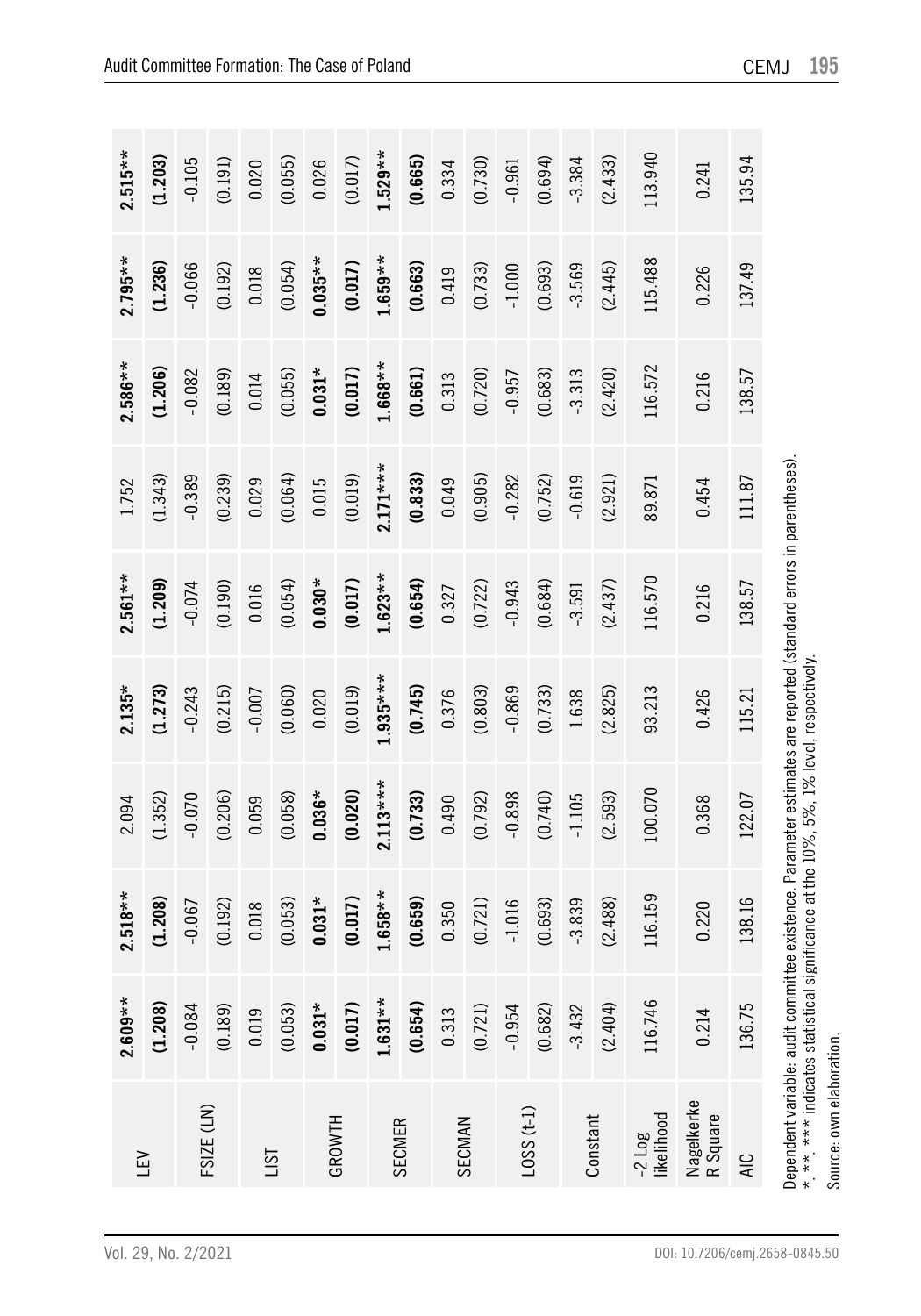| $\ddot{\phantom{0}}$          |
|-------------------------------|
| S<br>S                        |
|                               |
| י                             |
| )                             |
|                               |
| .<br>.<br>.                   |
|                               |
|                               |
| )<br>}<br>י<br>י<br>I         |
|                               |
| ؚ۠                            |
|                               |
| $\overline{\phantom{a}}$<br>집 |

| Hypo-<br>theses                                                   |            |                         |                    |                      |                      |                    |                      |                      |                      |
|-------------------------------------------------------------------|------------|-------------------------|--------------------|----------------------|----------------------|--------------------|----------------------|----------------------|----------------------|
| Variables                                                         |            | $\overline{\mathbf{a}}$ | $\mathfrak{a}$     | 2                    | S                    | 4                  | 5                    | ဖ                    | $\overline{ }$       |
|                                                                   |            | 0.133                   |                    |                      |                      |                    |                      |                      |                      |
| EXP                                                               |            | (0.731)                 |                    |                      |                      |                    |                      |                      |                      |
|                                                                   |            |                         | $6.014***$         |                      |                      |                    |                      |                      |                      |
| EXT                                                               |            |                         | (1.360)            |                      |                      |                    |                      |                      |                      |
|                                                                   |            |                         |                    | $-2.544***$          |                      |                    |                      |                      |                      |
| $\mathrel{\mathop{\sqsubseteq}\limits_{\scriptscriptstyle \sim}}$ |            |                         |                    | (0.834)              |                      |                    |                      |                      |                      |
|                                                                   |            |                         |                    |                      | 1.860                |                    |                      |                      |                      |
| WOB                                                               |            |                         |                    |                      | (1.333)              |                    |                      |                      |                      |
|                                                                   |            |                         |                    |                      |                      | $2.787***$         |                      |                      |                      |
| SS                                                                |            |                         |                    |                      |                      | (0.662)            |                      |                      |                      |
|                                                                   |            |                         |                    |                      |                      |                    | $2.508**$            |                      |                      |
| MANOWN                                                            |            |                         |                    |                      |                      |                    | (1.051)              |                      |                      |
|                                                                   |            |                         |                    |                      |                      |                    |                      | 0.076                |                      |
| FAMOWN                                                            |            |                         |                    |                      |                      |                    |                      | (0.500)              |                      |
|                                                                   |            |                         |                    |                      |                      |                    |                      |                      |                      |
| FRGOWN                                                            |            |                         |                    |                      |                      |                    |                      |                      | $0.938$<br>(1.632)   |
| MEET                                                              | $0.161**$  | $0.158**$               | $0.214*$           | $0.154*$             | $0.171**$            | $0.163**$          | $0.166**$            | $0.161**$            | $0.161**$            |
|                                                                   | (0.074)    | (0.076)                 | $(0.116)$<br>0.775 | $(0.086)$<br>1.147** | $(0.076)$<br>1.136** | $(0.077)$<br>0.864 | $(0.076)$<br>1.155** | $(0.074)$<br>1.059** | $(0.074)$<br>1.053** |
| <b>BIG4</b>                                                       | $1.052***$ | $1.057**$               |                    |                      |                      |                    |                      |                      |                      |
|                                                                   | (0.526)    | (0.526)                 | (0.634)            | (0.556)              | (0.535)              | (0.592)            | (0.544)              | (0.527)              | (0.525)              |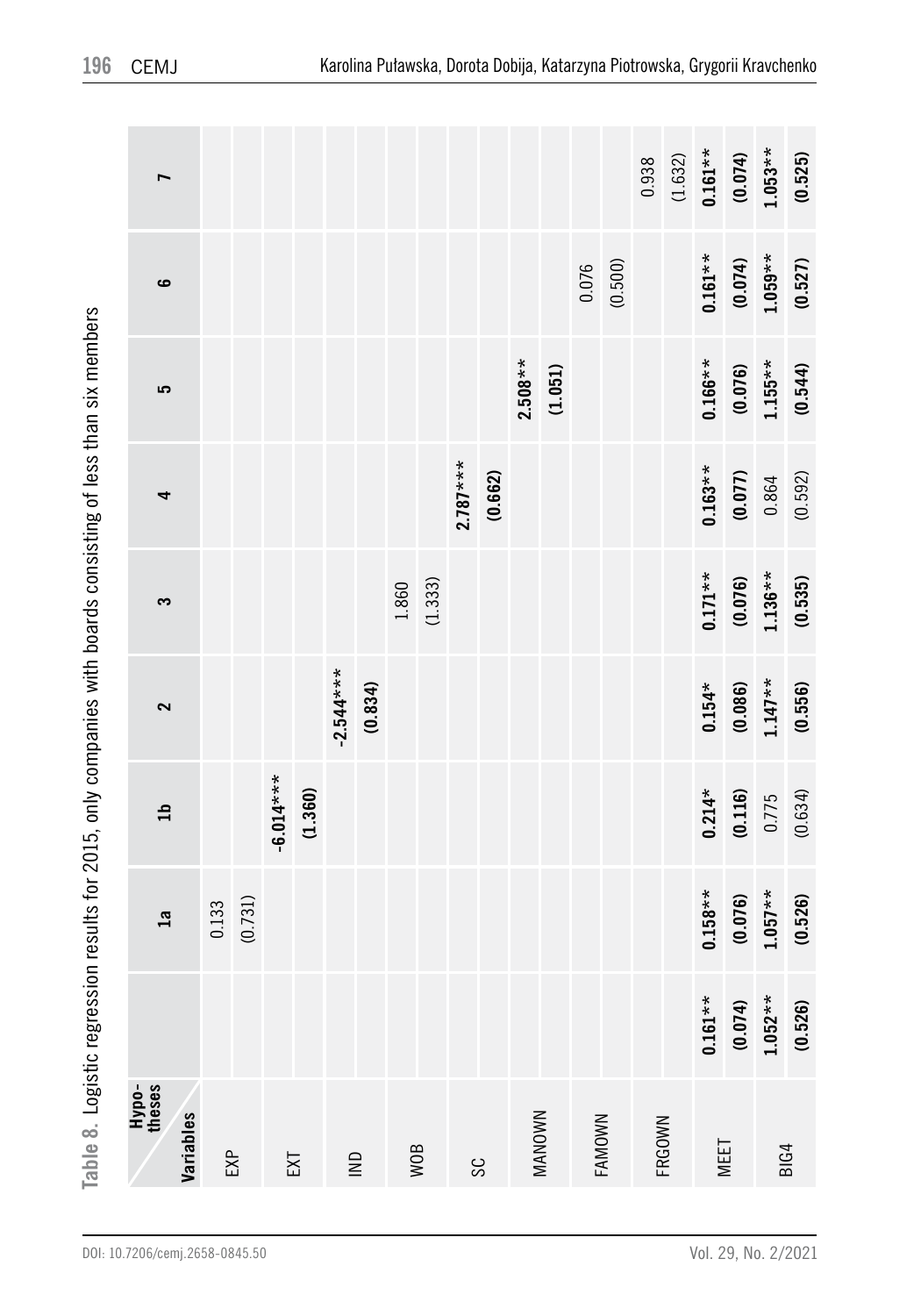| $\Xi$                                                                                                                                                                        | $-1.372$        | $-1.341$   | $-2.588$                                                | $-1.055$  | $-1.612$  | $-1.889$  | $-1.455$    | $-1.357$   | $-1.388$   |
|------------------------------------------------------------------------------------------------------------------------------------------------------------------------------|-----------------|------------|---------------------------------------------------------|-----------|-----------|-----------|-------------|------------|------------|
|                                                                                                                                                                              | (1.237)         | (1.245)    | (1.574)                                                 | (1.305)   | (1.271)   | (1.444)   | (1.286)     | (1.240)    | (1.238)    |
| FSIZE (LN)                                                                                                                                                                   | 0.261           | 0.260      | $0.489**$                                               | 0.312     | 0.284     | 0.180     | 0.295       | 0.257      | 0.262      |
|                                                                                                                                                                              | (0.199)         | (0.199)    | (0.245)                                                 | (0.211)   | (0.200)   | (0.227)   | (0.208)     | (0.201)    | (0.200)    |
|                                                                                                                                                                              | $-0.001$        | 0.000      | 0.094                                                   | 0.021     | 0.003     | $-0.033$  | 0.031       | $-0.001$   | 0.002      |
| <b>LST</b>                                                                                                                                                                   | (0.051)         | (0.051)    | (0.067)                                                 | (0.054)   | (0.052)   | (0.060)   | (0.054)     | (0.051)    | (0.051)    |
|                                                                                                                                                                              | $0.122*$        | $0.121*$   | 0.007                                                   | $0.136*$  | $0.124*$  | $0.155**$ | $0.144**$   | $0.123*$   | $0.123*$   |
| GROWTH                                                                                                                                                                       | (0.071)         | (0.071)    | (0.079)                                                 | (0.072)   | (0.071)   | (0.078)   | (0.073)     | (0.071)    | (0.071)    |
| <b>SECMER</b>                                                                                                                                                                | 0.072           | 0.072      | 0.917                                                   | 0.727     | 0.078     | 0.088     | $-0.014$    | 0.071      | 0.098      |
|                                                                                                                                                                              | (0.699)         | (0.698)    | (0.872)                                                 | (0.798)   | (0.707)   | (0.772)   | (0.720)     | (0.698)    | (0.702)    |
| SECMAN                                                                                                                                                                       | 0.579           | 0.594      | 0.904                                                   | 0.979     | 0.548     | 0.401     | 0.687       | 0.568      | 0.559      |
|                                                                                                                                                                              | (0.614)         | (0.619)    | (0.776)                                                 | (0.686)   | (0.616)   | (0.684)   | (0.639)     | (0.617)    | (0.618)    |
|                                                                                                                                                                              | ×<br>$1.622***$ | $1.628***$ | $1.338*$                                                | $1.482**$ | $1.462**$ | $1.619**$ | $1.834***$  | $1.596***$ | $1.584**$  |
| $(1-1)$ SSO1                                                                                                                                                                 | (0.622)         | (0.623)    | (0.729)                                                 | (0.654)   | (0.637)   | (0.712)   | (0.651)     | (0.645)    | (0.625)    |
| Constant                                                                                                                                                                     | $-6.217**$      | $-6.287**$ | $5.368*$                                                | $5.811**$ | $6.761**$ | $-5.025*$ | $-7.672***$ | $6.200**$  | $-6.301**$ |
|                                                                                                                                                                              | (2.636)         | (2.657)    | (3.053)                                                 | (2.786)   | (2.667)   | (2.997)   | (2.901)     | (2.635)    | (2.647)    |
| likelihood<br>$-2$ $Log$                                                                                                                                                     | 118.427         | 118.394    | 88.495                                                  | 108.38    | 116.535   | 98.619    | 112.808     | 118.404    | 118.112    |
| Nagelkerke<br>R Square                                                                                                                                                       | 0.208           | 0.209      | 0.474                                                   | 0.304     | 0.227     | 0.391     | 0.263       | 0.209      | 0.212      |
| <b>AIC</b>                                                                                                                                                                   | 138.43          | 140.39     | 110.49                                                  | 130.38    | 138.53    | 120.62    | 134.81      | 140.4      | 140.11     |
| Dependent variable: audit committee existence. Parameter estimates are reported (standard errors in parentheses)<br>* ** *** indicates statistic<br>Source: own elaboration. |                 |            | al significance at the 10%, 5%, 1% level, respectively. |           |           |           |             |            |            |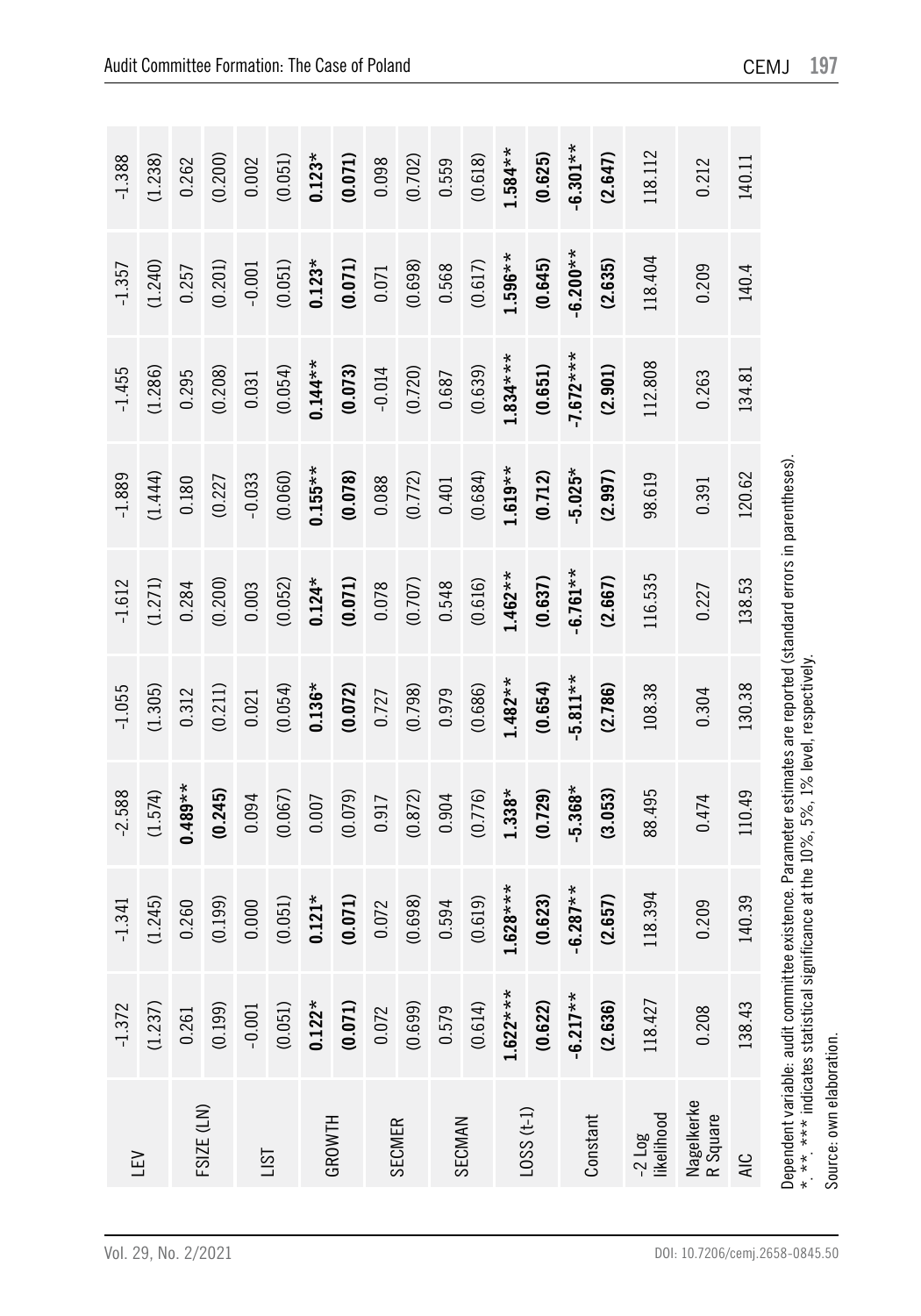are an expensive monitoring mechanism (Pincus et al., 1989). According to the regulations, ACs should meet at least four times a year. Additional meetings could also be scheduled if necessary. However, these meetings are costly for companies. Therefore, we assume that if finance and accounting experts and independent members were on an SBs, there might have appeared no necessity to form an AC, as the company could have wanted to optimize costs.

The cultural aspect might also play an important role in explaining our findings as national culture can have strong effects on corporate governance (Li and Harrison, 2008). The prior literature is based on studies of the Anglo-Saxon model of corporate governance and suggests a positive correlation between AC formation and board member expertise and independence. This may not be the case in a different corporate governance model, especially when considering the aspect of culture. Compared to the Americans, Poles are more inclined to form groups with strong trust relationships (Olejniczak and Latusek-Jurczak, 2016). Board members may prefer to work collectively rather than to leave this important aspect of monitoring to a committee. This assumption can be confirmed by the positive correlation between foreign ownership and AC presence in 2008 and 2010. Our results related to foreign ownership agree with studies that claim we need effective corporate governance mechanisms to reduce agency conflicts between local and foreign investors (Bushman and Smith, 2003). Hence, companies with higher foreign ownership might be more willing to form ACs (Mangena and Tauringana, 2007). However, we notice no statically significant correlation in 2015.

Moreover, we also observe that in 2015 managerial ownership might also be an important factor in the AC formation decision. According to AT, managerial ownership might increase the probability that managers will manipulate accounting numbers to satisfy their interests (Piot, 2004). Some companies could have managed to form an AC after 2010 because after 2010 members of supervisory boards and management boards became aware of the amendment to the Polish Auditing Act of 2009, whose Article 4a was especially important (Journal of Laws, 2009). The Act states that the supervisory board is responsible on an equal basis with the management board for the reliability and quality of financial statements. Therefore, this regulation would predict that companies with higher managerial ownership should experience a higher probability of an AC presence.

Our results show that family firms are less likely to form an AC after the implementation of the EU Directive. This finding is consistent with prior studies (Menon and Williams, 1994). Many family members appoint themselves as board members of their firms, usually participate in firm monitoring processes, and have sufficient control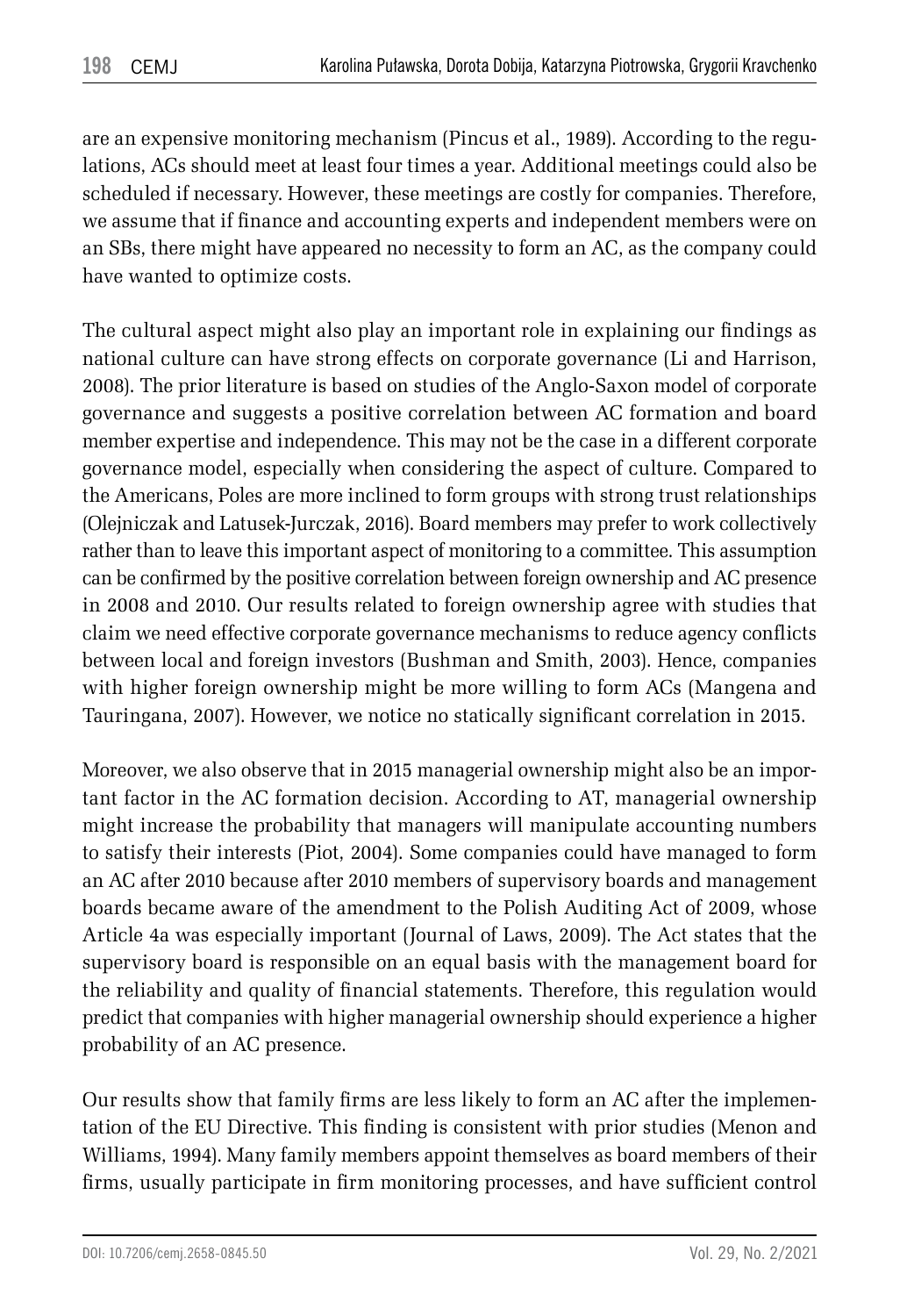(Chau and Leung, 2006). Moreover, the obligations to form an AC and nominate AC members who meet the criteria required by law can be troublesome mainly for companies controlled by families, in which the SBs are often elected from among family members – the main shareholders. An additional difficulty may also be the rigorous regulation of board members' independence (Journal of Laws, 2017).

Our results related to subcommittees are consistent with studies that claim the establishment of board subcommittees is strongly recommended as a potential mechanism for improving corporate governance (Spira and Bender, 2004). Companies that establish board subcommittees see that the action positively influences company performance (Premuroso and Bhattacharya, 2007; Huang et al., 2009). As such, the AC adds value to the monitoring aspect of the firm. This positive experience might influence the decision on AC formation.

According to control variables, company and board size were found to matter only in 2008, when AC formation was voluntary; these variables positively correlated with AC presence. The results suggest that the larger the company and the board, the higher the probability of an AC in the company. Following Pincus et al. (1989) and Piot (2014), we conclude that large firms, before the inclusion in new legislation on auditing (Journal of Laws, 2009), wanted to comply with corporate governance principles especially regarding the matter of independence. The new regulation imposes the formation of an AC according to the size of the SB. Therefore, we do not control for board size in 2010 and 2015 because – according to the regulation – AC formation depended on the number of SB members.

After the regulation came into force, we observe that the importance of other control variables also changed in terms of their impact on a firm's decision to form a committee. In 2010, we may notice that leverage, company growth ratio, and the sector in which the company operates gained in importance. Firms with higher leverage became more willing to form an AC. The reason might be that by forming an AC, the SB wanted to mitigate the risk of an increase in costs of debt financing associated with the increase in leverage (Piot, 2014). Moreover, we observe that companies with a higher growth ratio were more willing to form an AC. It might mean that if a firm has growth options then it might want to attract shareholders by following good corporate governance practices. Finally, we note the sector's impact. In 2010, companies in the merchandising sector were more willing to form an AC than those in the manufacturing sector.

In 2015, we notice a change in the impact of factors on the formation of the audit committee. The sector in which the company operates is no longer important, and what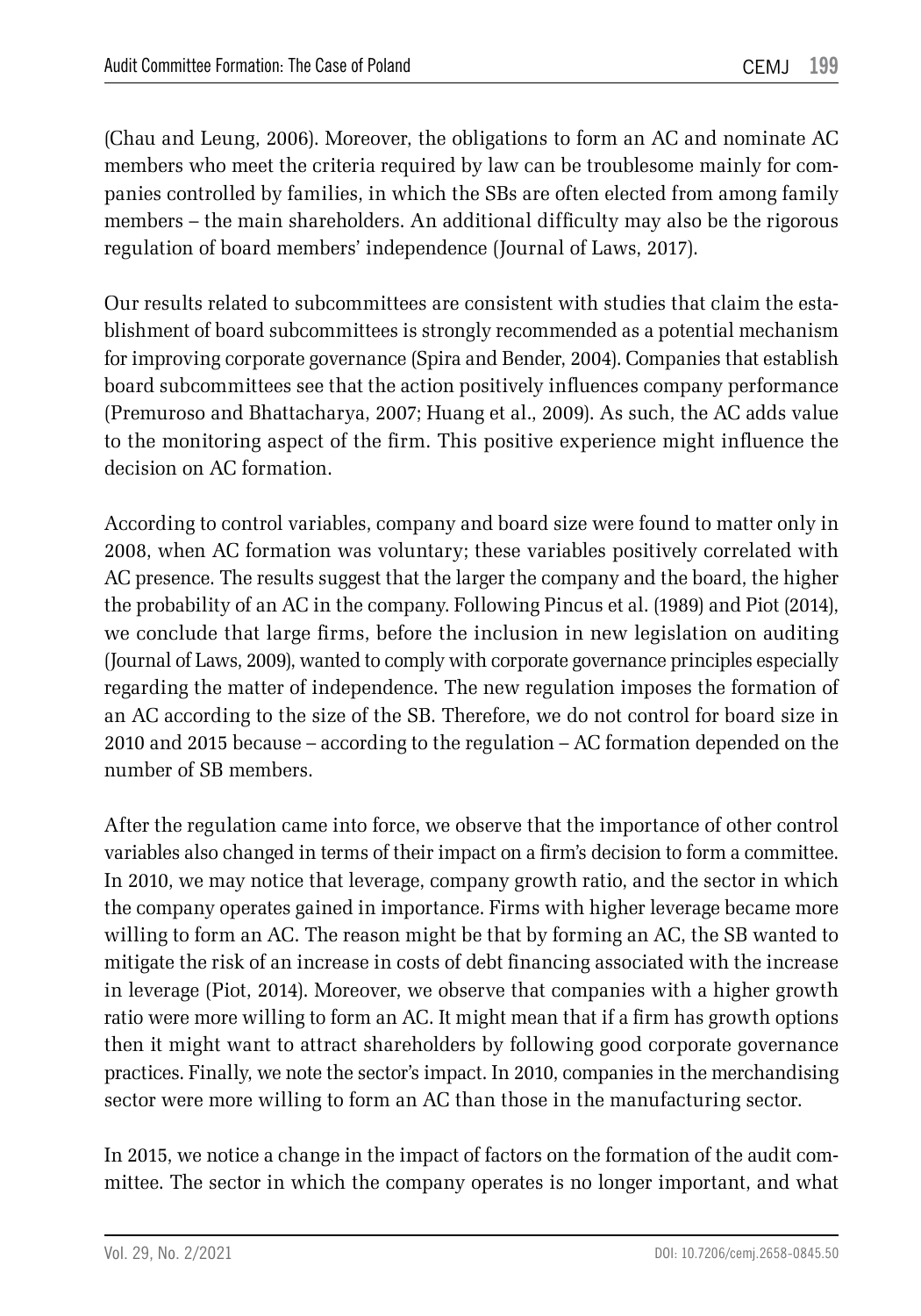became more significant was the frequency of board meetings and the financial results achieved by the company. The reason for this positive effect of board meeting frequency on the AC formation might be that boards meet more frequently to monitor company performance adequately. Lipton and Lorsch (1992) show that boards that set a greater number of meetings are more diligent and better meet general stakeholder interests. Therefore, it may be so that such boards would also want to follow good corporate governance practices, i.e. form audit committees even in the absence of a regulatory necessity. Moreover, the supervisory board represents a monitoring and control mechanism seeking to analyze and evaluate the work of top management and to ensure profit maximization for shareholders (Donnelly and Mulcahy, 2008). Therefore, we may assume that a company's negative performance would encourage an SB to reinforce the company's monitoring system by forming an AC.

## **Robustness Check**

To check the robustness of our main findings, we verified that outliers do not affect our results (and conclusions, in terms of hypotheses verification). We did this by ranking variables' values with the most asymmetric distributions (MEET, LEV, FRGOWN, SC) and constructing models with these ranked variables instead of the unranked values included in the models presented and discussed in the article. We report our results in Appendix A, Appendix B, and Appendix C. We find the regression results consistent with our main findings.

# **Discussion and Conclusions**

Audit committees have attracted a lot of attention from researchers and regulators, as ACs are seen as an effective governance mechanism that allows for the better monitoring of managerial actions. With the amendment of the Eighth Company Directive, ACs became an essential and compulsory element of the Continental European system of corporate governance. Our study examined the factors that may influence the formation of ACs in Poland, a country and economy characterized by a two-tiered board system and a corporate governance system in which owners frequently hold large ownership stakes and control the company from within, where the system regarding incentives differs from that in the widely researched companies in the Anglo-Saxon context. Therefore, this article contributes to the literature on divergent practices related to ACs across European countries.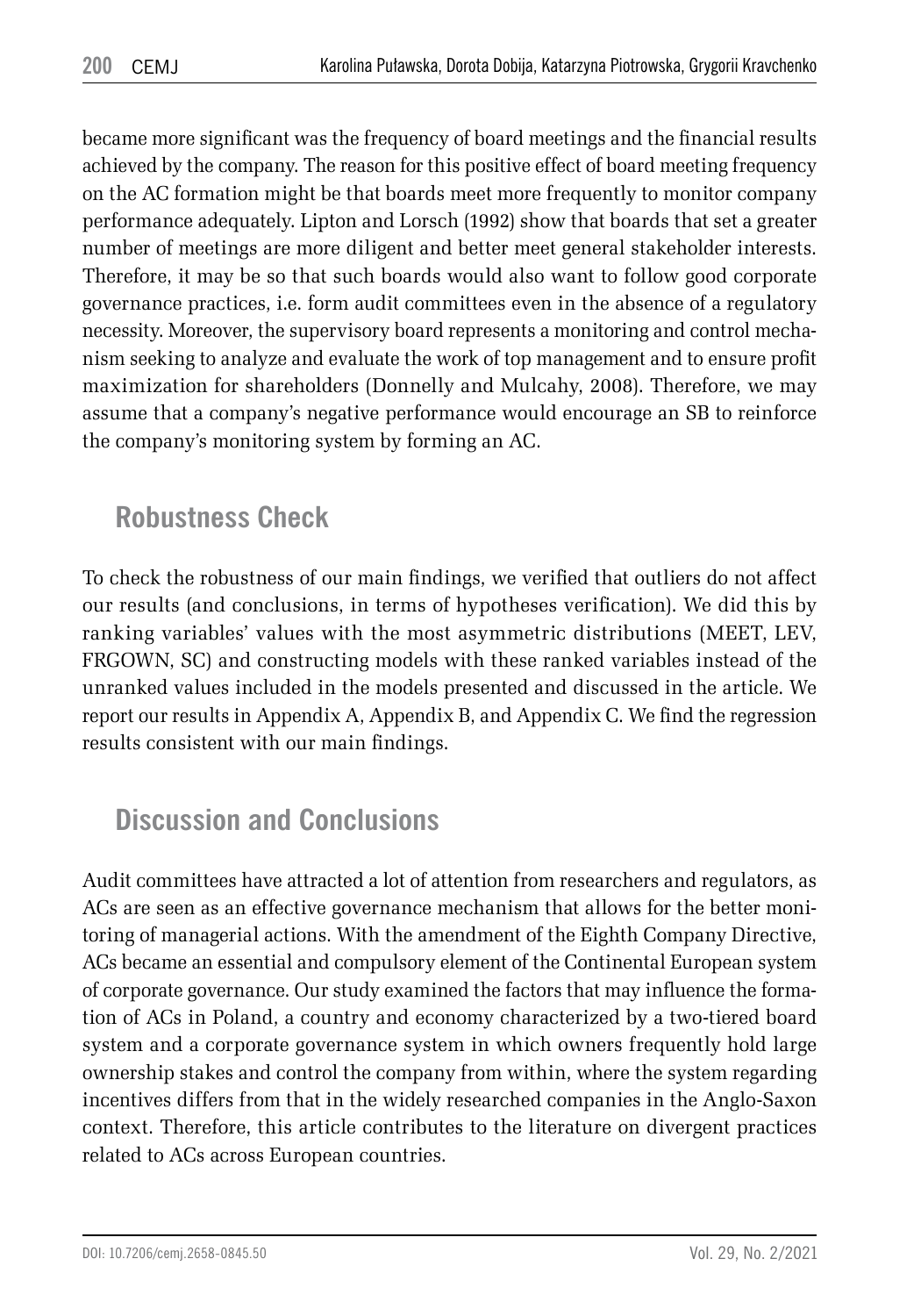The primary focus of the article is governance – and ownership-related factors. Contrary to most studies, our results indicate that the presence of members with experience and accounting and finance literacy – along with independent members – on an SB does not necessarily mean that a firm will be more likely to form an AC. This is a surprising finding which may indicate that in a particular corporate governance environment a board system of incentives may be different, leading to a different optimal governance package (Zaman and Valentinčič, 2011).

Moreover, an important contribution of this article is that indicates the positive association of AC formation with the existence of other board committees. This result suggests that companies with a positive experience related to the existence of other SB committees (e.g. remuneration, strategy, information technology) are more likely to help companies see an added value in forming an AC. When it comes to ownership structure, family ownership reduces the chances that a firm will have an AC, while foreign ownership increases these chances. However, we also observe that over the years a positive impact of managerial ownership on the formation of audit committees in companies has emerged.

Therefore, our findings agree with the prediction of selective adaptation theory, which suggests that adaption of an alien practice – in this case, an AC – depends on company characteristics and complementarity with local norms. In the light of selective adaptation theory, the findings of our study are not surprising. Companies with foreign ownership might be more likely to see the benefit of AC formation because of their experience from parent companies. Moreover, companies that have a positive experience with other supervisory committees might be more likely to adopt the regulation on AC as they may see added value from such a committee. On the other hand, governance characteristics like independent SB members or accounting and finance literacy are not necessarily sufficient reasons to form an AC, given the specific Polish corporate governance bundle. With big stakes of family and managerial ownership, the agency costs related to monitoring management actions may be limited. Therefore, the concept of an AC – as promoted in the Anglo-Saxon world – may not be perceived as beneficial and adding value to the monitoring efforts, leading to the generally weak acceptance of the proposed regulation.

The results of our study may also be important to the regulators who design enforcement actions aimed at the further promotion of ACs. Regulators might find our results useful because our study shows which firms responded positively to the new regulations on AC formation. Nevertheless, this study has some limitations. First, we focused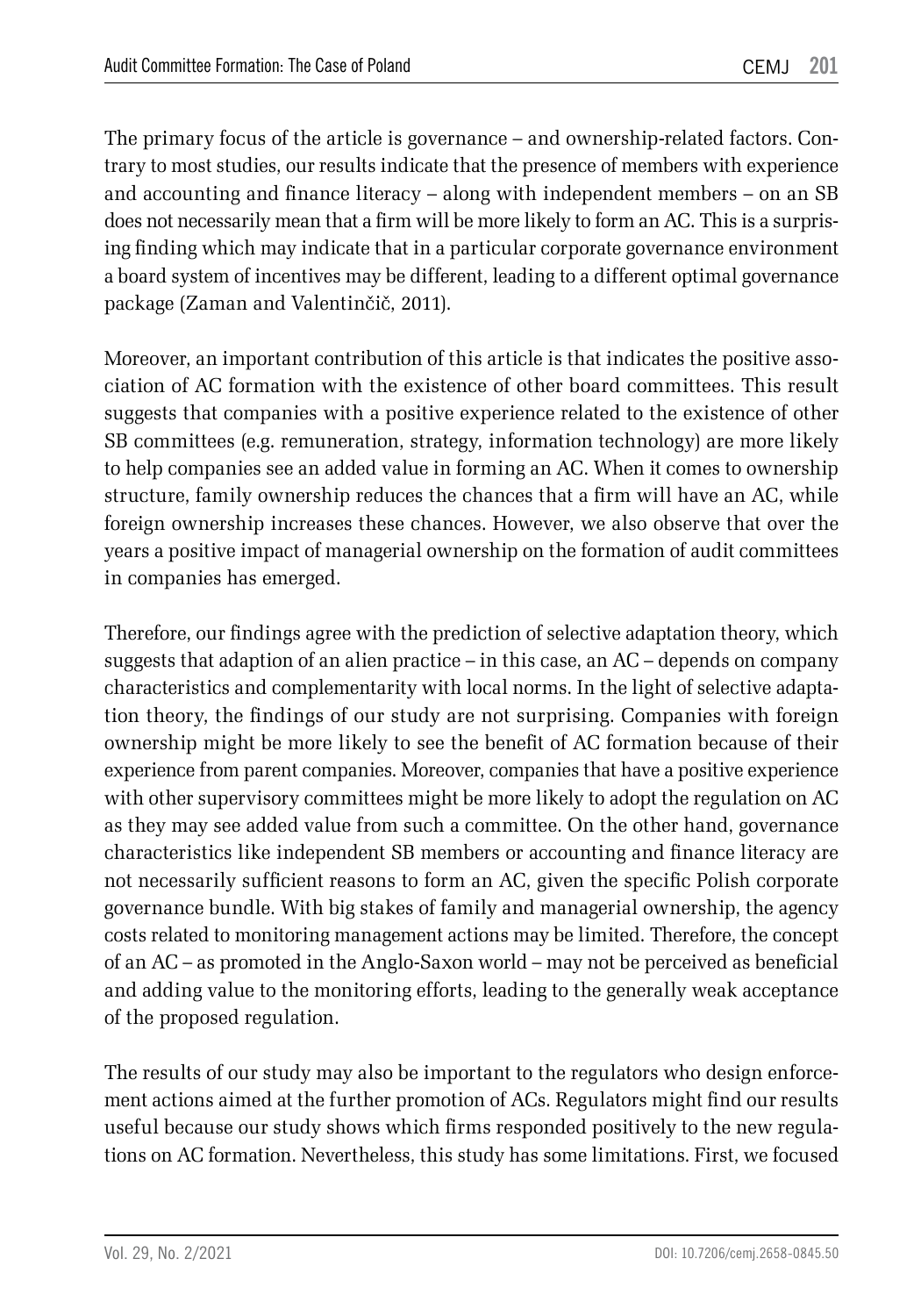only on governance and ownership factors as affecting the decision to form an AC. It is possible that what is equally important are economy-related factors, such as culture or economic history, or SB employment-related factors, such as the value of the supervisory board members' salaries or time worked in a particular board. Furthermore, future research might want to investigate how the share of foreign investors influences the introduction of good corporate governance practices in the company. Hence, it may be important to examine these factors in future studies. Second, a new Act of May 11, 2017, on Statutory Auditors, Audit Firms, and Public Oversight, changed the definitions of the type of companies that must form an AC (Journal of Laws, 2017). Therefore, it will be interesting to look at the influence of the new regulation on the AC formation process.

#### **References**

- Abdeljawad, I., Oweidat, G.A.I., and Saleh, N.M. (2020). Audit committee versus other governance mechanisms and the effect of investment opportunities: evidence from Palestine. *Corporate Governance (Bingley)*, *20*(3), 527–544. https://doi.org/10.1108/CG06-2019-0185.
- Adams, R., Gray, S., and Nowland, J. (2011). *Does gender matter in the boardroom? Evidence from the market reaction to mandatory new director announcements*. https://doi.org/10.2139/ssrn.1953152.
- Adamska, A., Bohdanowicz, L., and Gad, J. (2017). Reakcje spółek publicznych na wprowadzenie obowiązku powoływania komitetu audytu. *e-mentor*, *4*(71), 25–35. https://doi.org/10.15219/em71.1318.
- Afify, H.A.E. (2009). Determinants of audit report lag: Does implementing corporate governance have any impact? Empirical evidence from Egypt*. Journal of Applied Accounting Research*, *10*(1), 56–86. https://doi.org/10.1108/09675420910963397.
- Ali, M.J., Singh, R.K.S., and Al-Akra, M. (2018). The impact of audit committee effectiveness on audit fees and non-audit service fees: Evidence from Australia. *Accounting Research Journal, 31*(2), 174–190.
- Aluchna, M. (2013). Kobiety we władzach spółek: dyskusja rekomendacji Unii Europejskiej. *Przegląd Organizacji*, *1*, 30–36. https://doi.org/10.33141/po.2013.01.06.
- Archambeault, D., and DeZoort, F.T. (2001). Auditor opinion shopping and the audit committee: An analysis of suspicious auditor switches. *International Journal of Auditing*, *5*(1), 33–52. https://doi.org/10.1111/1099-1123.00324.
- Beasley, M.S., and Petroni, K.R. (2001). Board Independence and Audit-Firm Type. *Auditing: A Journal of Practice and Theory*, *20*(1), 97–114. https://doi.org/10.2308/aud.2001.20.1.97.
- Beasley, M.S., and Salterio, S.E. (2001). The relationship between board characteristics and voluntary improvements in audit committee composition and experience. *Contemporary Accounting Research*, *18*(4), 539–570. https://doi.org/10.1506/RM1J-A0YM-3VMV-TAMV.
- Bédard, J., and Gendron, Y. (2010). Strengthening the financial reporting system: Can audit committees deliver? *International Journal of Auditing*, *14*(2), 174–210. https://doi.org/10.1111/j.1099-1123.2009.00413.x.
- Bekaert, G., and Harvey, C.R. (2002). Research in emerging markets finance: looking to the future. *Emerging Markets Review*, *3*(4), 429–448. https://doi.org/10.1016/S1566-0141(02)00045-6.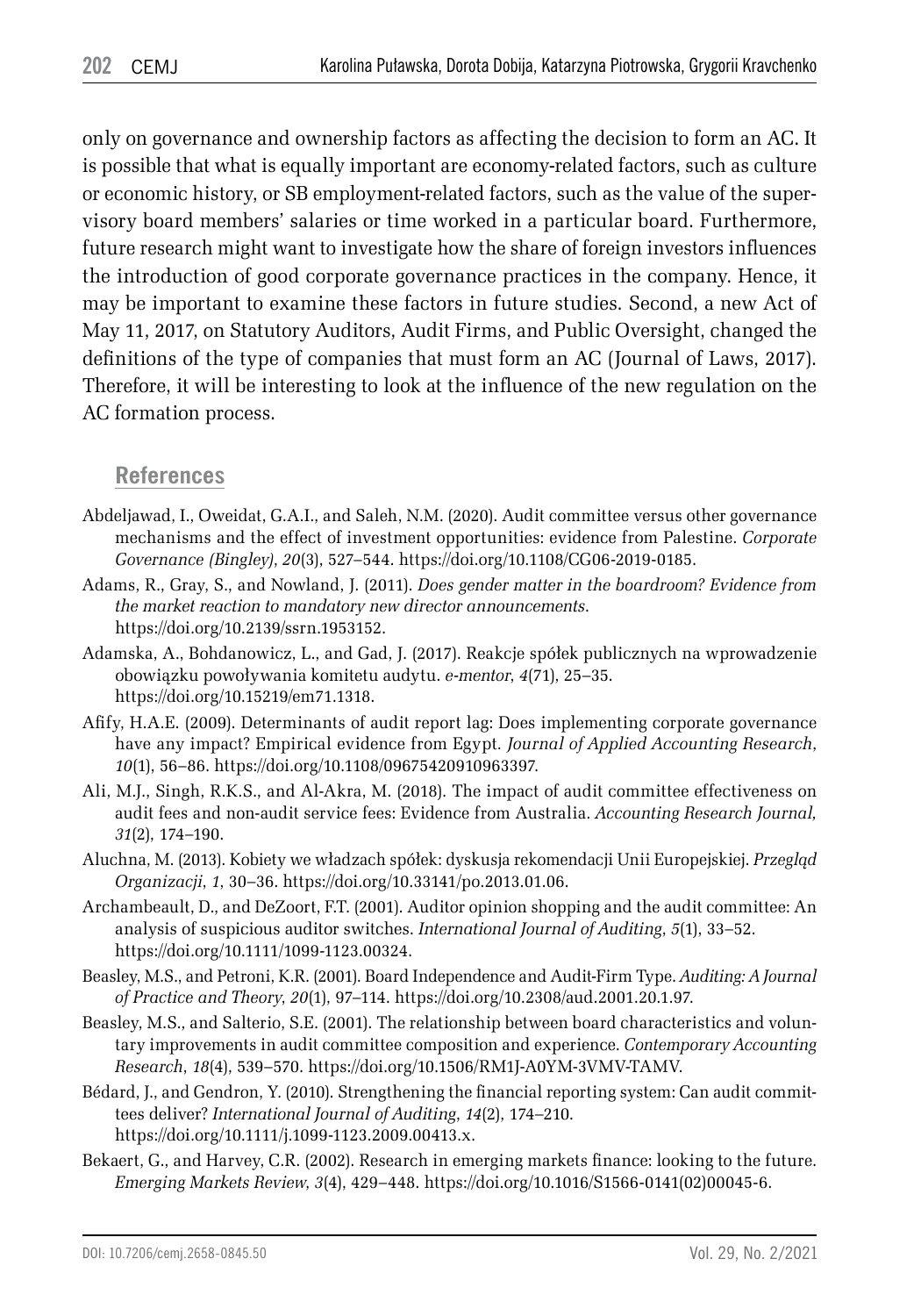- Belkhir, M. (2009). Board of directors' size and performance in the banking industry. *International Journal of Managerial Finance*, *5*(2), 201–221, https://doi.org/10.1108/17439130910947903.
- Best Practices Committee at the Corporate Governance Forum (2002). *Best Practices in Public Companies in Poland.* Warsaw: Corporate Governance Forum*.* Available at: http://www.ecgi.org/codes/documents/practices\_2002.pdf*.*
- Best Practice for GPW Listed Companies (2016). Warsaw Stock Exchange. Available at: https://www.gpw.pl/pub/GPW/o-nas/DPSN2016\_EN.pdf.
- Bohdanowicz, L. (2015). Struktury własnościowe spółek a rotacje prezesów zarządów wyniki badań empirycznych. *Zarządzanie i Finanse*, *13*(3), 165–181.
- Bradbury, M.E. (1990). The incentives for voluntary audit committee formation*. Journal of Accounting and Public Policy, 9*(1), 19–36. https://doi.org/10.1016/0278-4254(90)90019-V.
- Bradbury, M.E., Ma, D., and Scott, T. (2019). Explanations for not having an audit committee in a 'comply or explain' regime. *Australian Accounting Review*, *29*(4), 649–662. https://doi.org/10.1111/auar.12241.
- Bushman, R.M., and Smith, A.J. (2003). Transparency, financial accounting information, and corporate governance. *Economic Policy Review*, *9*(1), 65–87.
- Carson, E. (2002). Factors associated with the development of board subcommittees. *Corporate Governance: An International Review*, *10*(1), 4–18. https://doi.org/10.1111/1467-8683.00263.
- Cernat, L. (2004). The emerging European corporate governance model: Anglo-Saxon, Continental, or still the century of diversity? *Journal of European Public Policy*, *11*(1), 147–166. https://doi.org/10.1080/1350176042000164343.
- Chau, G.K., and Gray, S.J. (2002). Ownership structure and corporate voluntary disclosure in Hong Kong and Singapore. *The International Journal of Accounting*, *37*(2), 247–265. https://doi.org/10.1016/S0020-7063(02)00153-X.
- Chau, G., and Leung, P. (2006). The impact of board composition and family ownership on audit committee formation: Evidence from Hong Kong*. Journal of International Accounting, Auditing and Taxation*, *15*(1), 1–15. https://doi.org/10.1016/j.intaccaudtax.2006.01.001.
- Chen, L., Kilgore, A., and Radich, R. (2009). Audit committees: voluntary formation by ASX non-top 500. *Managerial Auditing Journal*, *24*(5), 475–493. https://doi.org/10.1108/02686900910956829.
- Collier, P. (1993). Factors affecting the formation of audit committees in major UK listed companies. *Accounting and Business Research*, *23*(1), 421–430. https://doi.org/10.1080/00014788.1993.9729909.
- Collier, P., and Zaman, M. (2005). Convergence in European corporate governance: The audit committee concept. *Corporate Governance: An International Review*, *13*(6), 753–768. https://doi.org/10.1111/j.1467-8683.2005.00468.x.
- Coval, J.D., and Moskowitz, T.J. (2001). The geography of investment: Informed trading and asset prices*. Journal of Political Economy*, *109*(4), 811–841, https://doi.org/10.1086/322088.
- Deli, D.N., and Gillan, S.L. (2000). On the demand for independent and active audit committees*. Journal of Corporate Finance*, *6*(4), 427–445. https://doi.org/10.1016/S0929-1199(00)00016-X.
- DeZoort, F.T., and Salterio, S.E. (2001). The effects of corporate governance experience and financial reporting and audit knowledge on audit committee members' judgments. *Auditing: A Journal of Practice* & *Theory*, *20*(2), 31–47. https://doi.org/10.2308/aud.2001.20.2.31.
- Dobija, D. (2011). Auditing jako element ładu korporacyjnego. *Zeszyty Teoretyczne Rachunkowości*, *64*(120), 25–37.
- Dobija, D. (2015). Exploring audit committee practices: oversight of financial reporting and external auditors in Poland. *Journal of Management* & *Governance*, *19*(1), 113–143. https://doi.org/10.1007/s10997-013-9281-6.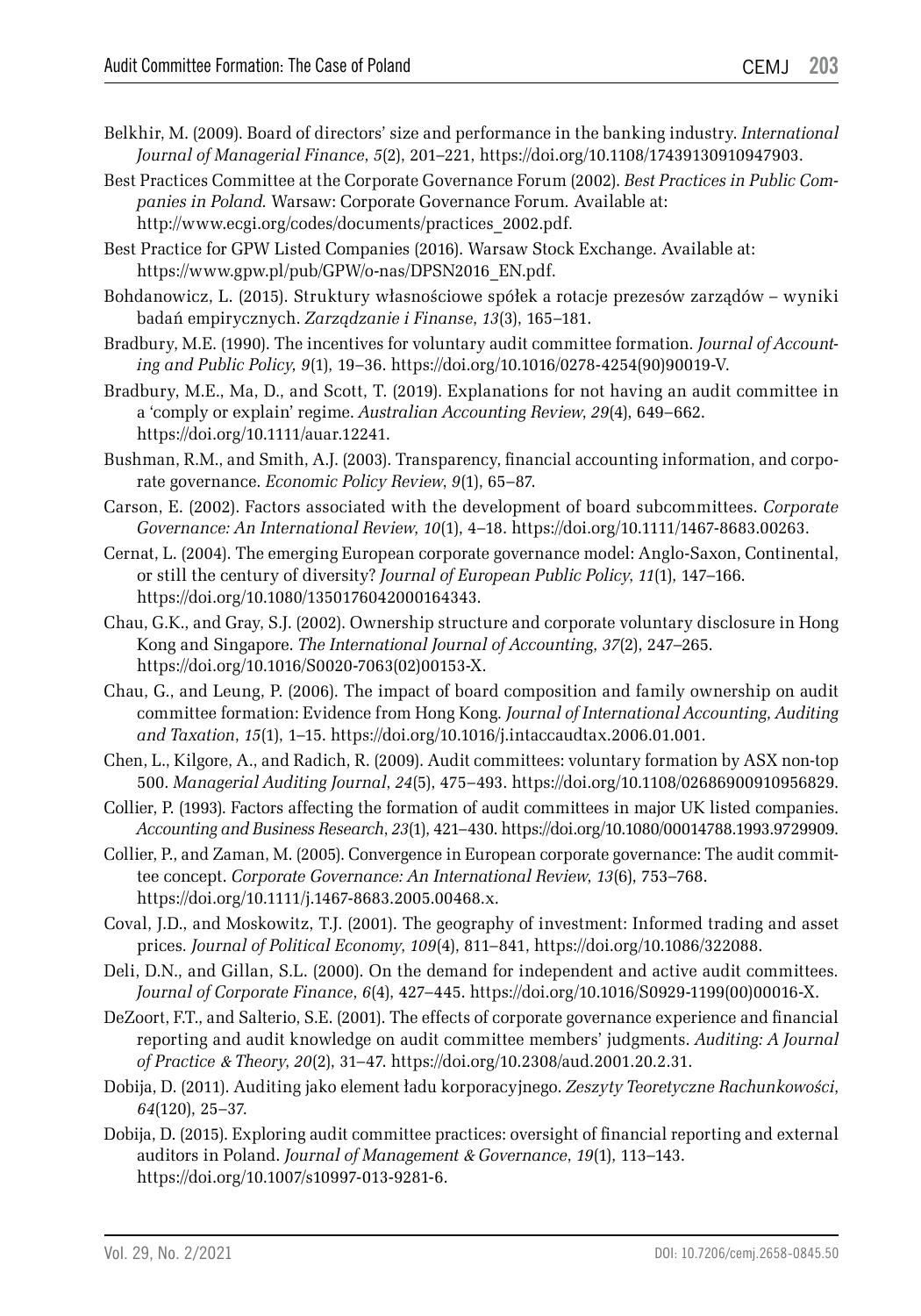- Dwekat, A., Seguí-Mas, E., Tormo-Carbó, G., and Carmona, P. (2020). Corporate governance configurations and corporate social responsibility disclosure: Qualitative comparative analysis of audit committee and board characteristics. *Corporate Social Responsibility and Environmental Management*, *27*(6), 2879–2892. https://doi.org/10.1002/csr.2009.
- Fama, E.F., and Jensen, M.C. (1983). Agency problems and residual claims. *The Journal of Law and Economics*, *26*(2), 327–349. https://doi.org/10.1086/467038.
- García-Sánchez, I.M., Frias-Aceituno, J.V., and Garcia-Rubio, R. (2012). Determining factors of audit committee attributes: Evidence from Spain. *International Journal of Auditing*, *16*(2), 184–213. https://doi.org/10.1111/j.1099-1123.2012.00451.x.
- Guest, P.M. (2009). The impact of board size on firm performance: evidence from the UK. *The European Journal of Finance*, *15*(4), 385–404. https://doi.org/10.1080/13518470802466121.
- Hassan, Y., and Hijazi, R. (2015). Determinants of the voluntary formation of a company audit committee: evidence from Palestine. *Asian Academy of Management Journal of Accounting and Finance*, *11*(1), 27–46.
- Hillman, A.J., and Dalziel, T. (2003). Boards of directors and firm performance: Integrating agency and resource dependence perspectives. *Academy of Management Review*, *28*(3), 383–396. https://doi.org/10.5465/amr.2003.10196729.
- Huang, H., Lobo, G.J., and Zhou, J. (2009). Determinants and accounting consequences of forming a governance committee: Evidence from the United States. *Corporate Governance: An International Review*, *17*(6), 710–727. https://doi.org/10.1111/j.1467-8683.2009.00769.x.
- Jensen, M.C., and Meckling, W.H. (1976). Theory of the firm: Managerial behavior, agency costs and ownership structure*. Journal of Financial Economics*, *3*(4), 305–360. https://doi.org/10.1111/j.1467-8683.2009.00769.x.
- Johnson, J.L., Daily, C.M., and Ellstrand, A. E. (1996). Boards of directors: A review and research agenda*. Journal of Management*, *22*(3), 409–438. https://doi.org/10.1177/014920639602200303.
- Journal of Laws (2009, May 7). *Certified Auditors, Their Self-Government, Entities Authorized to Audit Financial Statements and Public Supervision.* http://prawo.sejm.gov.pl/isap.nsf/download.xsp/WDU20090770649/T/D20090649L.pdf.
- Journal of Laws (2017, May 11). *The act of 11 May 2017 on Certified Auditors, Audit Firms and Public Supervision.* http://prawo.sejm.gov.pl/isap.nsf/DocDetails.xsp?id=WDU20170001089.
- Kaczmarek, S., Kimino, S., and Pye, A. (2012). Antecedents of board composition: The role of nomination committees. *Corporate Governance: An International Review*, *20*(5), 474–489. https://doi.org/10.1111/j.1467-8683.2012.00913.x.
- Köhler, A.G. (2005). Audit Committees in Germany Theoretical Reasoning and Empirical Evidence. *Schmalchenbach Business Review*, *57*(3), 229–252. https://doi.org/10.1007/BF03396715.
- Kroll, M., Walters, B.A., and Wright, P. (2008). Board vigilance, director experience, and corporate outcomes. *Strategic Management Journal*, *29*(4), 363–382. https://doi.org/10.1002/smj.649.
- Latusek, D., and Olejniczak, T. (2016). Development of trust in low-trust societies. *Polish Sociological Review*, *195*, 309–325.
- Li, J., and Harrison, J.R. (2008). National culture and the composition and leadership structure of boards of directors. *Corporate Governance: An International Review*, *16*(5), 375–385. https://doi.org/10.1111/j.1467-8683.2008.00697.x.
- Lipton, M., and Lorsch, J.W. (1992). A modest proposal for improved corporate governance. *The Business Lawyer*, 59–77.
- Mangena, M., and Tauringana, V. (2007). Disclosure, corporate governance and foreign share ownership on the Zimbabwe stock exchange*. Journal of International Financial Management* & *Accounting, 18*(2), 53–85. https://doi.org/10.1111/j.1467-646X.2007.01008.x.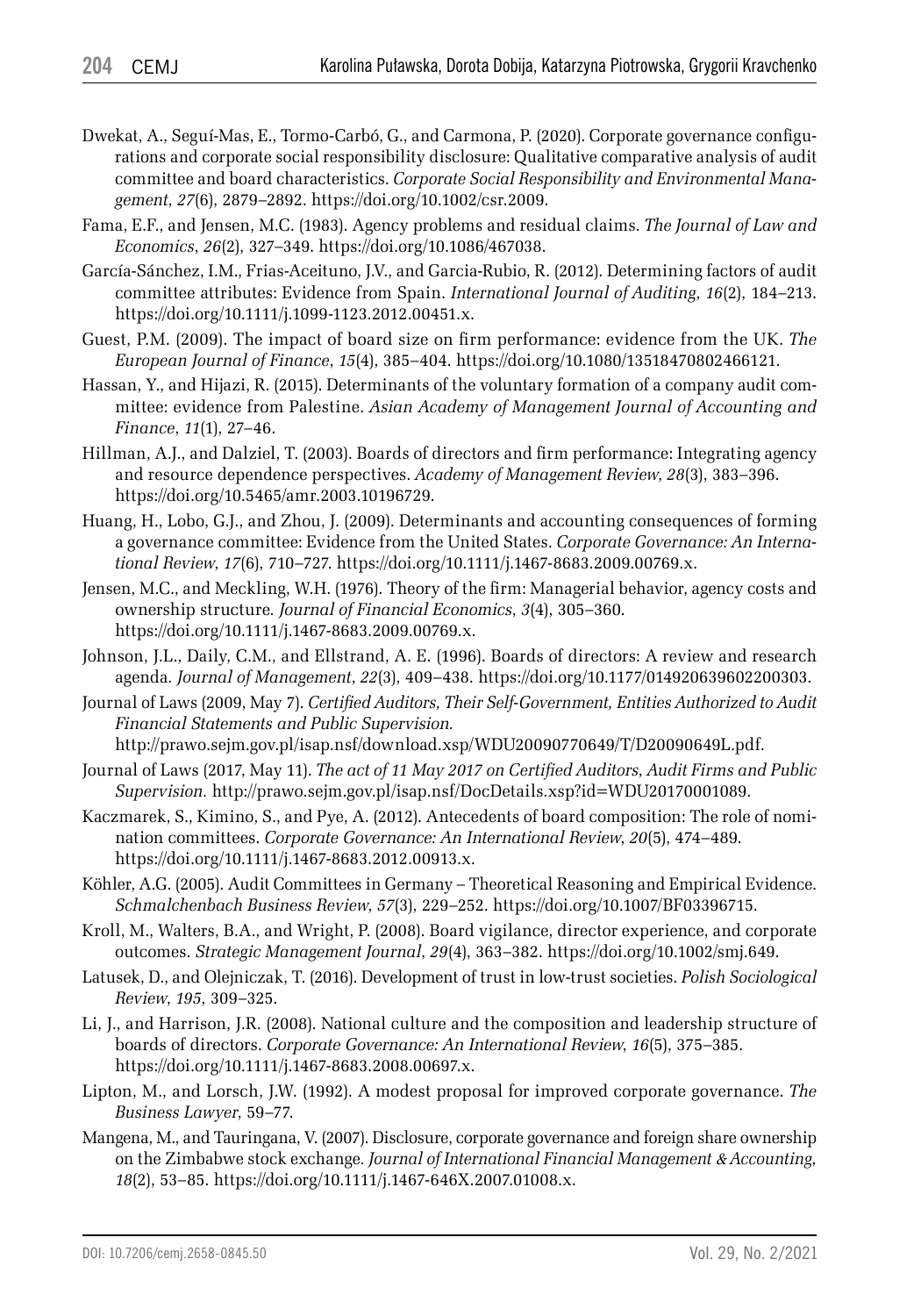- Mangena, M., and Tauringana, V. (2008). Audit committees and voluntary external auditor involvement in UK interim reporting. *International Journal of Auditing*, *12*(1), 45–63. https://doi.org/10.1111/j.1099-1123.2008.00369.x.
- Mardjono, E.S., Chen, Y.S., and He, L.J. (2020). Earning management and the effect characteristics of audit committee, independent commissioners: Evidence from Indonesia. *International Journal Of Business And Society*, *21*(2), 569–587. https://doi.org/10.5430/rwe.v11n3p108.
- Mateescu, R.A. (2015). Corporate governance disclosure practices and their determinant factors in European emerging countries. *Accounting and Management Information Systems*, *14*(1), 170.
- Méndez, C.F., and García, R.A. (2007). The effects of ownership structure and board composition on the audit committee meeting frequency: Spanish evidence. *Corporate Governance: An International Review*, *15*(5), 909–922. https://doi.org/10.1111/j.1467-8683.2007.00619.x.
- Menon, K., and Williams, J.D. (1994). The use of audit committees for monitoring*. Journal of Accounting and Public Policy, 13*(2), 121–139. https://doi.org/10.1016/0278-4254(94)90016-7.
- Nicholson, G.J., and Kiel, G.C. (2007). Can directors impact performance? A case-based test of three theories of corporate governance. *Corporate Governance: An International Review*, *15*(4), 585–608. https://doi.org/10.1111/j.1467-8683.2007.00590.x.
- Official Journal of the European Union (2006). *Directive 2006/43/EC of the European Parliament and of the Council on Statutory Audits of Annual Accounts and Consolidated Accounts Amending Council Directives 78/660/EEC and 83/349/EEC and Repealing Council Directive 84/253/EEC*. Available at: http://data.europa.eu/eli/dir/2006/43/2014-06-16.
- Omer, T.C., Shelley, M.K., and Tice, F.M. (2020). Do director networks matter for financial reporting quality? Evidence from audit committee connectedness and restatements. *Management Science*, *66*(8), 3361–3388. https://doi.org/10.1287/mnsc.2019.3331.
- Pincus, K., Rusbarsky, M., and Wong, J. (1989). Voluntary formation of corporate audit committees among NASDAQ firms*. Journal of Accounting and Public Policy*, *8*(4), 239–265. https://doi.org/10.1016/0278-4254(89)90014-8.
- Piot, C. (2004). The existence and independence of audit committees in France. *Accounting and Business Research*, *34*(3), 223–246. https://doi.org/10.1080/00014788.2004.9729966.
- Post, C. and Byron, K. (2015). Women on boards and firm financial performance: a metaanalysis. *Academy of Management Journal*, *58*(5), 1546–1571. https://doi.org/10.5465/amj.2013.0319.
- Premuroso, R.F., and Bhattacharya, S. (2007). Is there a relationship between firm performance, corporate governance, and a firm's decision to form a technology committee? *Corporate Governance: An International Review*, *15*(6), 1260–1276. https://doi.org/10.1111/j.1467-8683.2007.00645.x.
- Putri, A.V., and Prasetyo, K. (2020). The Effect of Good Corporate Governance Mechanism on Earnings Management in Lq-45 Companies. *Contemporary Economics*, *14*(4), 542–551. https://doi.org/10.11114/bms.v5i3.4313.
- Salloum, C., Jabbour, G., Digout, J., and Gebrayel, E. (2015). Managerial dominance over the board and audit committee independence in financial institutions. *Investment Management and Financial Innovations*, *12*(4), 33–42.
- Shahid, M.S., and Abbas, M. (2019). Does corporate governance play any role in investor confidence, corporate investment decisions relationship? Evidence from Pakistan and India. *Journal of Economics and Business*, *105*(C)*.* https://doi.org/10.1016/j.jeconbus.2019.03.003.
- Shleifer, A., and Vishny, R.W. (1986). Large shareholders and corporate control*. Journal of Political Economy*, *94*(3), 461–488. https://doi.org/10.1086/261385.
- Słomka-Gołębiowska, A., and Urbanek, P. (2016). Corporate boards, large blockholders and executive compensation in banks: Evidence from Poland. *Emerging Markets Review*, *28*, 203–220. https://doi.org/10.1016/j.ememar.2016.08.001.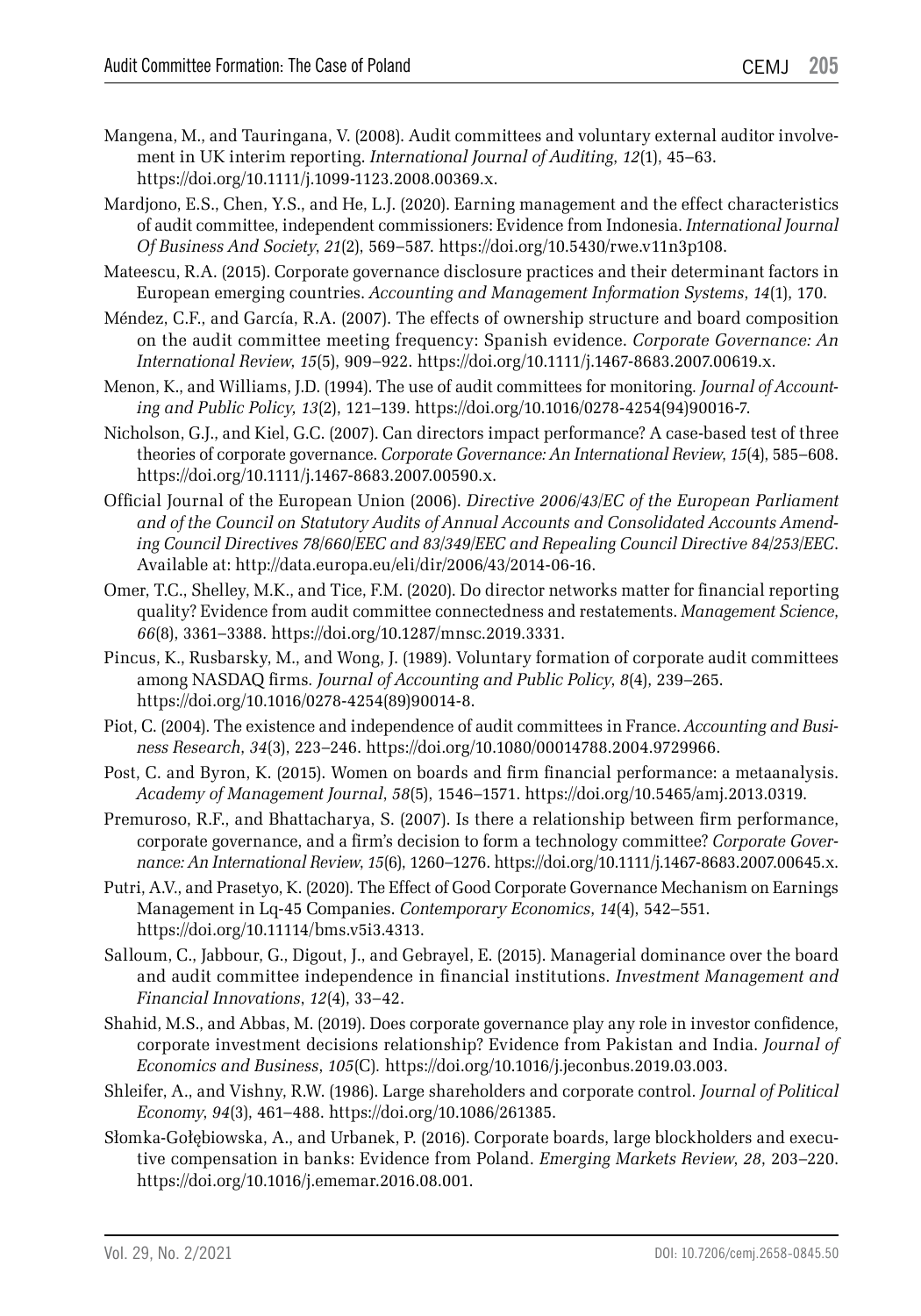- Spira, L.F., and Bender, R. (2004). Compare and contrast: Perspectives on board committees. *Corporate Governance: An International Review*, *12*(4), 489–499. https://doi.org/10.1111/j.1467-8683.2004.00389.x.
- Srinidhi, B., Gul, F.A., and Tsui, J. (2011). Female directors and earnings quality. *Contemporary Accounting Research*, *28*(5), 1610–1644. https://doi.org/10.1111/j.1911-3846.2011.01071.x.
- Staszkiewicz, P. (2019). The application of citation count regression to identify important papers in the literature on non-audit fees. *Managerial Auditing Journal*, *34*(1), 96–115. https://doi.org/10.1108/MAJ-05-2017-1552.
- Wieczorek, A. (2012). Komitet audytu i komitet ds. wynagrodzeń w polskich bankach publicznych. *Studia Prawno-Ekonomiczne*, *85*, 309–340.
- Yeoh, P. (2007). Corporate governance models: Is there a right one for transition economies in Central and Eastern Europe? *Managerial Law*, *49*(3), 57–75. https://doi.org/10.1108/03090550710816483.
- Zaman Groff, M., and Valentinčič, A. (2011). Determinants of voluntary audit committee formation in a two-tier board system of a post-transitional economy – the case of Slovenia. *Accounting in Europe*, *8*(2), 235–256. https://doi.org/10.1080/17449480.2011.621674.
- Zhou, H., Owusu-Ansah, S. and Maggina, A. (2018). Board of directors, audit committee and firm performance: evidence from Greece. *Journal of International Accounting, Auditing and Taxation*, *31*, 20–36. https://doi.org/10.1016/j.intaccaudtax.2018.03.002.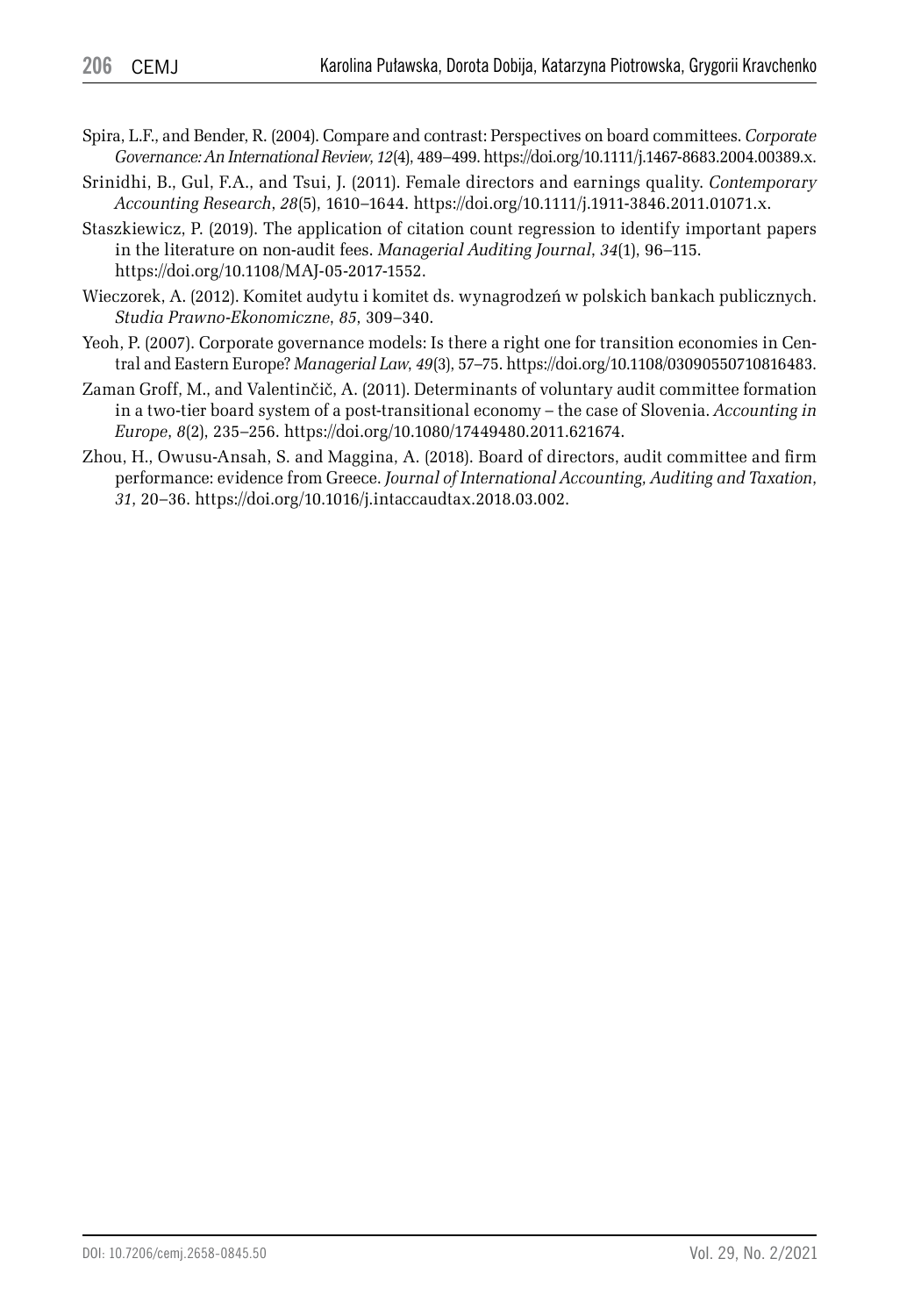|                                      | ∼                            |          |         |             |         |            |                                                                  |          |         |            |         |           |               |            |         | $0.009***$ | (0.003) | $0.752***$   | (0.215) |
|--------------------------------------|------------------------------|----------|---------|-------------|---------|------------|------------------------------------------------------------------|----------|---------|------------|---------|-----------|---------------|------------|---------|------------|---------|--------------|---------|
|                                      | ဖ                            |          |         |             |         |            |                                                                  |          |         |            |         |           |               | $-0.942**$ | (0.439) |            |         | $0.799***$   | (0.224) |
|                                      | 5                            |          |         |             |         |            |                                                                  |          |         |            |         | $-1.825*$ | (0.938)       |            |         |            |         | $0.774***$   | (0.217) |
|                                      | 4                            |          |         |             |         |            |                                                                  |          |         | $3.667***$ | (0.594) |           |               |            |         |            |         | $0.580**$    | (0.226) |
|                                      | S                            |          |         |             |         |            |                                                                  | $-1.234$ | (1.175) |            |         |           |               |            |         |            |         | $0.806***$   | (0.216) |
|                                      | 2                            |          |         |             |         | $-1.637**$ | (0.701)                                                          |          |         |            |         |           |               |            |         |            |         | $0.710***$   | (0.218) |
|                                      | $\mathfrak{a}$               |          |         | $-3.090***$ | (0.844) |            |                                                                  |          |         |            |         |           |               |            |         |            |         | $0.618***$   | (0.216) |
|                                      | $\overline{\mathfrak{a}}$    | $-0.167$ | (0.690) |             |         |            |                                                                  |          |         |            |         |           |               |            |         |            |         | $0.784***$   | (0.215) |
|                                      |                              |          |         |             |         |            |                                                                  |          |         |            |         |           |               |            |         |            |         | $0.789***$   | (0.214) |
| Appendix A. Robustness test for 2008 | Hypo-<br>theses<br>Variables | EXP      |         |             | EXT     |            | $\mathrel{\mathop{\sqsubseteq}\limits_{\scriptscriptstyle\sim}}$ |          | WOB     |            | SC      |           | <b>MANOWN</b> |            | FAMOWN  | FRGOWN     |         | <b>BSIZE</b> |         |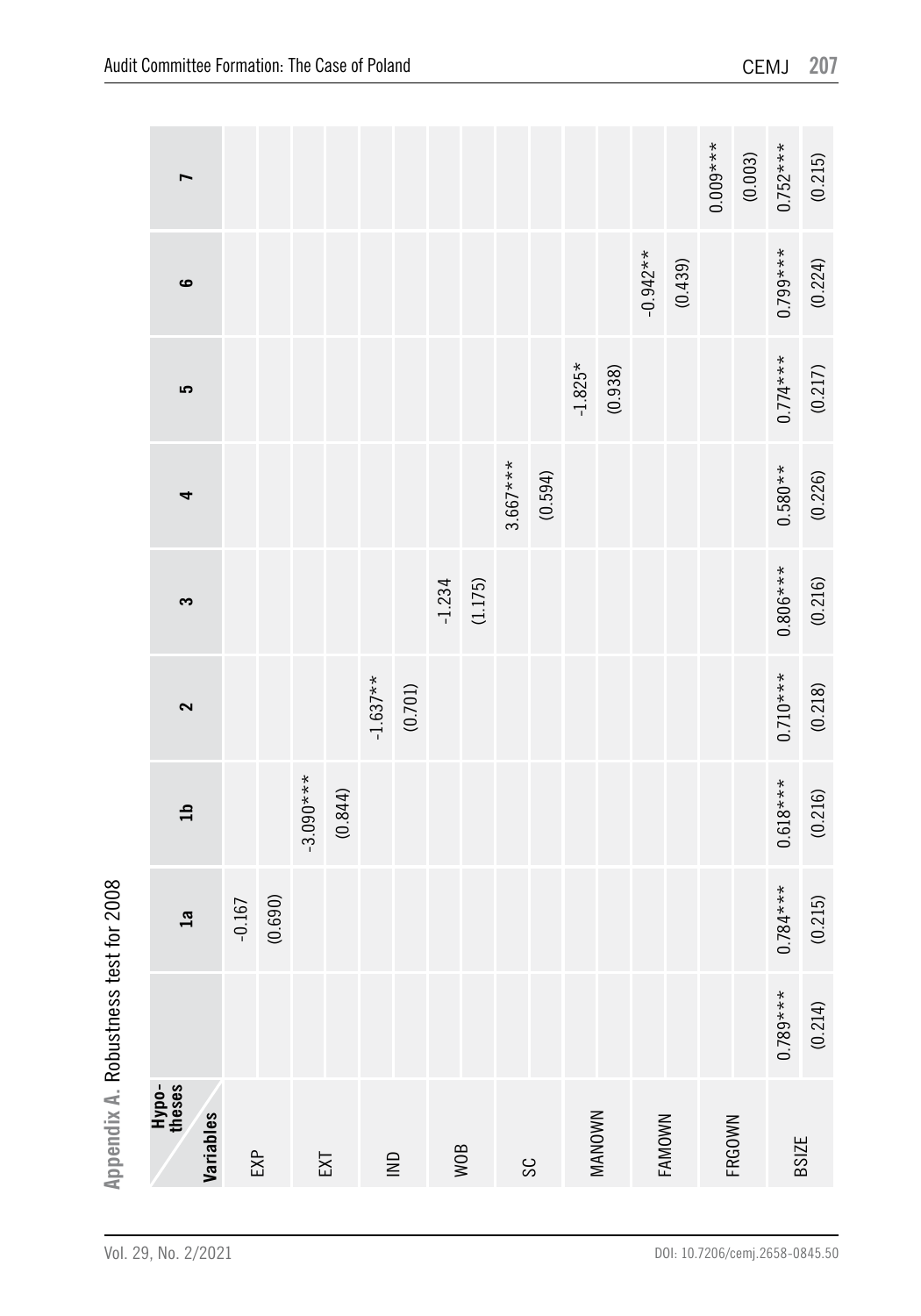| 0.005    | (0.004) | $-0.234$    | (0.519) | 0.000     | (0.003) | $0.405**$  | (0.167) | $0.008**$  | (0.003) | $-0.051$  | (0.040) | 0.505         | (0.522) | 0.198  | (0.503) | 0.114     | (0.496) | 12.919***    | (2.271)  |
|----------|---------|-------------|---------|-----------|---------|------------|---------|------------|---------|-----------|---------|---------------|---------|--------|---------|-----------|---------|--------------|----------|
| 0.004    | (0.004) | 0.062       | (0.499) | 0.001     | (0.003) | $0.402**$  | (0.167) | $0.009***$ | (0.003) | $-0.057$  | (0.040) | 0.478         | (0.515) | 0.474  | (0.485) | 0.066     | (0.492) | $12.096***$  | (2.317)  |
| 0.004    | (0.003) | 0.064       | (0.499) | 0.001     | (0.003) | $0.405**$  | (0.166) | $0.010***$ | (0.003) | $-0.070*$ | (0.041) | 0.501         | (0.519) | 0.329  | (0.483) | 0.034     | (0.491) | $-11.888***$ | (2.274)  |
| $-0.007$ | (0.005) | $-0.085$    | (0.620) | $-0.003$  | (0.004) | 0.254      | (0.194) | $0.009**$  | (0.004) | $-0.065$  | (0.050) | 0.445         | (0.642) | 0.488  | (0.598) | 0.121     | (0.577) | $8.464***$   | (2.478)  |
| 0.004    | (0.003) | 0.054       | (0.490) | 0.001     | (0.003) | $0.410**$  | (0.165) | $0.009***$ | (0.003) | $-0.059$  | (0.040) | 0.462         | (0.512) | 0.389  | (0.480) | 0.004     | (0.486) | $-12.334***$ | (2.250)  |
| 0.004    | (0.003) | 0.042       | (0.492) | $-0.000$  | (0.003) | $0.421**$  | (0.165) | $0.009***$ | (0.003) | $-0.042$  | (0.040) | 0.665         | (0.522) | 0.305  | (0.493) | 0.098     | (0.491) | $-11.008***$ | (2.273)  |
| 0.004    | (0.004) | $-0.051$    | (0.505) | $-0.000$  | (0.003) | $0.519***$ | (0.177) | $0.009***$ | (0.003) | $-0.040$  | (0.041) | $0.913*$      | (0.538) | 0.365  | (0.509) | 0.213     | (0.507) | $-10.794***$ | (2.274)  |
| 0.004    | (0.003) | 0.050       | (0.492) | 0.001     | (0.003) | $0.431**$  | (0.168) | $0.009***$ | (0.003) | $-0.051$  | (0.039) | 0.474         | (0.513) | 0.373  | (0.484) | 0.048     | (0.483) | $-12.473***$ | (2.255)  |
| 0.004    | (0.003) | 0.065       | (0.488) | $0.001\,$ | (0.003) | $0.423**$  | (0.165) | $0.009***$ | (0.003) | $-0.052$  | (0.039) | 0.465         | (0.512) | 0.390  | (0.479) | 0.050     | (0.484) | $-12.504***$ | (2.255)  |
| MEET     |         | <b>BIG4</b> |         | LEV       |         | FSIZE (LN) |         | <b>LST</b> |         | GROWTH    |         | <b>SECMER</b> |         | SECMAN |         | $-0SSt-1$ |         |              | Constant |

Source: own elaboration. Source: own elaboration.

Dependent variable: audit committee existence. Parameter estimates are reported (standard errors in parentheses).

Dependent variable: audit committee existence. Parameter estimates are reported (standard errors in parentheses).

\*, \*\*, \*\*\* indicates statistical significance at the 10%, 5%, 1% level, respectively.

\*, \*\*, \*\*\* indicates statistical significance at the 10%, 5%, 1% level, respectively.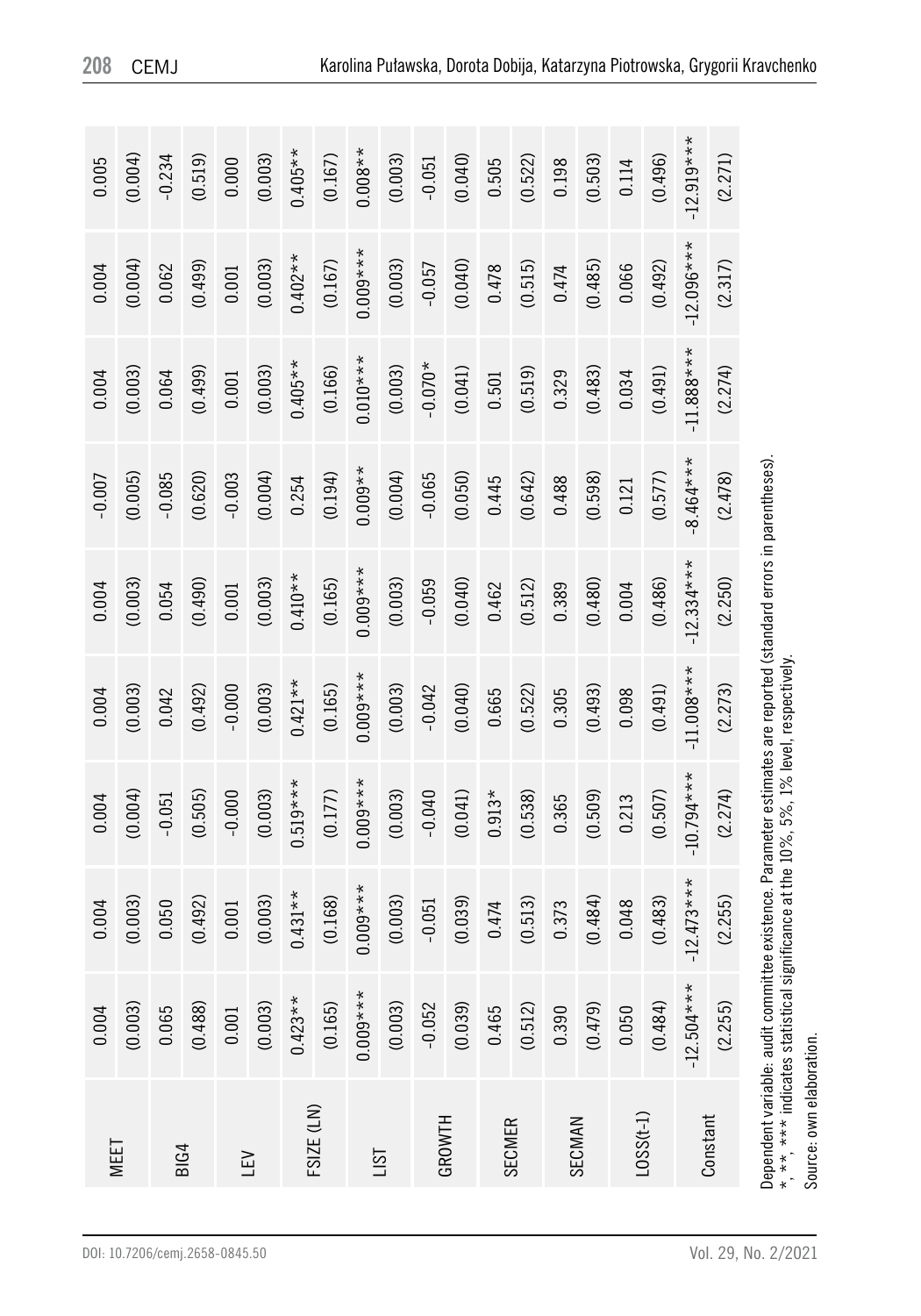|                                                                                                      | ī                            |       |         |             |         |             |                                                                   |       |         |            |         |          |               |          |         | $0.021***$ | $(0.007)$ | $0.012*$ | (0.007) |
|------------------------------------------------------------------------------------------------------|------------------------------|-------|---------|-------------|---------|-------------|-------------------------------------------------------------------|-------|---------|------------|---------|----------|---------------|----------|---------|------------|-----------|----------|---------|
|                                                                                                      | ဖ                            |       |         |             |         |             |                                                                   |       |         |            |         |          |               | $-0.500$ | (0.518) |            |           | $0.010*$ | (0.006) |
|                                                                                                      | 5                            |       |         |             |         |             |                                                                   |       |         |            |         | $-0.722$ | (1.094)       |          |         |            |           | 0.010    | (0.006) |
|                                                                                                      | 4                            |       |         |             |         |             |                                                                   |       |         | $3.828***$ | (0.825) |          |               |          |         |            |           | 0.009    | (0.007) |
|                                                                                                      | S                            |       |         |             |         |             |                                                                   | 0.734 | (1.455) |            |         |          |               |          |         |            |           | 0.010    | (0.006) |
|                                                                                                      | 2                            |       |         |             |         | $-3.776***$ | (0.858)                                                           |       |         |            |         |          |               |          |         |            |           | 0.008    | (0.007) |
|                                                                                                      | $\mathbf{a}$                 |       |         | $-3.378***$ | (0.858) |             |                                                                   |       |         |            |         |          |               |          |         |            |           | 0.009    | (0.007) |
|                                                                                                      | $\overline{\mathbf{a}}$      | 0.738 | (0.747) |             |         |             |                                                                   |       |         |            |         |          |               |          |         |            |           | $0.011*$ | (0.006) |
|                                                                                                      |                              |       |         |             |         |             |                                                                   |       |         |            |         |          |               |          |         |            |           | 0.010    | (0.006) |
| Appendix B. Robustness test for 2010: only companies with boards consisting of less than six members | Hypo-<br>theses<br>Variables | EXP   |         |             | EXT     |             | $\mathrel{\mathop{\sqsubseteq}\limits_{\scriptscriptstyle \sim}}$ |       | WOB     |            | SC      |          | <b>MANOWN</b> | FAMOWN   |         |            | FRGOWN    | MEET     |         |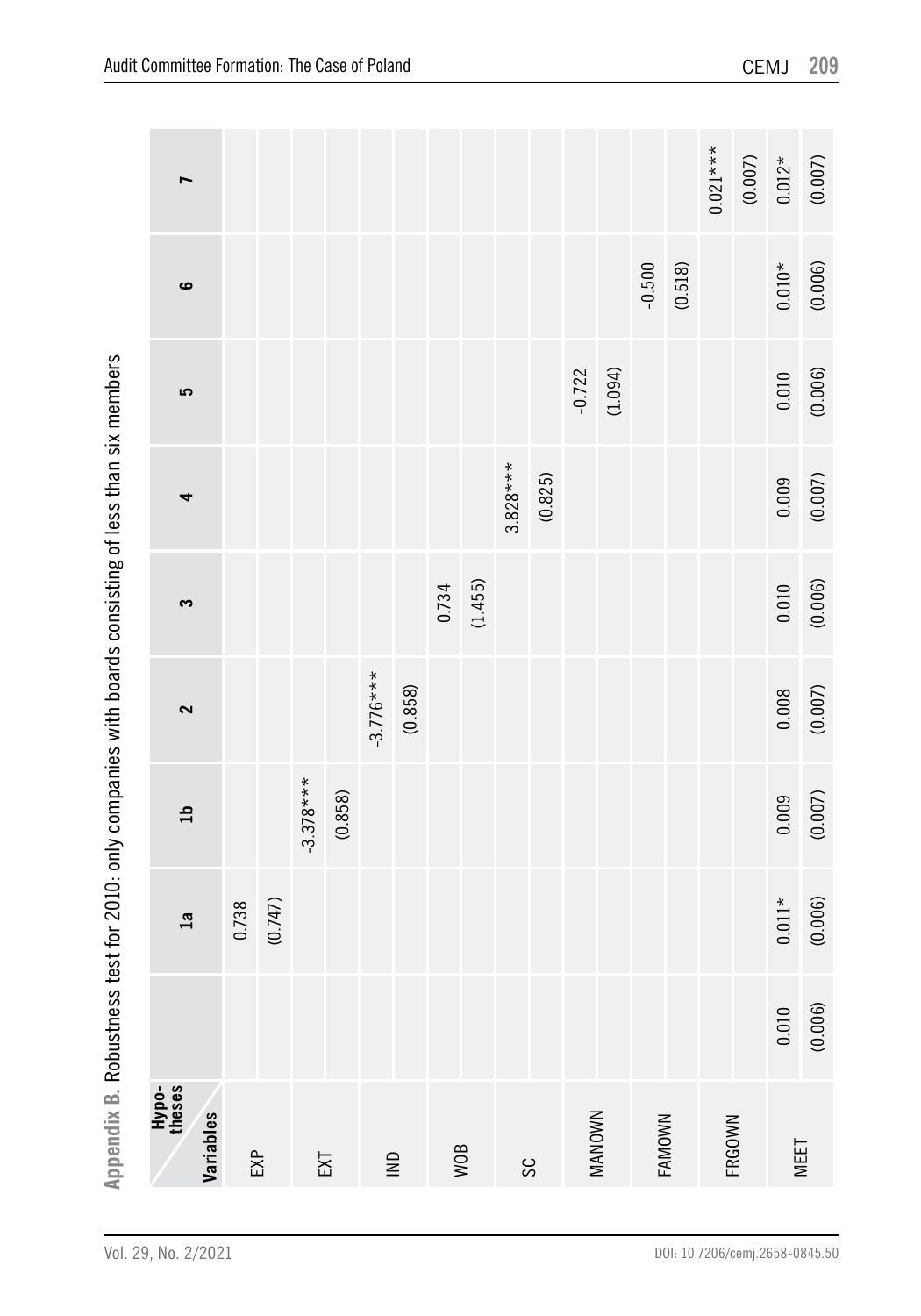| 0.400<br>0.438 | (0.643)<br>(0.635) | $-0.001$<br>$-0.001$ | (0.006)<br>(0.006) | 0.130<br>0.113 | (0.201)<br>(0.200) | $0.010*$<br>0.010 | (0.006)<br>(0.006) | 0.021<br>0.017 | (0.052)<br>(0.053) | $1.539**$<br>$1.619**$ | (0.655)<br>(0.660) | 0.203<br>0.140 | (0.725)<br>(0.718) | $-0.110$<br>$-0.134$ | (0.727)<br>(0.729) | $5.499**$<br>$-5.285*$ | (2.763)<br>(2.757) |
|----------------|--------------------|----------------------|--------------------|----------------|--------------------|-------------------|--------------------|----------------|--------------------|------------------------|--------------------|----------------|--------------------|----------------------|--------------------|------------------------|--------------------|
| 0.775          | (0.470)            | $-0.003$             | (0.007)            | $-0.233$       | (0.261)            | 0.007             | (0.007)            | 0.028          | (0.064)            | $2.070**$              | (0.832)            | $-0.272$       | (0.910)            | 0.119                | (0.825)            | $-1.883$               | (3.364)            |
| 0.512          | (0.633)            | $-0.001$             | (0.006)            | 0.123          | (0.200)            | 0.010             | (0.006)            | 0.017          | (0.053)            | $1.540**$              | (0.650)            | 0.153          | (0.719)            | $-0.085$             | (0.725)            | $5.549**$              | (2.750)            |
| 0.856          | (0.702)            | 0.001                | (0.007)            | $-0.077$       | (0.232)            | 0.007             | (0.007)            | 0.003          | (0.059)            | $1.957***$             | (0.756)            | 0.256          | (0.804)            | 0.377                | (0.770)            | $-0.587$               | (3.227)            |
| 0.396          | (0.669)            | $-0.004$             | (0.006)            | 0.146          | (0.219)            | 0.009             | (0.007)            | 0.047          | (0.055)            | $1.990***$             | (0.722)            | 0.271          | (0.776)            | 0.422                | (0.766)            | $-3.394$               | (2.979)            |
| 0.446          | (0.628)            | $-0.001$             | (0.006)            | 0.137          | (0.200)            | 0.010             | (0.006)            | 0.024          | (0.052)            | $1.630**$              | (0.658)            | 0.215          | (0.725)            | $-0.049$             | (0.731)            | $6.202**$              | (2.860)            |
| 0.469          | (0.629)            | $-0.001$             | (0.006)            | 0.115          | (0.200)            | 0.010             | (0.006)            | 0.021          | (0.052)            | $1.553**$              | (0.650)            | 0.136          | (0.718)            | $-0.091$             | (0.724)            | $-5.432**$             | (2.745)            |
| <b>BIG4</b>    |                    | ΓFΛ                  |                    | FSIZE (LN)     |                    | <b>ISL</b>        |                    | GROWTH         |                    | <b>SECMER</b>          |                    | SECMAN         |                    | $L-1$ SSQ            |                    |                        | Constant           |

**210** CEMJ

DOI: 10.7206/cemj.2658-0845.50

Source: own elaboration.

Source: own elaboration.

Dependent variable: audit committee existence. Parameter estimates are reported (standard errors in parentheses).

Dependent variable: audit committee existence. Parameter estimates are reported (standard errors in parentheses).

\*, \*\*, \*\*\* indicates statistical significance at the 10%, 5%, 1% level, respectively

\*, \*\*, \*\*\* indicates statistical significance at the 10%, 5%, 1% level, respectively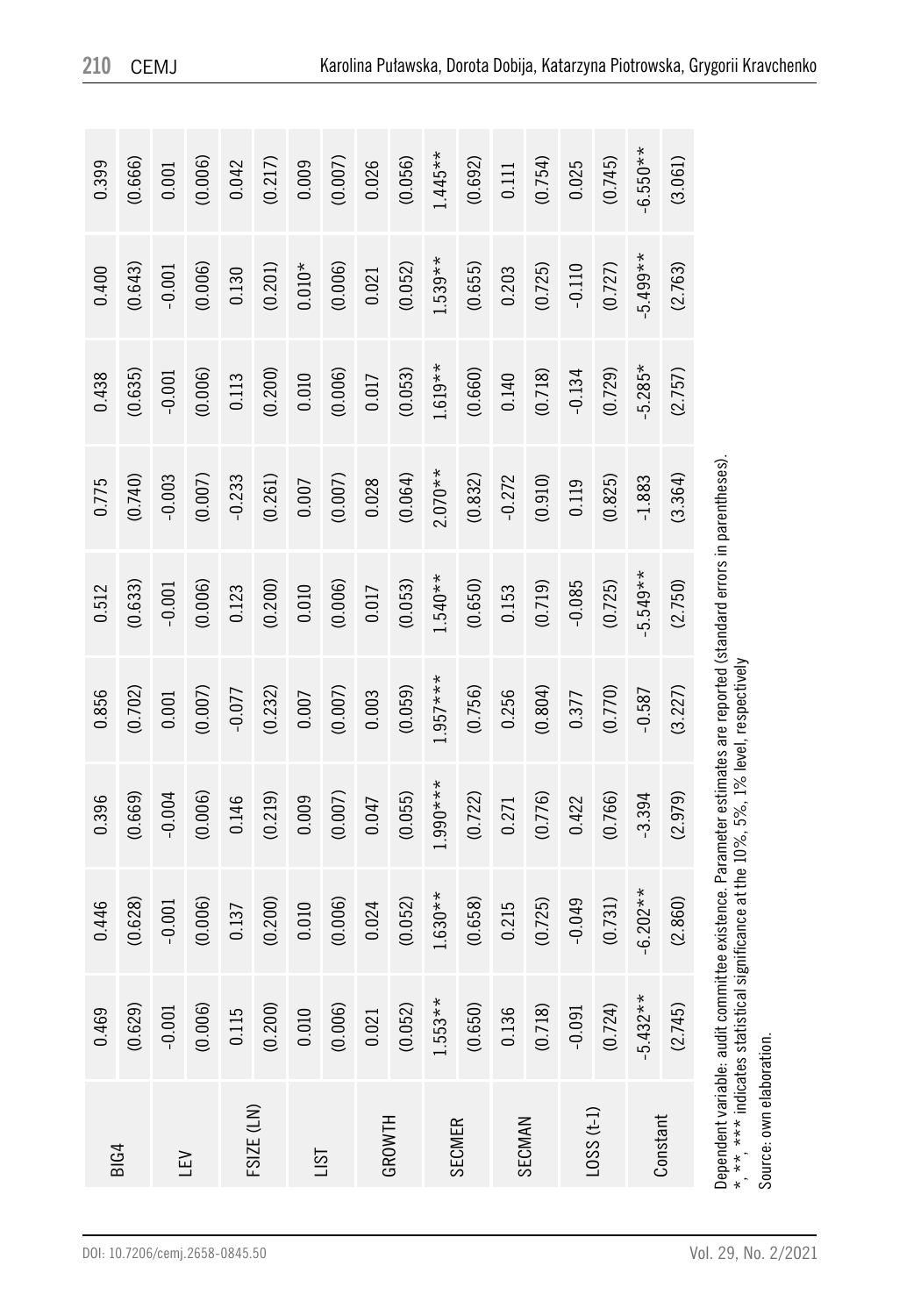|                                                                                                      | L                            |       |         |             |         |             |                                    |       |         |            |         |           |               |        |         | $0.020***$ | $(0.007)$ | 0.007     | (0.006) |
|------------------------------------------------------------------------------------------------------|------------------------------|-------|---------|-------------|---------|-------------|------------------------------------|-------|---------|------------|---------|-----------|---------------|--------|---------|------------|-----------|-----------|---------|
|                                                                                                      | $\bullet$                    |       |         |             |         |             |                                    |       |         |            |         |           |               | 0.239  | (0.464) |            |           | 0.008     | (0.006) |
|                                                                                                      | 5                            |       |         |             |         |             |                                    |       |         |            |         | $1.869**$ | (0.950)       |        |         |            |           | 0.008     | (0.006) |
|                                                                                                      | 4                            |       |         |             |         |             |                                    |       |         | $2.704***$ | (0.627) |           |               |        |         |            |           | 0.007     | (0.006) |
|                                                                                                      | S                            |       |         |             |         |             |                                    | 1.804 | (1.300) |            |         |           |               |        |         |            |           | 0.008     | (0.006) |
|                                                                                                      | 2                            |       |         |             |         | $-2.939***$ | (0.824)                            |       |         |            |         |           |               |        |         |            |           | 0.009     | (0.006) |
|                                                                                                      | $\mathbf{a}$                 |       |         | $-6.458***$ | (1.340) |             |                                    |       |         |            |         |           |               |        |         |            |           | $0.016**$ | (0.008) |
|                                                                                                      | 1a                           | 0.309 | (0.700) |             |         |             |                                    |       |         |            |         |           |               |        |         |            |           | 0.007     | (0.006) |
|                                                                                                      |                              |       |         |             |         |             |                                    |       |         |            |         |           |               |        |         |            |           | 0.008     | (0.006) |
| Appendix C. Robustness test for 2015: only companies with boards consisting of less than six members | Hypo-<br>theses<br>Variables |       | EXP     |             | EXT     |             | $\mathrel{\mathop{\sqsubseteq}\,}$ |       | WOB     |            | SC      |           | <b>MANOWN</b> | FAMOWN |         | FRGOWN     |           | MEET      |         |